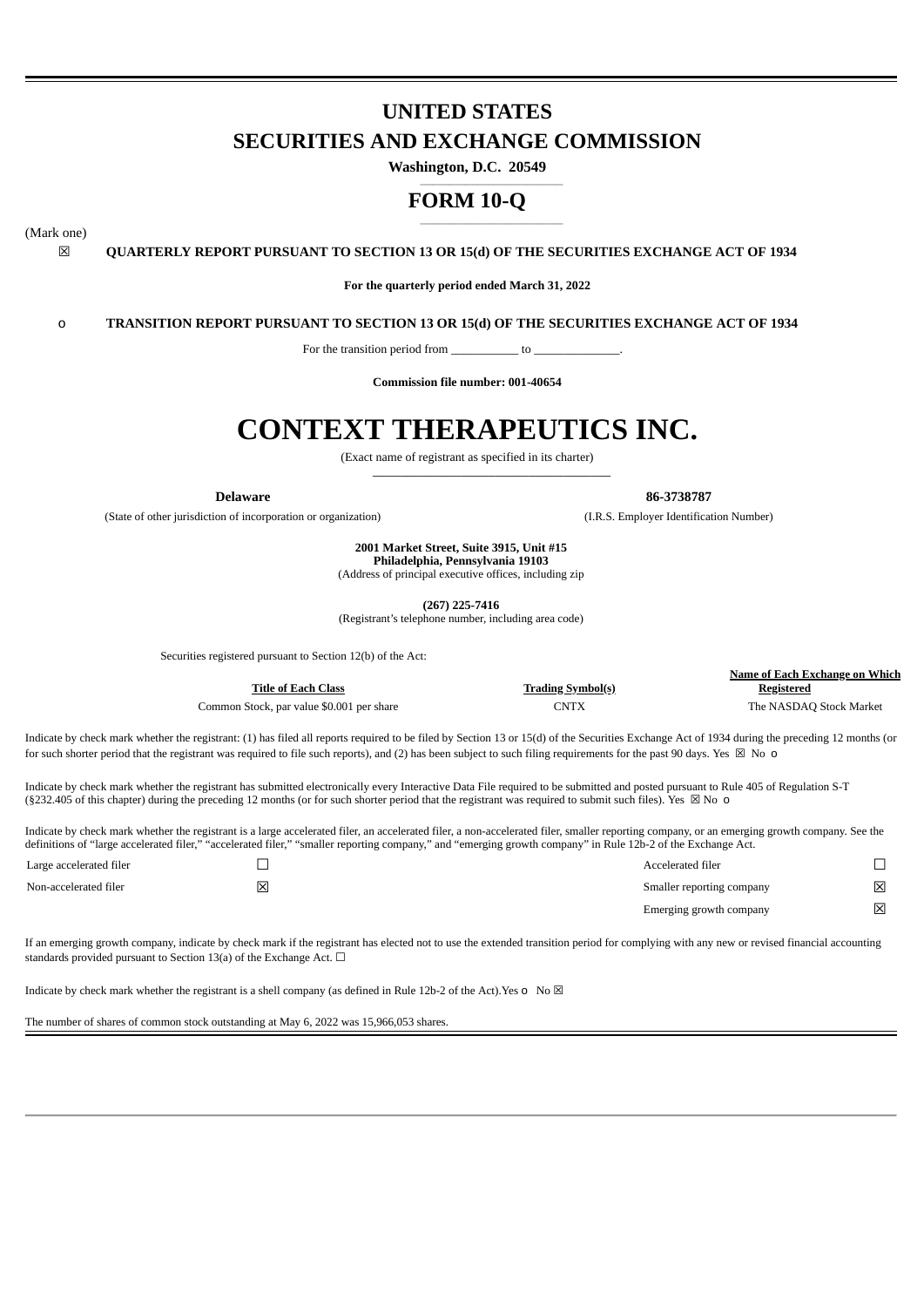## **INDEX TO FORM 10-Q**

|                                                                                                                               | Page             |
|-------------------------------------------------------------------------------------------------------------------------------|------------------|
| <b>SPECIAL NOTE REGARDING FORWARD-LOOKING STATEMENTS</b>                                                                      | 3                |
|                                                                                                                               |                  |
| <b>PART I - FINANCIAL INFORMATION</b>                                                                                         | $6\overline{6}$  |
| <b>Financial Statements (unaudited):</b><br>Item 1.                                                                           | $6 \overline{6}$ |
| Condensed Consolidated Balance Sheets as of March 31, 2022 and December 31, 2021                                              | $6 \overline{6}$ |
| Condensed Consolidated Statements of Operations for the Three Months ended March 31, 2022 and 2021                            | $\overline{Z}$   |
| Condensed Consolidated Statement of Changes in Convertible Preferred Stock, Redeemable Common Stock and Stockholders' Deficit |                  |
| for the Three Months ended March 31, 2021                                                                                     | 8                |
| Condensed Consolidated Statement of Changes in Stockholders' Equity for the Three Months ended March 31, 2022                 | 9                |
| Condensed Consolidated Statements of Cash Flows for the Three Months ended March 31, 2022 and 2021                            | 10               |
| <b>Notes to the Condensed Consolidated Financial Statements</b>                                                               | 11               |
| Management's Discussion and Analysis of Financial Condition and Results of Operations<br>Item 2.                              | 20               |
| <b>Quantitative and Qualitative Disclosures About Market Risk</b><br>Item 3.                                                  | 28               |
| <b>Controls and Procedures</b><br>Item 4.                                                                                     | 28               |
|                                                                                                                               |                  |
| <b>PART II - OTHER INFORMATION</b>                                                                                            | 29               |
| <b>Legal Proceedings</b><br>Item 1.                                                                                           | 29               |
| Item 1A. Risk Factors                                                                                                         | 29               |
| Unregistered Sales of Equity Securities and Use of Proceeds<br>Item 2.                                                        | 29               |
| <b>Defaults Upon Senior Securities</b><br>Item 3.                                                                             | 29               |
| <b>Mine Safety Disclosures</b><br>Item 4.                                                                                     | 29               |
| <b>Other Information</b><br>Item 5.                                                                                           | 29               |
| <b>Exhibits</b><br>Item 6.                                                                                                    | 30               |
| <b>Signatures</b>                                                                                                             | 31               |
|                                                                                                                               |                  |

Unless the context otherwise requires, all references in this Form 10-Q to "Context," "Company," "we," "us," and "our" refer to Context Therapeutics Inc. and its subsidiaries.

\_\_\_\_\_\_\_\_\_\_\_\_\_\_\_\_\_\_\_\_\_\_\_\_\_

\_\_\_\_\_\_\_\_\_\_\_\_\_\_\_\_\_\_\_\_\_\_\_\_\_

# Trademark Notice

<span id="page-1-0"></span>Context Therapeutics® is a trademark of ours in the United States. All other trademarks, trade names and service marks appearing in this Form 10-Q are the property of their respective owners. We do not intend our use or display of other companies' trademarks, trade names or service marks to imply a relationship with, or endorsement or sponsorship of us by, any other companies.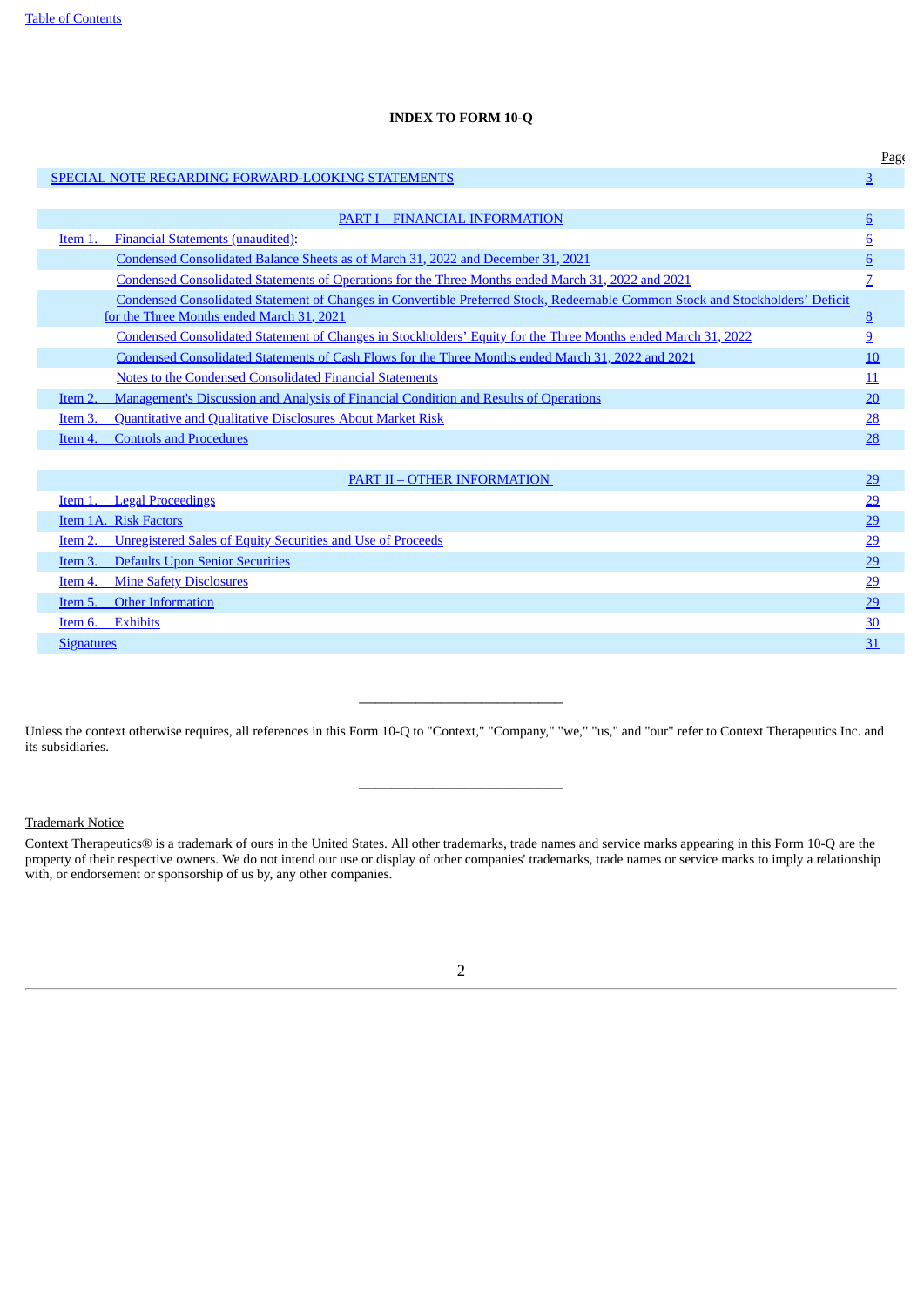## **SPECIAL NOTE REGARDING FORWARD-LOOKING STATEMENTS**

This Quarterly Report (including, for purposes of this Note Regarding Forward-Looking Statements, any information or documents incorporated herein by reference) includes express and implied forward-looking statements. All statements other than statements of historical facts are forward-looking statements. These statements relate to future events or to our future financial performance and involve known and unknown risks, uncertainties and other factors that may cause our actual results, levels of activity, performance or achievements to be materially different from any future results, levels of activity, performance or achievements expressed or implied by these forward-looking statements. Forward-looking statements include, but are not limited to, statements about:

- the ability of our clinical trials to demonstrate safety and efficacy of our product candidates, and other positive results;
- the timing of preliminary results for our ongoing investigator-sponsored trials;
- the timing, progress and results of preclinical studies and clinical trials for ONA-XR, CLDN6 bsAb, and other product candidates we may develop, including statements regarding the timing of initiation and completion of studies or trials and related preparatory work, the period during which the results of the trials will become available, and our research and development programs;
- the timing, scope and likelihood of U.S. and foreign regulatory filings and approvals, including timing of Investigational New Drug applications and final FDA approval of ONA-XR, CLDN6 bsAb and any other future product candidates;
- our ability to develop and advance ONA-XR, CLDN6 bsAb, and any other future product candidates, and successfully complete, clinical studies;
- our manufacturing, commercialization, and marketing capabilities, implementations thereof, and strategy;
- our plans relating to commercializing our product candidates, if approved, including the geographic areas of focus, sales strategy, and our ability to grow a sales team;
- the impact of the COVID-19 pandemic on our business and operations, including clinical trials, manufacturing suppliers, collaborators, use of contract research organizations and employees;
- the need to hire additional personnel and our ability to attract and retain such personnel;
- the size of the market opportunity for our product candidates, including our estimates of the number of patients who suffer from the diseases we are targeting;
- our expectations regarding the approval and use of our product candidates in combination with other drugs;
- our competitive position and the success of competing therapies that are or may become available;
- the beneficial characteristics, safety, efficacy and therapeutic effects of our product candidates;
- our ability to obtain and maintain regulatory approval of our product candidates;
- our plans relating to the further development of our product candidates, including additional indications we may pursue;
- existing regulations and regulatory developments in the United States, Europe and other jurisdictions;
- our intellectual property position, including the scope of protection we are able to establish and maintain for intellectual property rights covering ONA-XR, CLDN6 bsAb, and other product candidates we may develop, including the extensions of existing patent terms where available, the validity of intellectual property rights held by third parties, and our ability not to infringe, misappropriate or otherwise violate any third-party intellectual property rights;
- our continued reliance on third parties to conduct additional clinical trials of our product candidates, and for the manufacture of our product candidates for preclinical studies and clinical trials;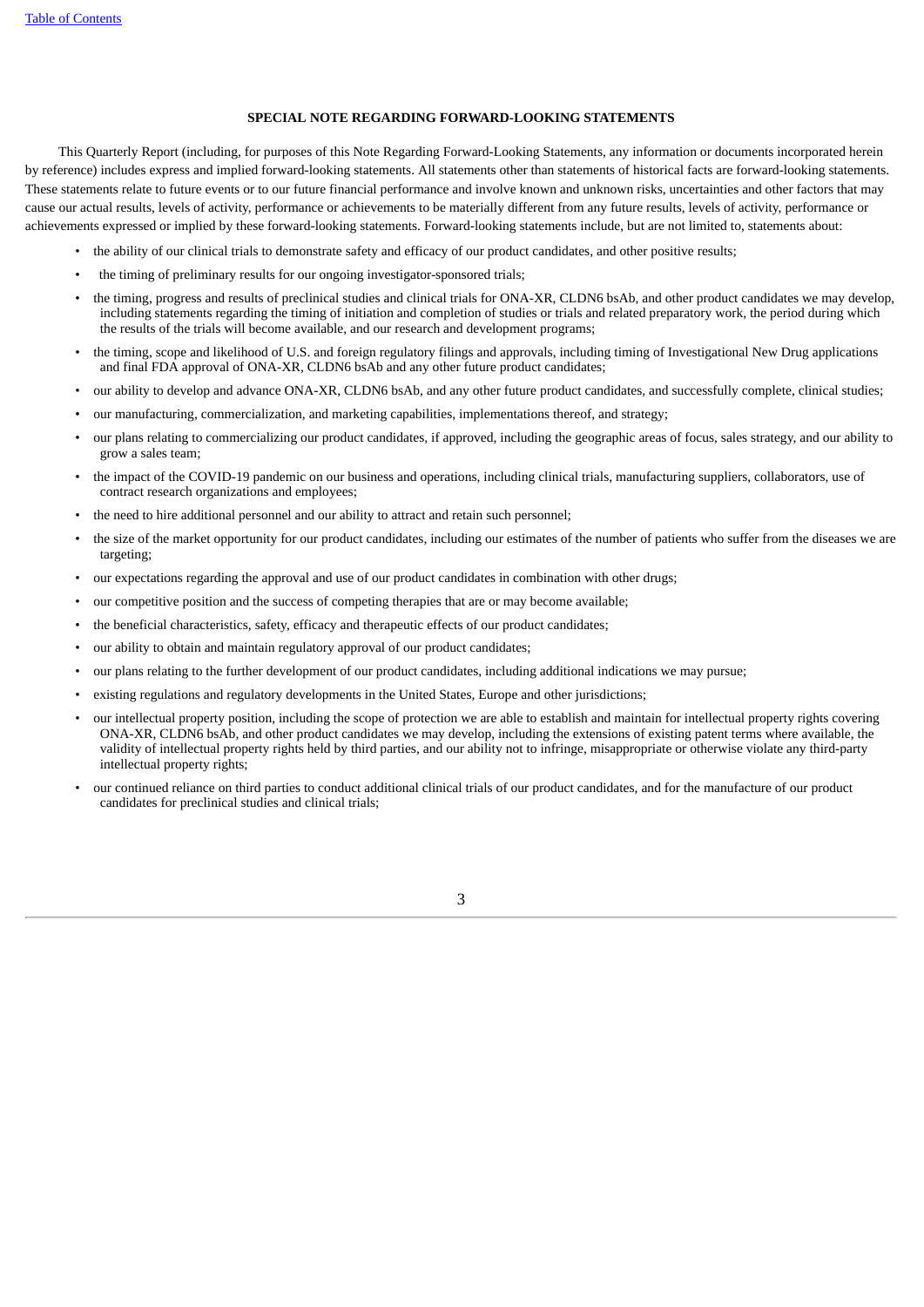- our ability to obtain, and negotiate favorable terms of, any collaboration, licensing or other arrangements that may be necessary or desirable to develop, manufacture or commercialize our product candidates;
- the pricing and reimbursement of ONA-XR, CLDN6 bsAb and other product candidates we may develop, if approved;
- the rate and degree of market acceptance and clinical utility of ONA-XR, CLDN6 bsAb and other product candidates we may develop;
- our estimates regarding expenses, future revenue, capital requirements and needs for additional financing;
- our current plans to seek additional capital in the future through equity and/or debt financings, partnerships, collaborations, or other sources and the availability of such future sources of capital;
- our financial performance;
- the period over which we estimate our existing cash and cash equivalents will be sufficient to fund our future operating expenses and capital expenditure requirements;
- the impact of laws and regulations;
- our expectations regarding the period during which we will qualify as an emerging growth company under the JOBS Act;
- our anticipated use of our existing cash and cash equivalents; and
- other risks and uncertainties, including those listed under the caption "Risk Factors";

as well as other statements relating to our future operations, financial performance and financial condition, prospects, strategies, objectives or other future events. Forward-looking statements appear primarily in the sections of this Form 10-Q entitled "Item 1. Financial Statements," and "Item 2. Management's Discussion and Analysis of Financial Condition and Results of Operations." In some cases, you can identify forward-looking statements by terms such as "may," "could," "will," "should," "would," "expect," "plan," "intend," "anticipate," "believe," "estimate," "predict," "potential," "project" or "continue" or the negative of these terms or other comparable terminology. These statements are only predictions. You should not place undue reliance on forward-looking statements because they involve known and unknown risks, uncertainties and other factors, which are, in some cases, beyond our control and which could materially affect results. Factors that may cause actual results to differ materially from current expectations include, among other things, those listed under the heading "Risk Factors" and elsewhere in this Form 10-Q. If one or more of these risks or uncertainties occur, or if our underlying assumptions prove to be incorrect, actual events or results may vary significantly from those implied or projected by the forward-looking statements. No forward-looking statement is a guarantee of future performance. As a result, you should not place undue reliance on forward-looking statements.

Additionally, the forward-looking statements contained in this Form 10-Q represent our views only as of the date of this Form 10-Q (or any earlier date indicated in such statement). While we may update certain forward-looking statements from time to time, we specifically disclaim any obligation to do so, even if new information becomes available in the future. However, you are advised to consult any further disclosures we make on related subjects in the reports that we file with the SEC.

The foregoing cautionary statements are intended to qualify all forward-looking statements wherever they may appear in this Form 10-Q. For all forwardlooking statements, we claim the protection of the safe harbor for forward-looking statements contained in the Private Securities Litigation Reform Act of 1995.

## **Market, Industry and Other Data**

This Form 10-Q contains estimates, projections, market research and other data generated by independent third parties, by third parties on our behalf and by us concerning markets for onapristone. Information that is based on estimates, projections, market research or similar methodologies is inherently subject to uncertainties and actual results, events or circumstances may differ materially from results, events and circumstances reflected in this information. As a result, you are cautioned not to give undue weight to such information.

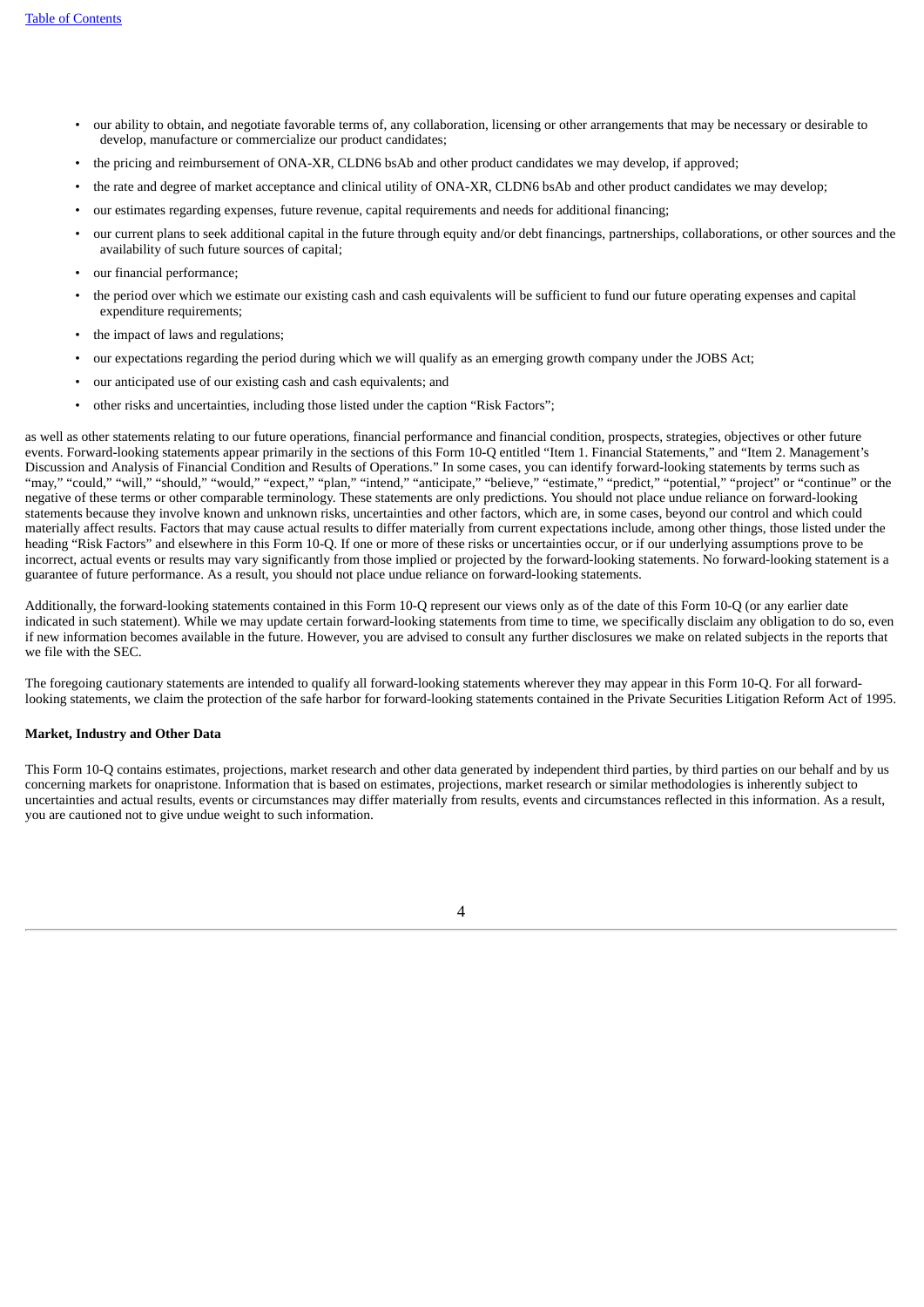<span id="page-4-0"></span>This Form 10-Q also contains certain data and information, which we obtained from various government and private publications. Although we believe that the publications and reports are reliable, we have not independently verified the data. Statistical data in these publications include projections that are based on a number of assumptions. If any one or more of the assumptions underlying the market data is later found to be incorrect, actual results may differ from the projections based on these assumptions.

|  | ۰. |  |
|--|----|--|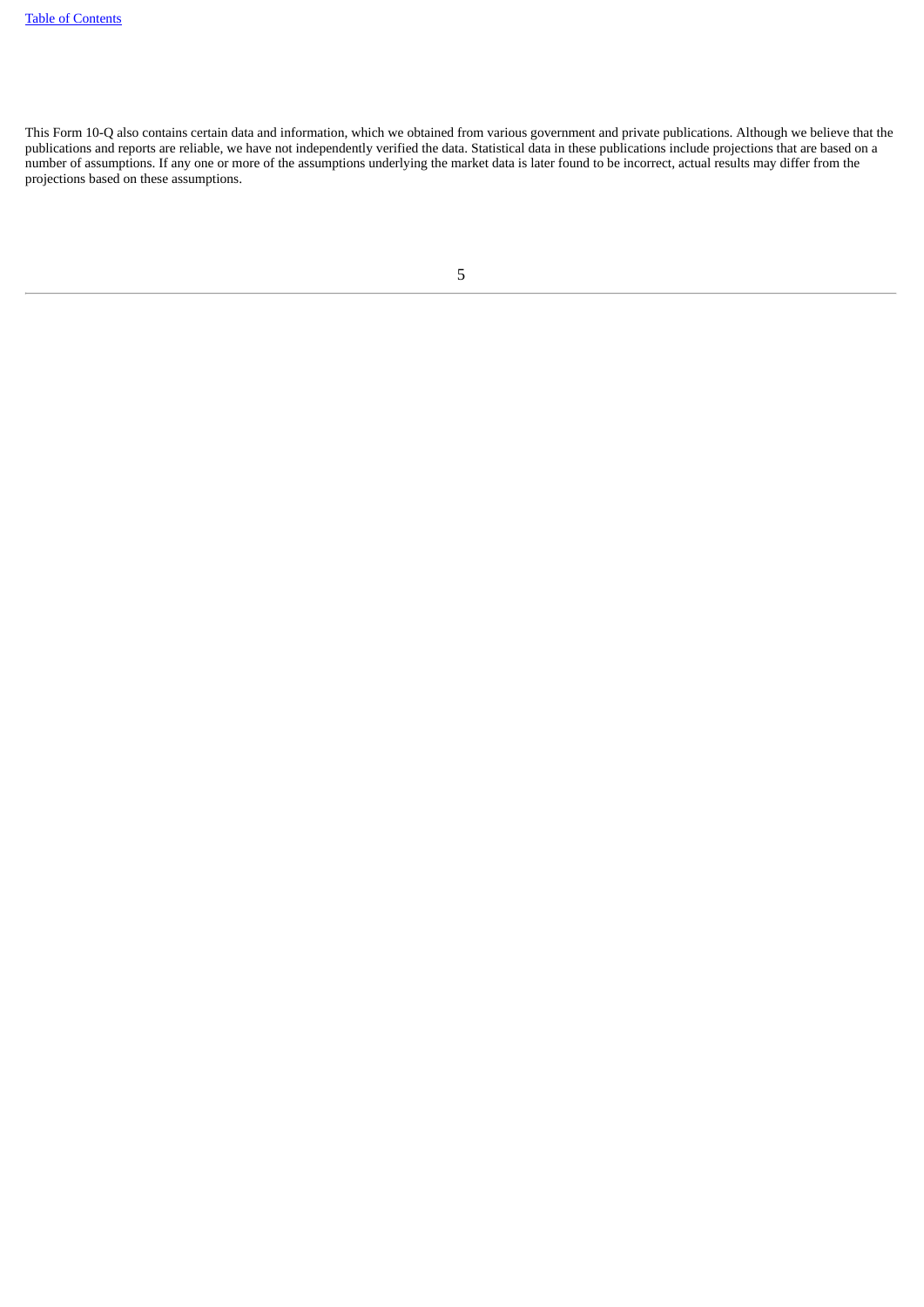## **Part I - Financial Information**

# <span id="page-5-1"></span><span id="page-5-0"></span>**Item 1. Financial Statements**

## **Context Therapeutics Inc. Condensed Consolidated Balance Sheets**

|                                                                                                                                                     | <b>March 31, 2022</b> | <b>December 31, 2021</b> |                |  |
|-----------------------------------------------------------------------------------------------------------------------------------------------------|-----------------------|--------------------------|----------------|--|
|                                                                                                                                                     | (Unaudited)           |                          | (Note 3)       |  |
| <b>Assets</b>                                                                                                                                       |                       |                          |                |  |
| Current assets:                                                                                                                                     |                       |                          |                |  |
| Cash and cash equivalents                                                                                                                           | \$<br>45,728,235 \$   |                          | 49,635,197     |  |
| Prepaid expenses and other current assets                                                                                                           | 1,129,111             |                          | 1,620,164      |  |
| Total current assets                                                                                                                                | 46,857,346            |                          | 51,255,361     |  |
| Operating lease right-of-use asset                                                                                                                  | 116,467               |                          |                |  |
| Property and equipment, net                                                                                                                         | 34,999                |                          |                |  |
| Other assets                                                                                                                                        | 24,000                |                          |                |  |
| <b>Restricted cash</b>                                                                                                                              |                       |                          | 50,389         |  |
| <b>Total assets</b>                                                                                                                                 | \$<br>47,032,812      | -\$                      | 51,305,750     |  |
| <b>Liabilities and Stockholders' Equity</b>                                                                                                         |                       |                          |                |  |
| Current liabilities:                                                                                                                                |                       |                          |                |  |
| Accounts payable                                                                                                                                    | \$<br>454,834 \$      |                          | 1,826,294      |  |
| Accrued expenses and other current liabilities                                                                                                      | 1,059,915             |                          | 1,207,121      |  |
| Operating lease liability - current                                                                                                                 | 91,908                |                          |                |  |
| Total current liabilities                                                                                                                           | 1,606,657             |                          | 3,033,415      |  |
| Operating lease liability                                                                                                                           | 31,669                |                          |                |  |
| <b>Total liabilities</b>                                                                                                                            | 1,638,326             |                          | 3,033,415      |  |
| Commitments and contingencies (Note 9)                                                                                                              |                       |                          |                |  |
| Stockholders' equity:                                                                                                                               |                       |                          |                |  |
| Preferred stock, \$0.001 par value; 10,000,000 shares authorized; no shares issued or outstanding                                                   |                       |                          |                |  |
| Common stock, \$0.001 par value; 100,000,000 shares authorized; 15,966,053 shares issued and<br>outstanding at March 31, 2022 and December 31, 2021 | 15,966                |                          | 15,966         |  |
| Additional paid-in capital                                                                                                                          | 78,071,297            |                          | 77,510,809     |  |
| Accumulated deficit                                                                                                                                 | (32, 692, 777)        |                          | (29, 254, 440) |  |
| Total stockholders' equity                                                                                                                          | 45,394,486            |                          | 48,272,335     |  |
| Total liabilities and stockholders' equity                                                                                                          | \$<br>47,032,812      | -\$                      | 51,305,750     |  |

<span id="page-5-2"></span>*The accompanying notes are an integral part of these unaudited condensed consolidated financial statements.*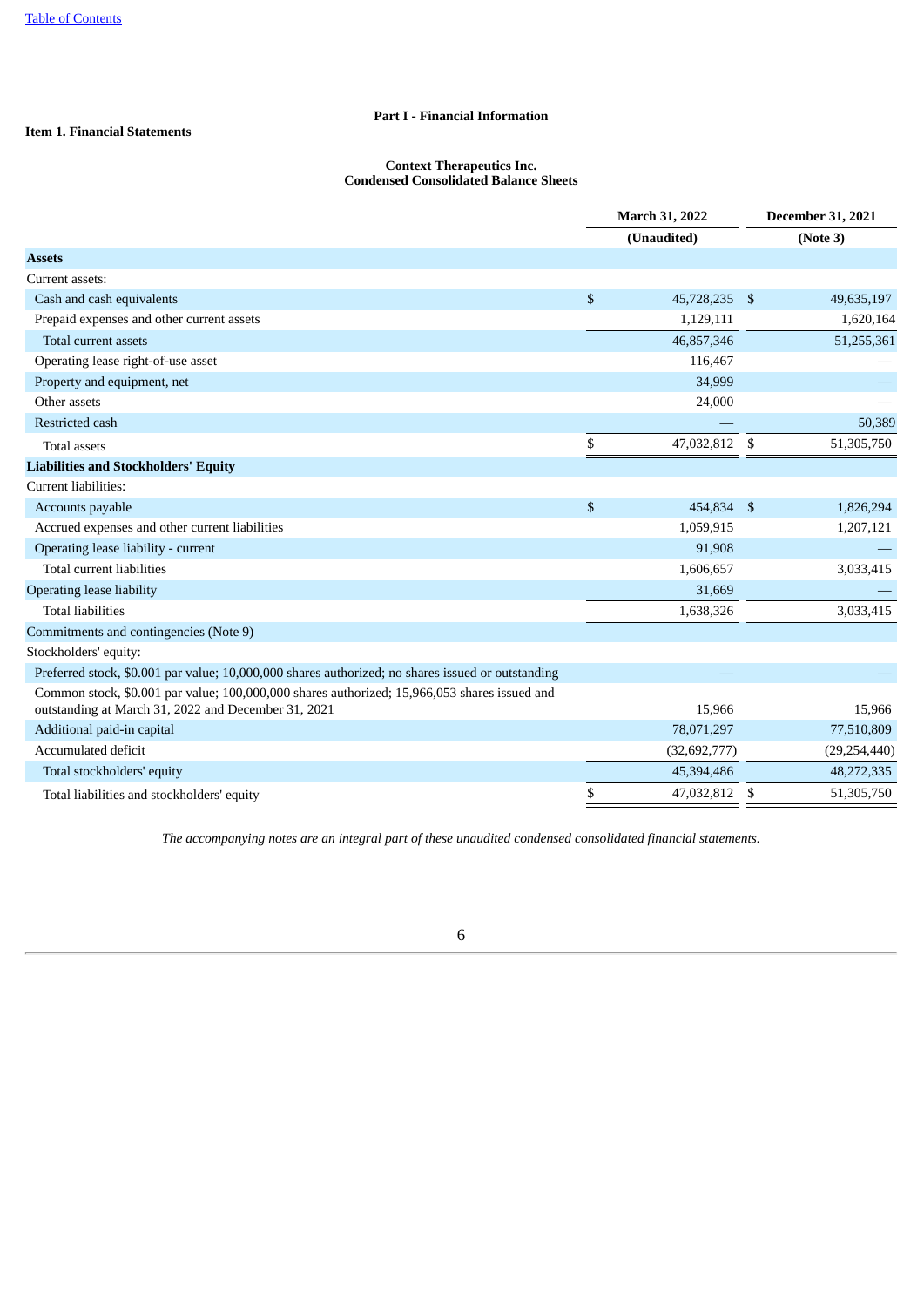## **Context Therapeutics Inc. Condensed Consolidated Statements of Operations (Unaudited)**

| Three months ended March 31, |
|------------------------------|
| 2021                         |
|                              |
| 438,739                      |
| 401,579                      |
| (840,318)                    |
| (62, 985)                    |
| 9,317                        |
| 1,937                        |
| (892,049)                    |
| (2.55)                       |
| 349,235                      |
|                              |

<span id="page-6-0"></span>*The accompanying notes are an integral part of these unaudited condensed consolidated financial statements.*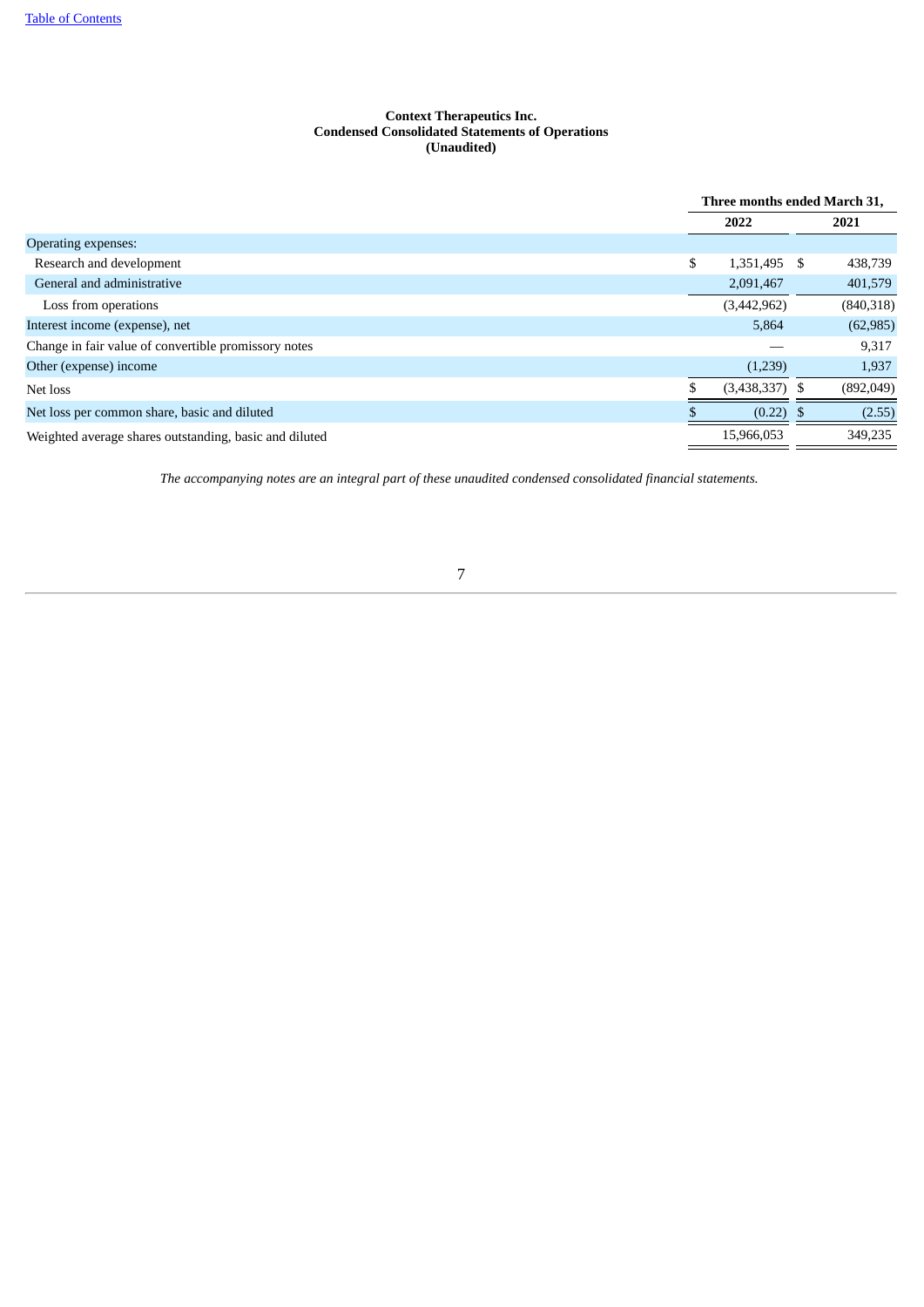## **Context Therapeutics Inc.** Condensed Consolidated Statement of Changes in Convertible Preferred Stock, Redeemable Common Stock and Stockholders' Deficit **(Unaudited)**

|                                                                                                            |               | Series A<br><b>Preferred Stock</b> |               | <b>Series Seed</b><br><b>Preferred Stock</b> | Redeemable<br><b>Common Stock</b> |          | <b>Common Stock</b> |        | <b>Additional</b><br>Paid-in | <b>Accumulated</b> | <b>Total</b><br>Stockholders' |                  |
|------------------------------------------------------------------------------------------------------------|---------------|------------------------------------|---------------|----------------------------------------------|-----------------------------------|----------|---------------------|--------|------------------------------|--------------------|-------------------------------|------------------|
|                                                                                                            | <b>Shares</b> | <b>Amount</b>                      | <b>Shares</b> | Amount                                       | <b>Shares</b>                     | Amount   | <b>Shares</b>       | Amount |                              | Capital            | Deficit                       | Deficit          |
| Balance at January 1, 2021                                                                                 | 210,715       | \$1,400,935                        | 2,624,324     | \$6,341,288                                  | 16,666                            | \$29,000 | 331,789             | \$     | 332                          | \$1,876,159        | \$(18,797,570)                | \$(16,921,079)   |
| Sale of Series A preferred stock, net of offering<br>costs of \$213,073                                    | 453,094       | 3,034,526                          |               |                                              |                                   |          |                     |        |                              |                    |                               |                  |
| Conversion of Senior Convertible Notes, including<br>accrued interest, to Series A preferred stock         | 844,824       | 5,728,793                          |               |                                              |                                   |          |                     |        |                              | 137,497            |                               | 137,497          |
| Fair value of warrants issued in conjunction with<br>the Series A preferred stock                          |               | (158, 658)                         |               |                                              |                                   |          |                     |        |                              | 158,658            |                               | 158,658          |
| Fair value of warrants issued as placement agent<br>fees                                                   |               | (13, 388)                          |               |                                              |                                   |          |                     |        |                              | 13,388             |                               | 13,388           |
| Share-based compensation expense, including<br>vesting of restricted stock and issuance of<br>common stock |               |                                    |               |                                              |                                   |          | 4,218               |        | 4                            | 25,509             |                               | 25,513           |
| Net loss                                                                                                   |               |                                    |               |                                              |                                   |          |                     |        |                              |                    | (892,049)                     | (892, 049)       |
| Balance at March 31, 2021                                                                                  | 1.508.633     | \$9,992,208                        | 2.624.324     | \$6,341,288                                  | 16,666                            | \$29,000 | 336,007             | - \$   | 336                          | \$2,211,211        | \$(19,689,619)                | \$(17, 478, 072) |

<span id="page-7-0"></span>*The accompanying notes are an integral part of these unaudited condensed consolidated financial statements.*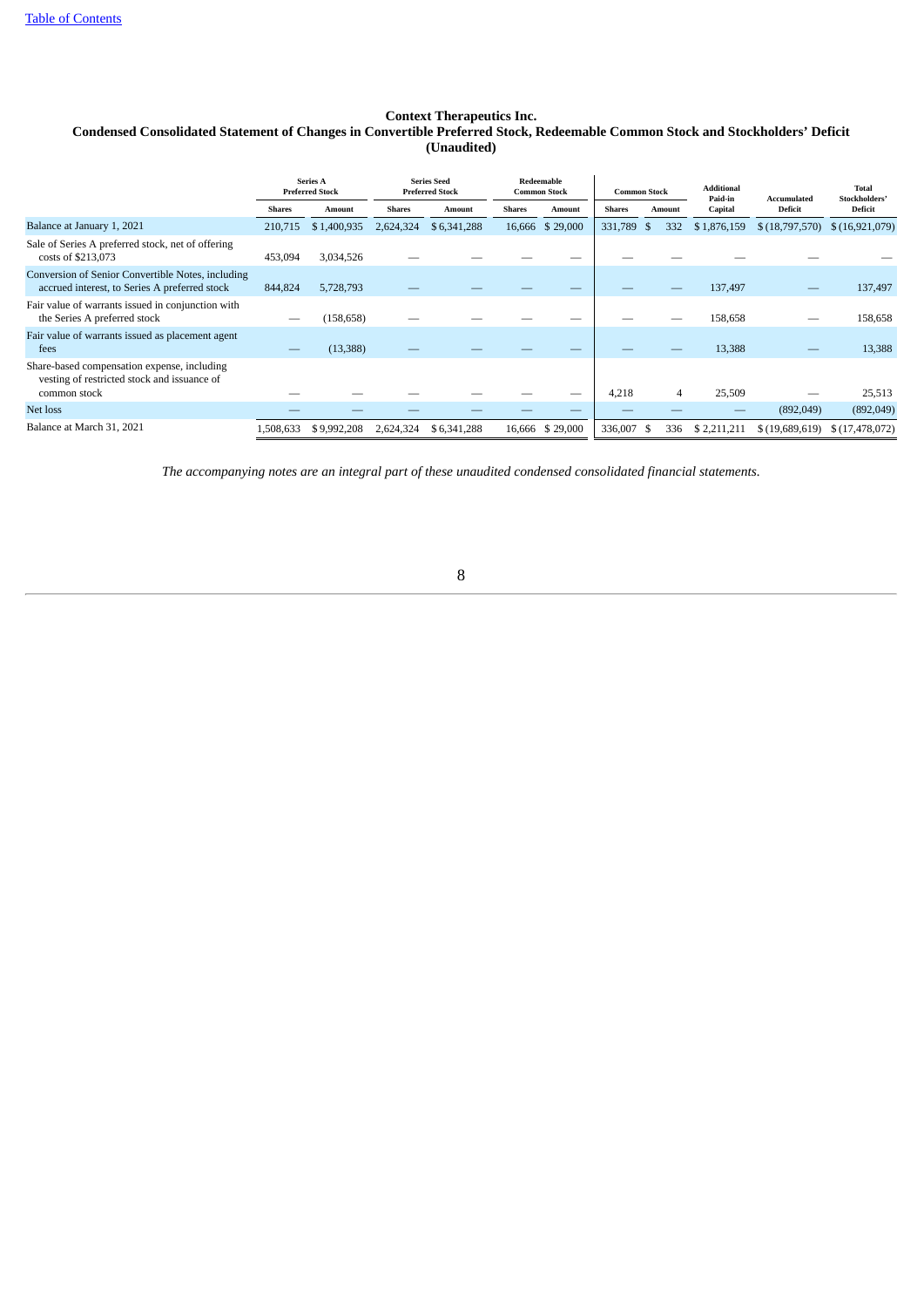#### **Context Therapeutics Inc. Condensed Consolidated Statement of Changes in Stockholders' Equity (Unaudited)**

|                                            | <b>Common Stock</b> |          | <b>Additional</b><br>Paid-in | <b>Accumulated</b>              | <b>Total</b><br>Stockholders' |
|--------------------------------------------|---------------------|----------|------------------------------|---------------------------------|-------------------------------|
|                                            | <b>Shares</b>       | Amount   | Capital                      | Deficit                         | Equity                        |
| Balance at January 1, 2022                 | 15.966.053          |          | \$15,966 \$77,510,809        | \$(29, 254, 440)                | \$48,272,335                  |
| Fair value of warrants issued for services |                     |          | 345,530                      | —                               | 345,530                       |
| Share-based compensation expense           |                     |          | 214,958                      | $\hspace{0.1mm}-\hspace{0.1mm}$ | 214,958                       |
| Net loss                                   |                     |          | $\overline{\phantom{m}}$     | (3,438,337)                     | (3,438,337)                   |
| Balance at March 31, 2022                  | 15.966.053          | \$15,966 | \$78,071,297                 | \$ (32,692,777)                 | \$45,394,486                  |
|                                            |                     |          |                              |                                 |                               |

<span id="page-8-0"></span>*The accompanying notes are an integral part of these unaudited condensed consolidated financial statements.*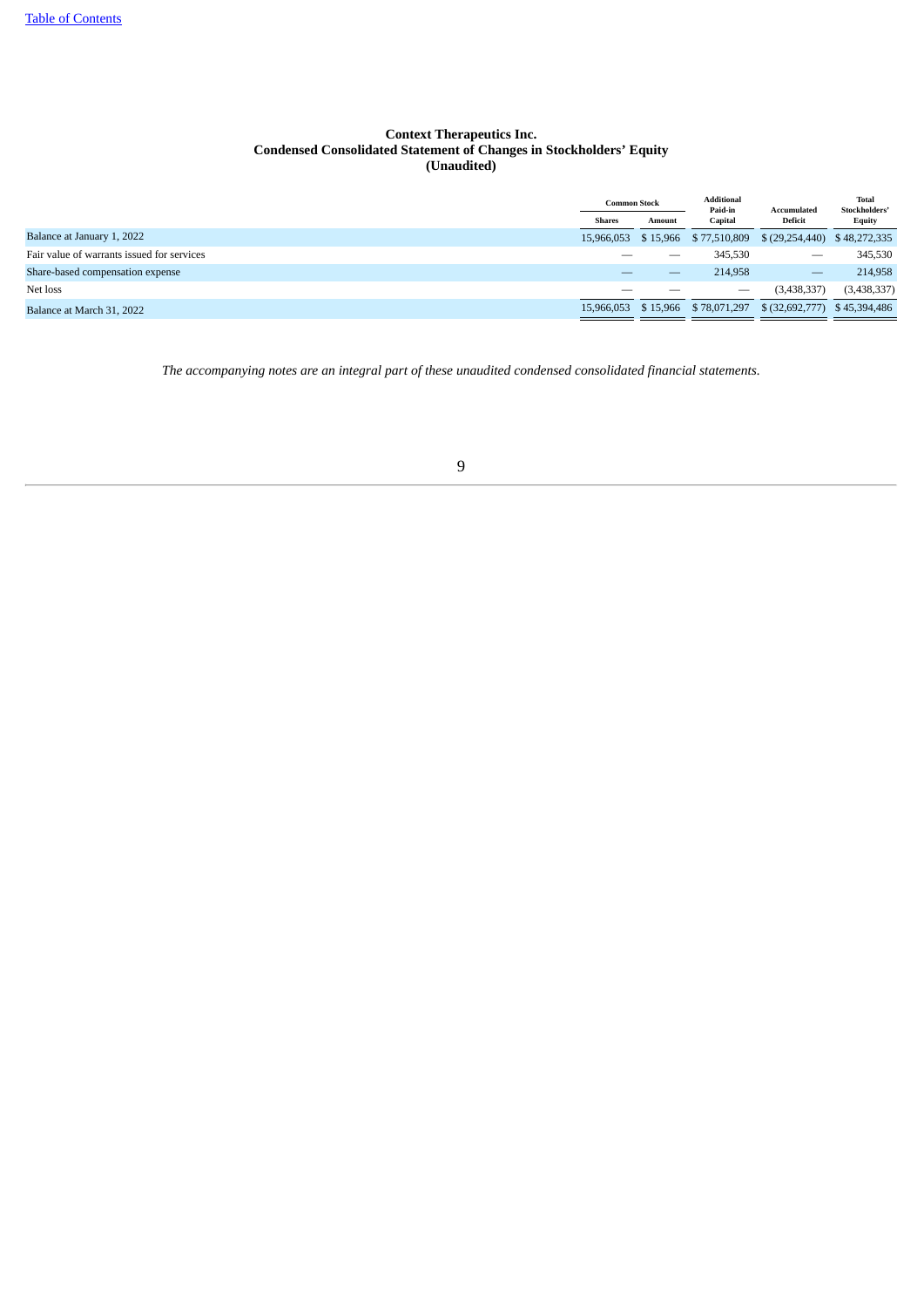## **Context Therapeutics Inc. Condensed Consolidated Statements of Cash Flows (Unaudited)**

|                                                                                                     | Three months ended March 31, |               |             |
|-----------------------------------------------------------------------------------------------------|------------------------------|---------------|-------------|
|                                                                                                     | 2022                         |               | 2021        |
|                                                                                                     |                              |               |             |
| <b>Cash flows from operating activities:</b>                                                        |                              |               |             |
| Net loss                                                                                            | \$<br>$(3,438,337)$ \$       |               | (892, 049)  |
| Adjustments to reconcile net loss to net cash used in operating activities:                         |                              |               |             |
| Share-based compensation expense                                                                    | 214,958                      |               | 25,513      |
| Non-cash interest expense                                                                           |                              |               | 62,985      |
| Change in fair value of convertible promissory notes                                                |                              |               | (9,317)     |
| Reduction in the carrying amount of operating lease right-of-use asset                              | 14,021                       |               |             |
| Changes in operating assets and liabilities:                                                        |                              |               |             |
| Prepaid expenses and other current assets                                                           | 491,053                      |               | (1,746)     |
| Other assets                                                                                        | (24,000)                     |               |             |
| Accounts payable                                                                                    | (1,269,389)                  |               | (1,299,101) |
| Operating lease liability                                                                           | (6, 911)                     |               |             |
| Accrued expenses and other current liabilities                                                      | 198,324                      |               | 398,464     |
| Cash used in operating activities                                                                   | (3,820,281)                  |               | (1,715,251) |
| <b>Cash flows from investing activities:</b>                                                        |                              |               |             |
| Purchase of property and equipment                                                                  | (34,999)                     |               |             |
| Cash used in investing activities                                                                   | (34,999)                     |               |             |
| <b>Cash flows from financing activities:</b>                                                        |                              |               |             |
| Payments for offering costs related to the private placement sale of common stock                   | (102, 071)                   |               |             |
| Proceeds from the sale of Series A preferred stock, net                                             |                              |               | 3,034,526   |
| Cash (used in) provided by financing activities                                                     | (102, 071)                   |               | 3,034,526   |
| Net increase (decrease) in cash, cash equivalents and restricted cash                               | (3,957,351)                  |               | 1,319,275   |
| Cash, cash equivalents and restricted cash at beginning of period                                   | 49,685,586                   |               | 341,037     |
| Cash, cash equivalents and restricted cash at end of period                                         | \$<br>45,728,235             | \$            | 1,660,312   |
| <b>Supplemental disclosure of non-cash activities:</b>                                              |                              |               |             |
| Conversion of convertible promissory notes, including accrued interest, to Series A preferred stock | \$                           | \$            | 5,866,290   |
| Issuance of warrants in conjunction with Series A preferred stock                                   | \$                           | \$            | 172,046     |
| Deferred offering costs in accounts payable                                                         | \$                           | $\mathsf{\$}$ | 463,092     |
| Issuance of warrants for services provided                                                          | \$<br>345,530                | \$            |             |
| Right-of-use asset obtained in exchange for lease obligation                                        | \$<br>130,488                | $\mathcal{S}$ |             |

<span id="page-9-0"></span>*The accompanying notes are an integral part of these unaudited condensed consolidated financial statements.*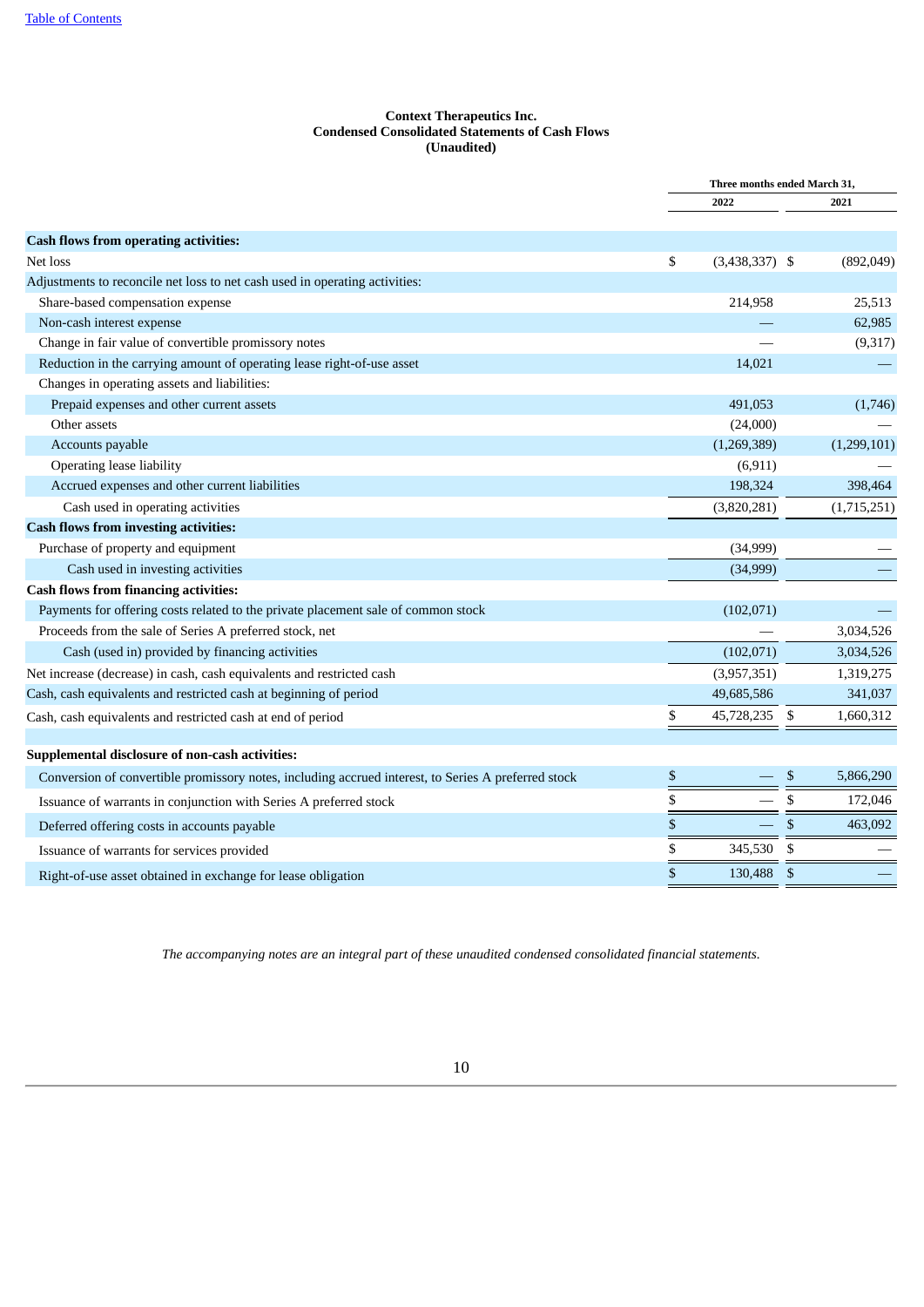# **CONTEXT THERAPEUTICS INC. Notes to Unaudited Condensed Consolidated Financial Statements**

#### **(1) Organization and Description of Business**

Context Therapeutics Inc. (the "Company") is a clinical-stage biopharmaceutical company dedicated to improving the lives of women living with cancer. The Company was organized in April 2015 under the laws of the State of Delaware. The Company's operations are located in Philadelphia, Pennsylvania. In April 2021, the Company completed a reverse triangular merger, which resulted in Context Therapeutics Inc. becoming the sole holder of 100% of the membership interests in Context Therapeutics LLC. In connection with the merger, all common units, preferred units, options, warrants or other rights to purchase common or preferred units of Context Therapeutics LLC converted into common stock, preferred stock, options, warrants or other rights to purchase common or preferred stock of Context Therapeutics Inc. As this was a transaction between entities under common control, the carryover basis of accounting was used to record the assets, liabilities and equity of Context Therapeutics LLC. Further, as a common control transaction the condensed consolidated financial statements of the Company reflect the merger transaction as if it had occurred as of the earliest period presented herein.

## **(2) Risks and Liquidity**

The Company has incurred losses and negative cash flows from operations since inception and had an accumulated deficit of \$32.7 million as of March 31, 2022. The Company anticipates incurring additional losses until such time, if ever, that it can generate significant revenues from its product candidates currently in development. The Company believes its cash and cash equivalents of \$45.7 million as of March 31, 2022 are sufficient to fund its projected operations for at least the next 12 months from the issuance date of these condensed consolidated financial statements. However, substantial additional financing will be needed by the Company to fund its operations and to commercially develop its current and future product candidates. There is no assurance that such financing will be available when needed or on acceptable terms.

In the first half of 2021, the Company raised \$5.0 million in net proceeds related to the sale of its Series A convertible preferred stock ("Series A Stock") and warrants for common stock.

In October 2021, the Company closed an initial public offering ("IPO"), in which it issued and sold 5,750,000 shares at a public offering price of \$5.00 per share. In addition, at the closing of the IPO, the Company issued warrants to purchase up to 250,000 shares of common stock to designees of the placement agent. The placement agent's warrants have an exercise price of \$6.25 per share and a term of five years from the date of issuance. Immediately prior to the completion of the IPO, all of the Company's preferred stock and redeemable common stock converted into an aggregate of 4,853,533 shares of common stock and 480,415 warrants converted into 9,816 shares of common stock. The Company received net proceeds of approximately \$24.4 million as a result of the offering.

In December 2021, the Company sold 5,000,000 shares of its common stock together with warrants to purchase 5,000,000 shares of common stock in a private placement and received net proceeds of approximately \$28.9 million. Each share of common stock and accompanying warrant were sold together at a combined offering price of \$6.25. The warrants have a term of 5.5 years and an exercise price of \$6.25 per share. In addition, at the closing of the private placement, the Company issued warrants to purchase up to 250,000 shares of common stock to designees of the placement agent. The placement agent's warrants have an exercise price of \$6.25 per share and a term of 5.5 years from the date of issuance.

The Company plans to seek additional capital in the future through equity and/or debt financings, partnerships, collaborations, or other sources to carry out the Company's planned development activities. If additional capital is not available when required, the Company may need to delay or curtail its operations until such funding is received. Various internal and external factors will affect whether and when the Company's product candidates become approved for marketing and successful commercialization. The regulatory approval and market acceptance of the Company's product candidates, length of time and cost of developing and commercializing these product candidates and/or failure of them at any stage of the approval process will materially affect the Company's financial condition and future operations.

The Company faces risks associated with companies whose products are in development. These risks include the need for additional financing to complete its research and development, achieving its research and development objectives, defending its intellectual property rights, recruiting and retaining skilled personnel, and dependence on key members of management, among others.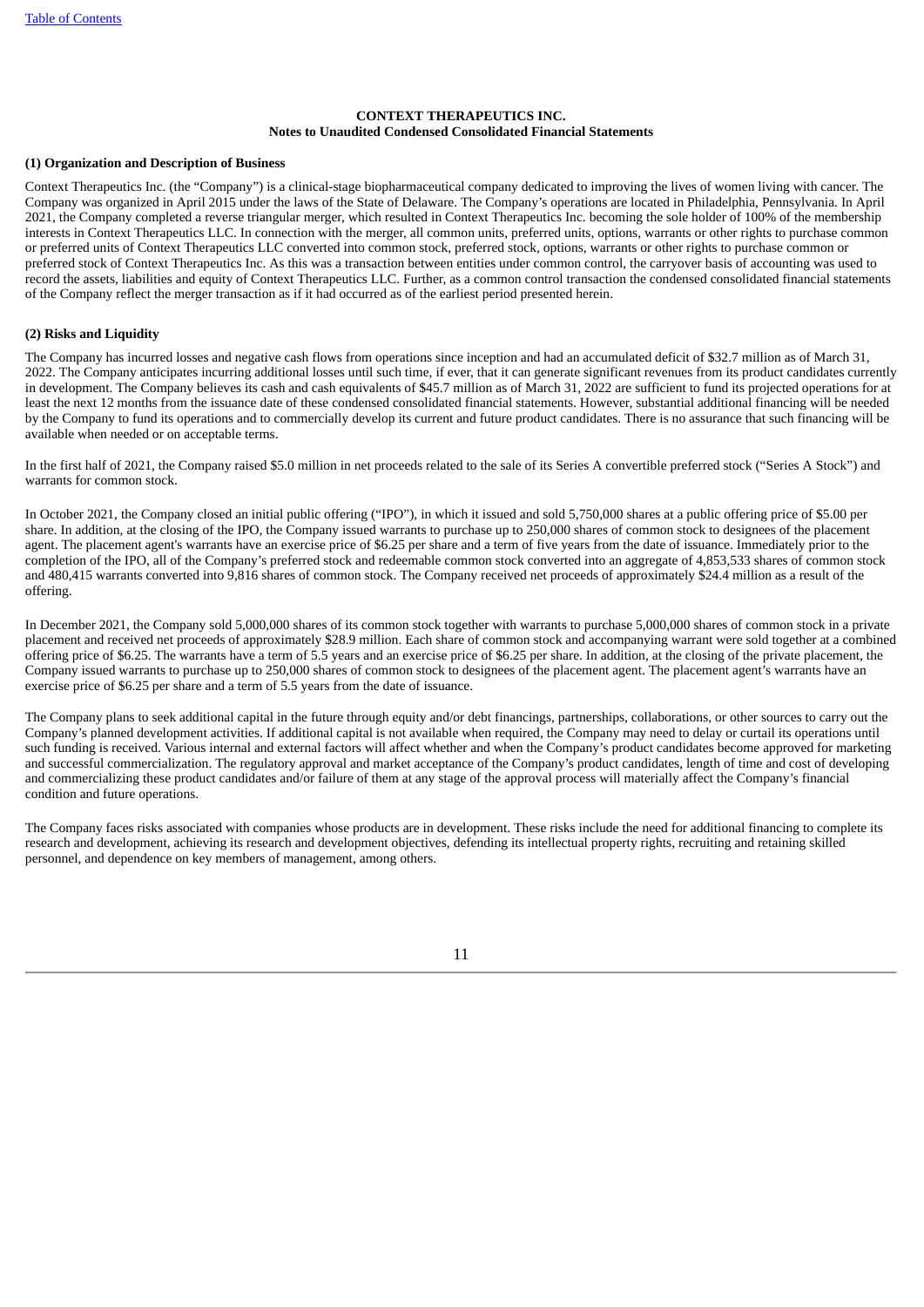In March 2020, the World Health Organization declared the outbreak of COVID-19 a global pandemic. The spread of COVID-19 has caused worldwide economic downturn and significant volatility in the financial markets. There is significant uncertainty as to the likely effects of this disease which may, among other things, materially impact the Company's planned clinical trials. This pandemic or outbreak could result in difficulty securing clinical trial site locations, contract research organizations, and/or trial monitors and other critical vendors and consultants supporting the trials. In addition, outbreaks or the perception of an outbreak near a clinical trial site location could impact the Company's ability to enroll patients. These situations, or others associated with COVID-19, could cause delays in the Company's clinical trial plans and could increase expected costs, all of which could have a material adverse effect on the Company's business and its financial condition. At the current time, the Company is unable to quantify the potential effects of this pandemic on its future consolidated financial statements.

## **(3) Basis of Presentation and Summary of Significant Accounting Policies**

## *Basis of Presentation and Principles of Consolidation*

The accompanying unaudited condensed consolidated financial statements have been prepared pursuant to the rules and regulations of the Securities and Exchange Commission ("SEC"). Certain information and note disclosures normally included in annual financial statements prepared in accordance with U.S. generally accepted accounting principles ("GAAP") have been condensed or omitted pursuant to those rules and regulations, although the Company believes that the disclosures made are adequate to make the information not misleading. Any reference in these notes to applicable guidance is meant to refer to GAAP as found in the Accounting Standards Codification ("ASC") and Accounting Standards Updates ("ASU") of the Financial Accounting Standards Board ("FASB").

In the opinion of management, the accompanying unaudited condensed consolidated financial statements include all normal and recurring adjustments (which consist primarily of accruals and estimates that impact the financial statements) considered necessary to present fairly the Company's financial position as of March 31, 2022, and its results of operations for the three months ended March 31, 2022 and 2021 and cash flows for the three months ended March 31, 2022 and 2021. Operating results for the three months ended March 31, 2022 are not necessarily indicative of the results that may be expected for the year ending December 31, 2022. The unaudited condensed consolidated financial statements, presented herein, do not contain the required disclosures under GAAP for annual financial statements. The accompanying unaudited condensed consolidated financial statements should be read in conjunction with the annual audited consolidated financial statements and related notes as of and for the year ended December 31, 2021. The consolidated financial information as of December 31, 2021 included herein has been derived from the annual audited consolidated financial statements.

The unaudited condensed consolidated financial statements include the accounts of the Company, Context Therapeutics LLC, Context Biopharma, Inc. and Context Ireland Ltd., the Company's wholly-owned subsidiaries. All intercompany accounts and transactions have been eliminated in consolidation.

## *Use of Estimates*

The preparation of condensed consolidated financial statements in conformity with GAAP requires management to make estimates and assumptions that affect the reported amounts of assets and liabilities and disclosure of contingent assets and contingent liabilities at the date of the consolidated financial statements and the reported amounts of expenses during the reporting period. Actual results could differ from those estimates.

Estimates and assumptions are periodically reviewed, and the effects of the revisions are reflected in the accompanying unaudited condensed consolidated financial statements in the period they are determined to be necessary. Significant estimates and assumptions made in the accompanying unaudited condensed consolidated financial statements include, but are not limited to, the fair value of common stock, share-based compensation arrangements, the fair value of convertible debt and in recording the prepayments, accruals and associated expense for research and development activities performed for the Company by third parties.

## *Concentrations of Credit Risk*

Financial instruments that potentially subject the Company to significant concentrations of credit risk consist primarily of cash and cash equivalents. The Company maintains deposits in federally insured financial institutions in excess of federally insured

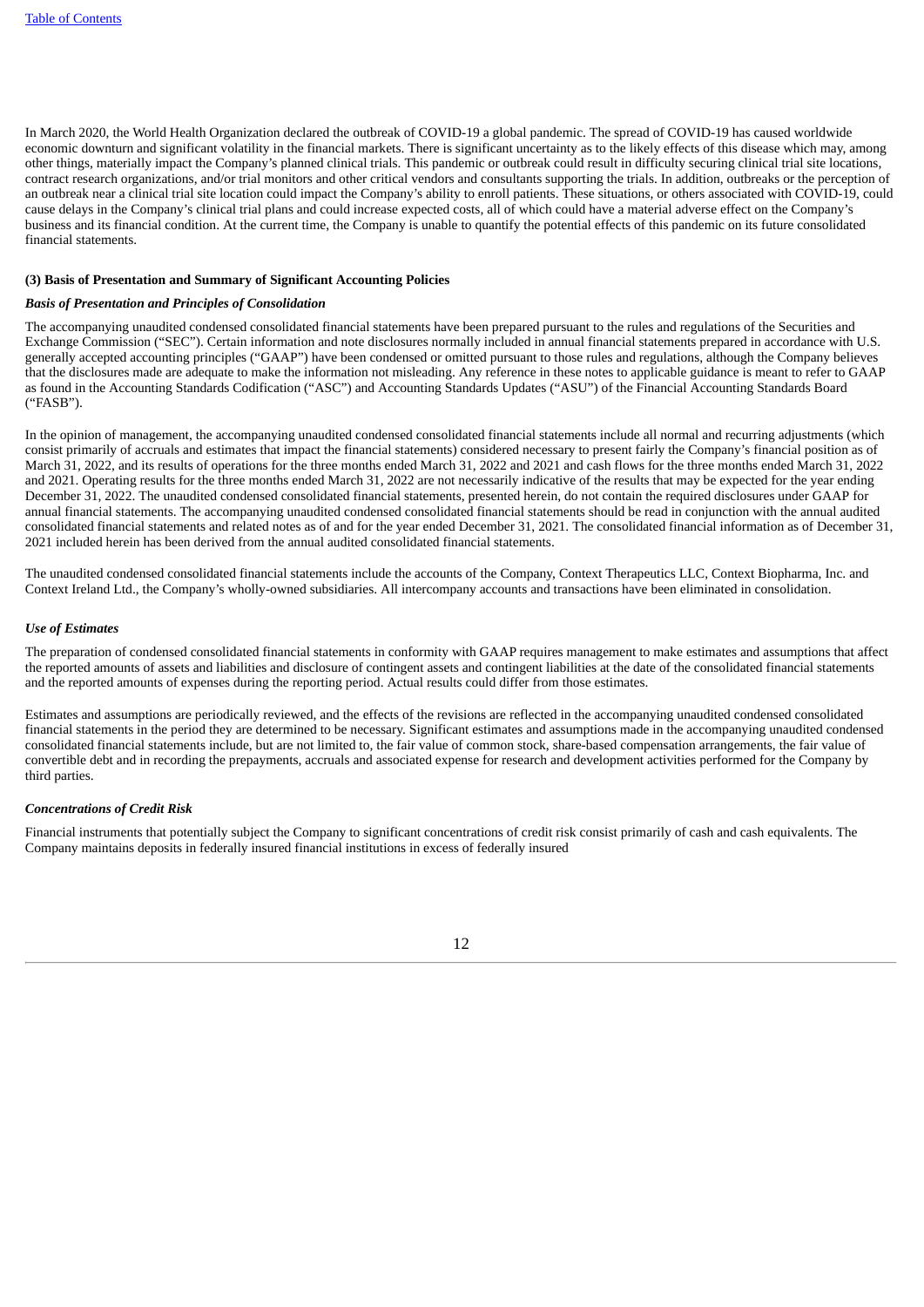limits. The Company has not experienced any losses in such accounts and management believes that the Company is not exposed to significant credit risk due to the financial position of the depository institutions in which those deposits are held.

#### *Fair Value of Financial Instruments*

The carrying amount of the Company's financial instruments, which include cash and cash equivalents, restricted cash, and accounts payable, approximate their fair values given their short-term nature.

#### *Cash, Cash Equivalents and Restricted Cash*

The Company considers all highly liquid investments that have original maturities of three months or less when acquired to be cash equivalents. Cash equivalents consist of amounts invested in money market accounts.

The Company maintained approximately \$50,000 as collateral for the Company's credit card program at December 31, 2021, which is reported as restricted cash on its condensed consolidated balance sheets. There were no amounts restricted as of March 31, 2022 as the collateral was released to the Company.

## *Deferred Offering Costs*

The Company capitalizes certain legal, professional, accounting and other third-party fees that are directly associated with in-process equity financings as deferred offering costs until such financings are consummated. After consummation of an equity financing, the costs are recorded as a reduction of additional paid-in capital generated as a result of such offering. Should an in-process equity financing be abandoned, the deferred offering costs will be expensed immediately as a charge to operating expenses in the condensed consolidated statements of operations.

#### *Property and Equipmen*t

Property and equipment consists of office equipment, furniture, and leasehold improvements and is recorded at cost. Property and equipment is depreciated on a straight-line basis over their estimated useful lives. Leasehold improvements are amortized over the shorter of their economic lives or the remaining lease term. As the property and equipment was not placed into service as of March 31, 2022, depreciation has not been recorded for the reporting period.

## *Research and Development Costs*

Research and development costs are expensed as incurred. Research and development costs include external costs of outside vendors engaged to conduct clinical studies and other research and development activities, salaries, share-based compensation, and other operational costs related to the Company's research and development activities.

The Company makes estimates of prepaid/accrued expenses as of each balance sheet date in the financial statements based on facts and circumstances known at that time. If the actual timing of the performance of services or the level of effort varies from the estimate, the Company will adjust the accrual accordingly.

Nonrefundable advance payments for goods and services, including fees for clinical trial expenses, process development or manufacturing and distribution of clinical supplies that will be used in future research and development activities, are deferred and recognized as expense in the period that the related goods are consumed or services are performed.

## *Patent Costs*

Costs related to filing and pursuing patent applications are recorded as general and administrative expense and expensed as incurred since recoverability of such expenditures is uncertain.

#### *Share-Based Compensation*

The Company measures and recognizes share-based compensation expense for both employee and nonemployee awards based on the grant date fair value of the awards. The Company recognizes share-based compensation expense on a straight-line basis over the requisite service period of the awards, which is generally the vesting period. The Company recognizes forfeitures as they occur.

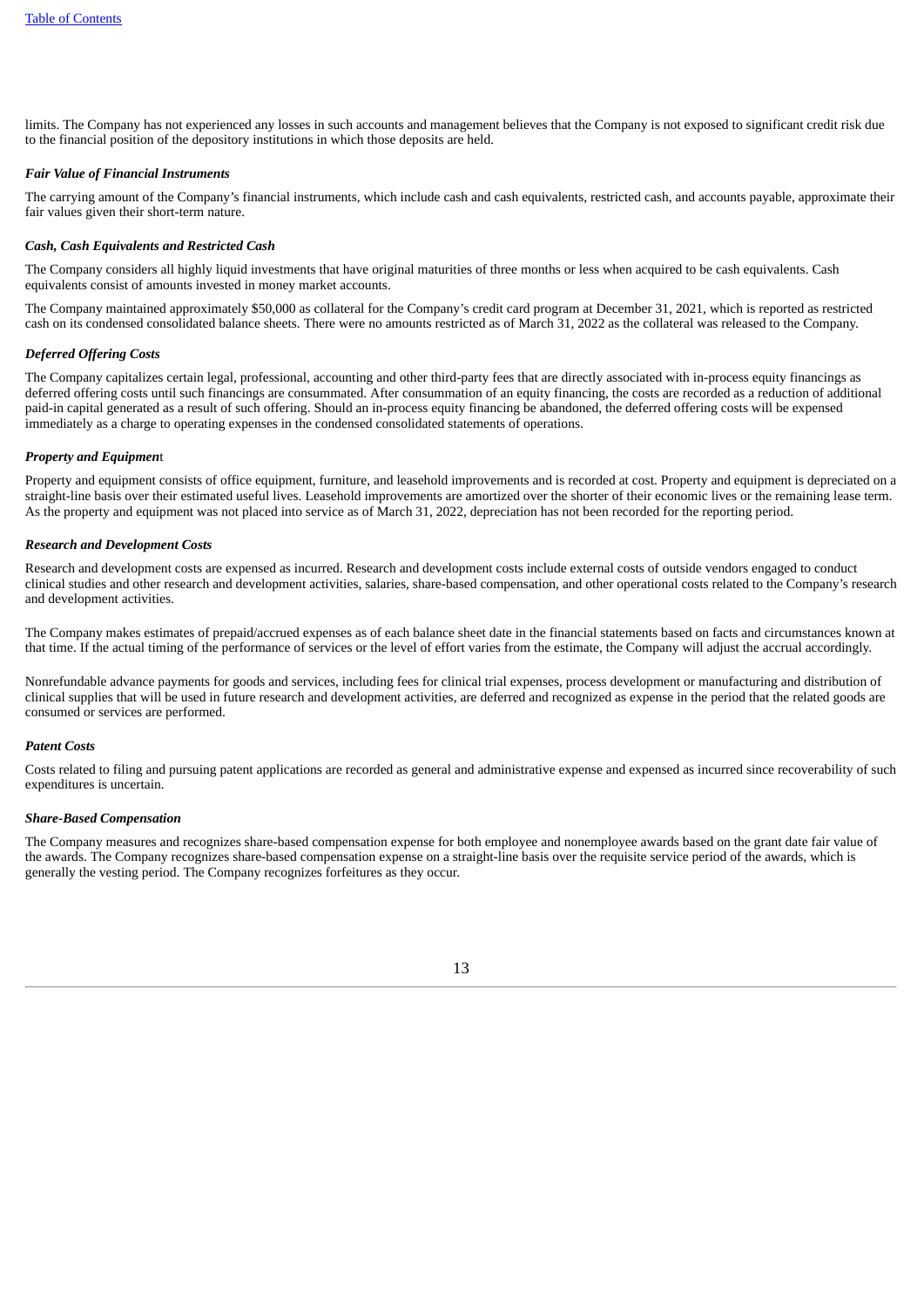The Company classifies share-based compensation expense in its unaudited condensed consolidated statements of operations in the same manner in which the award recipients' payroll costs are classified or in which the award recipients' service payments are classified.

The Company estimates the fair value of employee and non-employee stock awards as of the date of grant using the Black-Scholes option pricing model. The Company lacks Company-specific historical and implied volatility information. Therefore, management estimates the expected share price volatility based on the historical volatility of a publicly traded set of peer companies and expects to continue to do so until such time as it has adequate historical data regarding the volatility of its own publicly traded share price. The expected term of the Company's stock awards has been determined utilizing the "simplified" method for awards that qualify as "plain-vanilla" stock awards. The risk-free interest rate is determined by reference to the yield curve of a zero-coupon U.S. Treasury bond on the date of grant of the award for time periods approximately equal to the expected term of the award. Expected dividend yield is based on the fact that the Company has never paid cash dividends on common stock and does not expect to pay any cash dividends in the foreseeable future.

In addition, the Company measures and recognizes share-based compensation expense for advisors, officers and director restricted share-based awards based on the grant date fair value of the awards.

#### *Net Loss Per Share*

Basic net loss per share of common stock is computed by dividing net loss by the weighted-average number of shares of common stock outstanding during each period. Diluted net loss per share of common stock includes the effect, if any, from the potential exercise or conversion of securities, such as convertible promissory notes, preferred stock, warrants and share-based awards, which would result in the issuance of incremental shares of common stock. For diluted net loss per share, the weighted-average number of shares of common stock is the same for basic net loss per share due to the fact that when a net loss exists, dilutive securities are not included in the calculation as the impact is anti-dilutive.

The following potentially dilutive securities have been excluded from the computation of diluted weighted-average shares of common stock outstanding, as they would be anti-dilutive:

|                                         | <b>Three Months Ended</b> |                |
|-----------------------------------------|---------------------------|----------------|
|                                         | March 31, 2022            | March 31, 2021 |
| Series Seed convertible preferred stock |                           | 2,624,324      |
| Series A convertible preferred stock    |                           | 1,508,633      |
| Stock options                           | 1,180,222                 | 27,330         |
| Unvested restricted stock awards        |                           | 45,922         |
| Warrants                                | 5,860,000                 | 288,476        |
|                                         | 7,040,222                 | 4,494,685      |

Amounts in the above table reflect common stock equivalents.

## *Emerging Growth Company Status*

The Company is an emerging growth company, as defined in the Jumpstart Our Business Startups Act of 2012 (the "JOBS Act"). Under the JOBS Act, emerging growth companies can delay adopting new or revised accounting standards issued subsequent to the enactment of the JOBS Act, until such time as those standards apply to private companies. The Company has elected to use this extended transition period for complying with new or revised accounting standards that have different effective dates for public and private companies until the earlier of the date that it (i) is no longer an emerging growth company or (ii) affirmatively and irrevocably opts out of the extended transition period provided in the JOBS Act. As a result, these condensed consolidated financial statements may not be comparable to companies that comply with the new or revised accounting pronouncements as of public company effective dates.

## *Recently Issued Accounting Pronouncements*

In February 2016, the FASB issued ASU 2016-02, *Leases (Topic 842)*, in order to increase transparency and comparability among organizations by, among other provisions, recognizing lease assets and lease liabilities on the balance sheet for those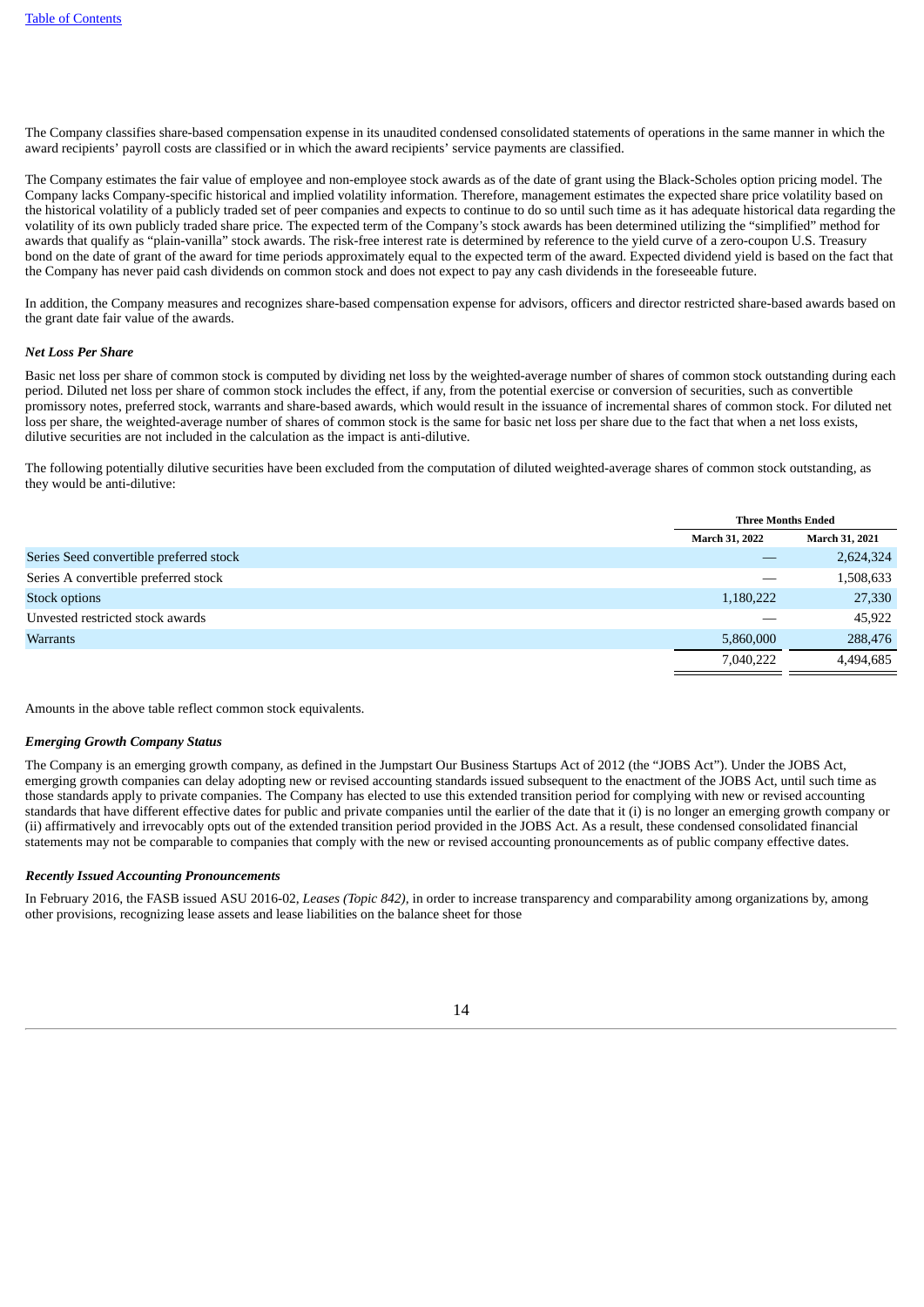leases classified as operating leases under previous GAAP. In transition, entities may also elect a package of practical expedients that must be applied in its entirety to all leases commencing before the adoption date, unless the lease is modified, and permits entities to not reassess (a) the existence of a lease, (b) the lease classification or (c) the determination of initial direct costs, as of the adoption date, which effectively allows entities to carryforward accounting conclusions under previous GAAP. In July 2018, the FASB issued ASU 2018-11, *Leases (Topic 842): Targeted Improvements*, which provides entities an optional transition method to apply the guidance under Topic 842 as of the adoption date, rather than as of the earliest period presented. The Company adopted this standard on January 1, 2022 and the adoption did not have a material impact on its condensed consolidated financial statements due to the fact that the Company did not have any material long-term leasing arrangements as of the date of adoption.

#### **(4) Fair Value Measurements**

The Company utilizes a valuation hierarchy that prioritizes fair value measurements based on the types of inputs used for the various valuation techniques related to its financial assets and financial liabilities. The three levels of inputs used to measure fair value are described as follows:

Level 1 – Observable inputs such as quoted prices in active markets.

Level 2 – Inputs, other than the quoted prices in active markets that are observable either directly or indirectly.

Level 3 – Unobservable inputs for which there is little or no market data, which require the reporting entity to develop its own assumptions.

In accordance with the fair value hierarchy described above, the following table sets forth the Company's assets and liabilities measured at fair value on a recurring basis:

|              | <b>March 31, 2022</b>   |                                                                |                   |                                                        |  |  |  |  |
|--------------|-------------------------|----------------------------------------------------------------|-------------------|--------------------------------------------------------|--|--|--|--|
| <b>Total</b> | <b>Assets (Level 1)</b> |                                                                | (Level 2)         | Significant<br><b>Unobservable Inputs</b><br>(Level 3) |  |  |  |  |
|              |                         |                                                                |                   |                                                        |  |  |  |  |
| 45,512,012   | 45,512,012              |                                                                | $\hspace{0.05cm}$ |                                                        |  |  |  |  |
|              |                         | <b>Quoted Prices in Active</b><br><b>Markets for Identical</b> |                   | <b>Significant Other</b><br><b>Observable Inputs</b>   |  |  |  |  |

|                                             |       |            | <b>December 31, 2021</b>                                                           |            |                                                                   |                 |  |                                                        |  |  |  |  |
|---------------------------------------------|-------|------------|------------------------------------------------------------------------------------|------------|-------------------------------------------------------------------|-----------------|--|--------------------------------------------------------|--|--|--|--|
|                                             | Total |            | <b>Quoted Prices in Active</b><br><b>Markets for Identical</b><br>Assets (Level 1) |            | <b>Significant Other</b><br><b>Observable Inputs</b><br>(Level 2) |                 |  | Significant<br><b>Unobservable Inputs</b><br>(Level 3) |  |  |  |  |
| <b>Financial assets</b>                     |       |            |                                                                                    |            |                                                                   |                 |  |                                                        |  |  |  |  |
| Cash equivalents<br>(Money Market Accounts) |       | 49,051,061 |                                                                                    | 49,051,061 |                                                                   | $\qquad \qquad$ |  |                                                        |  |  |  |  |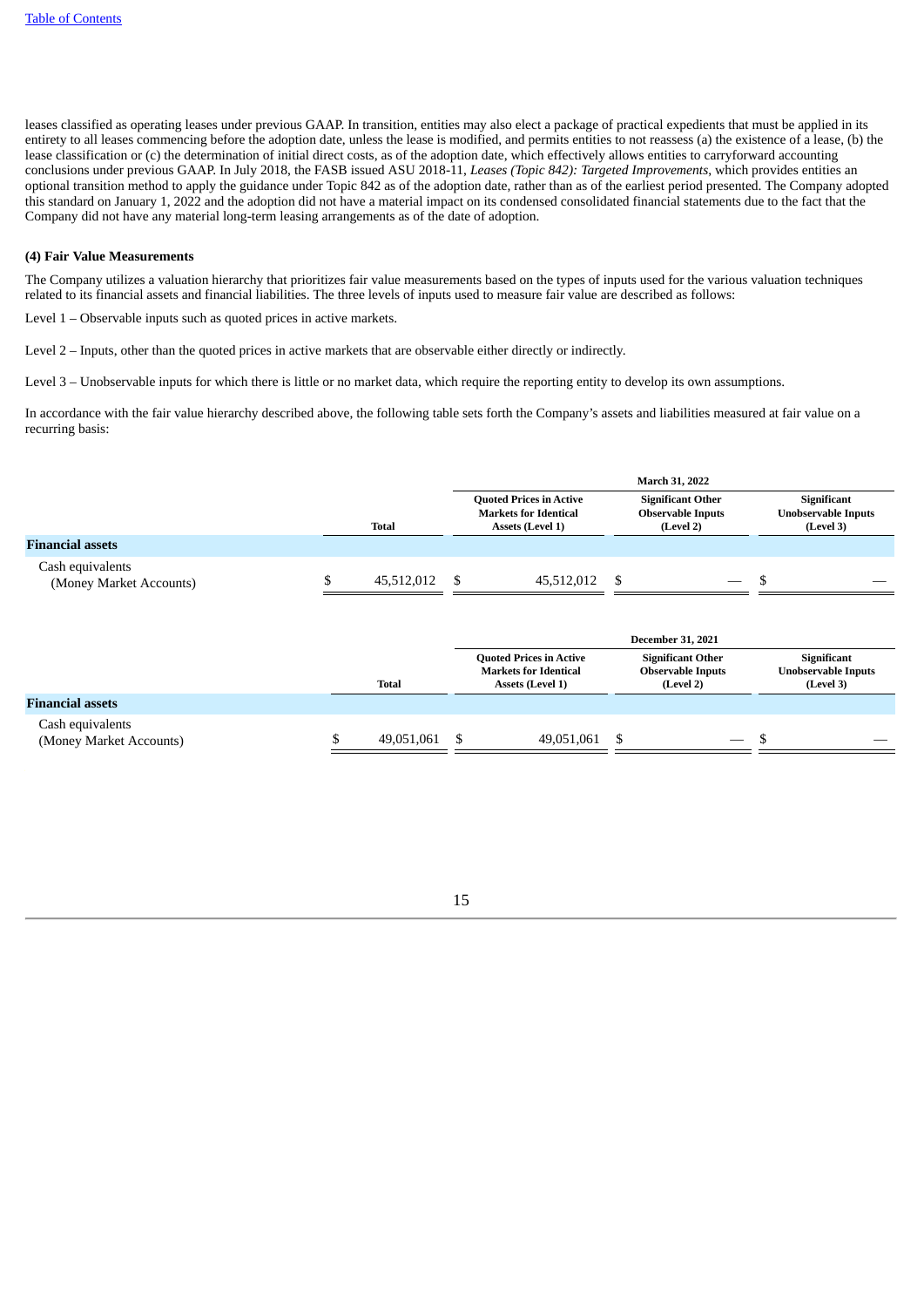## **(5) Accrued Expenses and Other Current Liabilities**

Accrued expenses and other current liabilities consisted of the following:

|                                 | <b>March 31, 2022</b> | <b>December 31, 2021</b> |
|---------------------------------|-----------------------|--------------------------|
| Compensation and benefits       | 215,654               | \$<br>436,990            |
| Clinical trial costs            | 360,568               | 339,072                  |
| Manufacturing development costs | 434.792               |                          |
| Professional fees               | 15,912                | 345,530                  |
| Other                           | 32,989                | 85,529                   |
| <b>Total</b>                    | \$<br>1,059,915       | \$<br>1,207,121          |

#### **(6) Convertible Promissory Notes and Other Debt**

#### *Senior Convertible Notes*

The Company previously issued certain convertible promissory notes (the "Junior Convertible Notes") to various investors which were converted into Senior Convertible Notes (the "Senior Convertible Notes" (collectively, the "Convertible Promissory Notes").

All of the outstanding principal and accrued but unpaid interest associated with the Senior Convertible Notes converted into 844,824 shares of Series A Stock in February 2021, of which 430,467 shares were issued to the the Company's Chief Executive Officer and an immediate family member (the "Related Party"). Due to certain embedded features within the Senior Convertible Notes, the Company elected to account for these notes and all their embedded features under the fair value option. At the time of conversion, the estimated fair value of the Senior Convertible Notes was \$5.7 million and was reclassified to Series A convertible preferred equity. The Company recorded a non-cash credit of \$9,000 in the condensed consolidated statement of operations for the three months ended March 31, 2021 related to the decrease in fair value of the Senior Convertible Notes. For the three months ended March 31, 2021, the Company recognized \$46,000 of interest expense in connection with the Senior Convertible Notes, including \$23,000 payable to the Related Party, respectively.

#### *Paycheck Protection Program*

In May 2020, the Company entered into an original loan agreement with Pacific Western Bank as the lender ("Lender") for a loan in an aggregate principal amount of \$0.1 million (the "Loan") pursuant to the Paycheck Protection Program (the "PPP") under the Coronavirus Aid, Relief, and Economic Security (CARES) Act and implemented by the U.S. Small Business Administration. In June 2020, the Paycheck Protection Program Flexibility Act was enacted, which among other things, extended the deferral period for loan payments to either (1) the date that Small Business Administration remits the borrower's loan forgiveness amount to the lender or (2) if the borrower does not apply for loan forgiveness, ten months after the end of the borrower's loan forgiveness covered period. The Loan was set to mature in two years and bore interest at a rate of 1.0% per year, with all payments deferred through September 5, 2021. At March 31, 2021, the outstanding principal balance of the Loan was approximately \$124,000. The entire PPP Loan was forgiven in July 2021.

## **(7) Convertible Preferred Stock, Redeemable Common Stock and Common Stock**

## *Series A convertible preferred stock and Series Seed convertible preferred stock*

In February and March 2021, the Company sold 453,094 shares of Series A Stock for \$7.168 per share for net proceeds of \$3.0 million. The Company also issued 113,276 warrants to purchase common stock at an exercise price of \$7.168 to the Series A stockholders as part of the Series A Stock financing. Additionally, the Company issued 24,134 warrants to purchase common stock at an exercise price of \$7.168 to placement agents as a part of the Series A Stock financing.

In February 2021, the Company converted \$6.1 million of principal and interest related to Senior Convertible Notes into 844,824 shares of Series A Stock at a price of \$7.168 per share. In addition, warrants with a fair value of \$0.1 million associated with the Senior Convertible Notes were reclassified into additional paid-in capital.

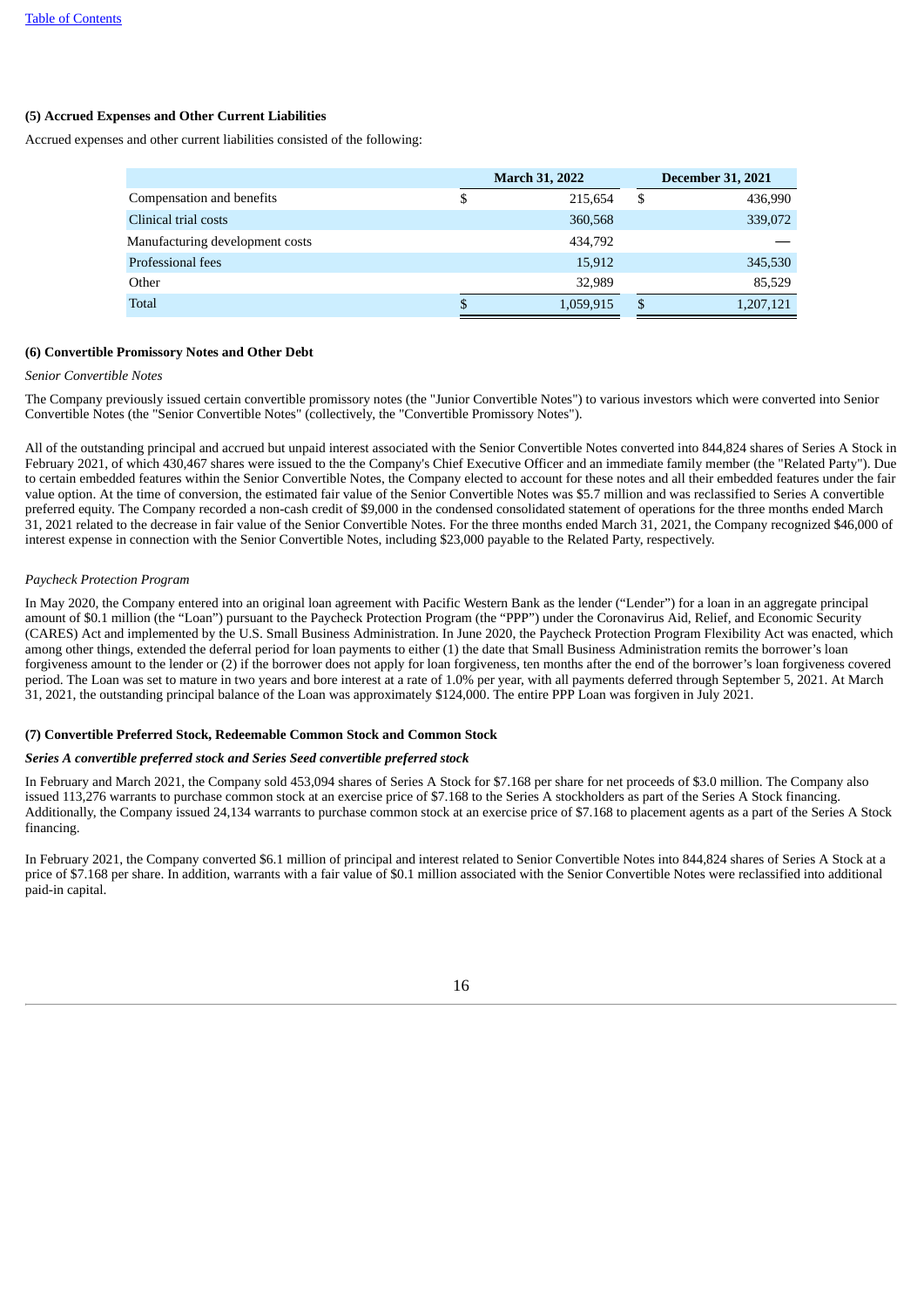In October 2021, the Company completed its IPO in which the Company sold 5,750,000 shares at a public offering price of \$5.00 per share. Immediately prior to the completion of the IPO, all of the Company's preferred stock and redeemable common stock converted into an aggregate of 4,853,533 shares of common stock and all of the outstanding warrants converted into 9,816 shares of common stock. The Company received net proceeds of \$24.4 million as a result of the offering. The Company issued 250,000 warrants to a placement agent as part of the offering with an exercise price of \$6.25 per shares and a term of 5.0 years.

In December 2021, the Company sold 5,000,000 shares of common stock together with warrants to purchase 5,000,000 shares of common stock and received net proceeds of \$28.9 million in a private placement. Each share of common stock and accompanying warrant were sold together at a combined offering price of \$6.25. The warrants have a term of 5.5 years and an exercise price of \$6.25 per share. The Company also issued 250,000 warrants to a placement agent as part of the offering with an exercise price of \$6.25 per share and a term of 5.5 years.

## *Warrants for Common Stock*

In March 2022, the Company issued 360,000 warrants to purchase common stock with an exercise price of \$10.00 per share and a term of 5.76 years as compensation for professional consulting services performed in 2021. The estimated fair value of the warrants of \$0.3 million was recorded in general and administrative expense during the year ended December 31, 2021 and was also reflected as a liability on the condensed consolidated balance sheet as of December 31, 2021. The liability was reclassified into additional paid-in capital in March 2022 upon the issuance of the warrants.

At March 31, 2022, the Company had the following warrants outstanding to acquire common stock:

|                                                  | Outstanding | <b>Exercise price</b> | <b>Expiration dates</b> |  |
|--------------------------------------------------|-------------|-----------------------|-------------------------|--|
| Issued in connection with 2021 IPO               | 250,000     | 6.25                  | October 2026            |  |
| Issued in connection with 2021 private placement | 5,250,000   | 6.25                  | June 2027               |  |
| Issued in 2022 for consulting services           | 360,000     | 10.00                 | December 2027           |  |
|                                                  | 5,860,000   |                       |                         |  |

## **(8) Share-based Compensation**

In April 2021, the Company adopted the 2021 Long-Term Incentive Plan ("2021 Incentive Plan"). Under the 2021 Incentive Plan, the Company can grant stock options, stock appreciation rights, restricted stock, restricted stock units and stock grants. The 2021 Incentive Plan allows for the issuance of up to 1,266,092 shares of common stock (the "Share Limit"). The Share Limit will automatically increase on January 1st of each year, during the term of the 2021 Incentive Plan, commencing on January 1 of the year following the year in which the effective date occurs, in an amount equal to four percent (4%) of the total number of shares of the Company's common stock outstanding on December 31st of the preceding calendar year; provided that the Board may determine that there will be no such increase or a smaller increase for any particular year. As of March 31, 2022, 707,817 shares remained available for future grants.

Share-based awards generally vest over a period of one to four years, and share-based awards that lapse or are forfeited are available to be granted again. The contractual life of all share-based awards is ten years. The expiration dates of the outstanding share-based awards range from January 2028 to February 2032.

The Company measures share-based awards at their grant-date fair value and records compensation expense on a straight-line basis over the service period of the awards. Share-based compensation is allocated to employees and consultants based on their respective departments. All board of directors' compensation is charged to general and administrative expense.

The Company recorded share-based compensation expense related to the issuance of options of \$33,000 and \$0.2 million in research and development and general and administrative expense, respectively, during the three months ended March 31, 2022 and \$24,000 and \$2,000 in research and development and general and administrative expense, respectively, during the three months ended March 31, 2021.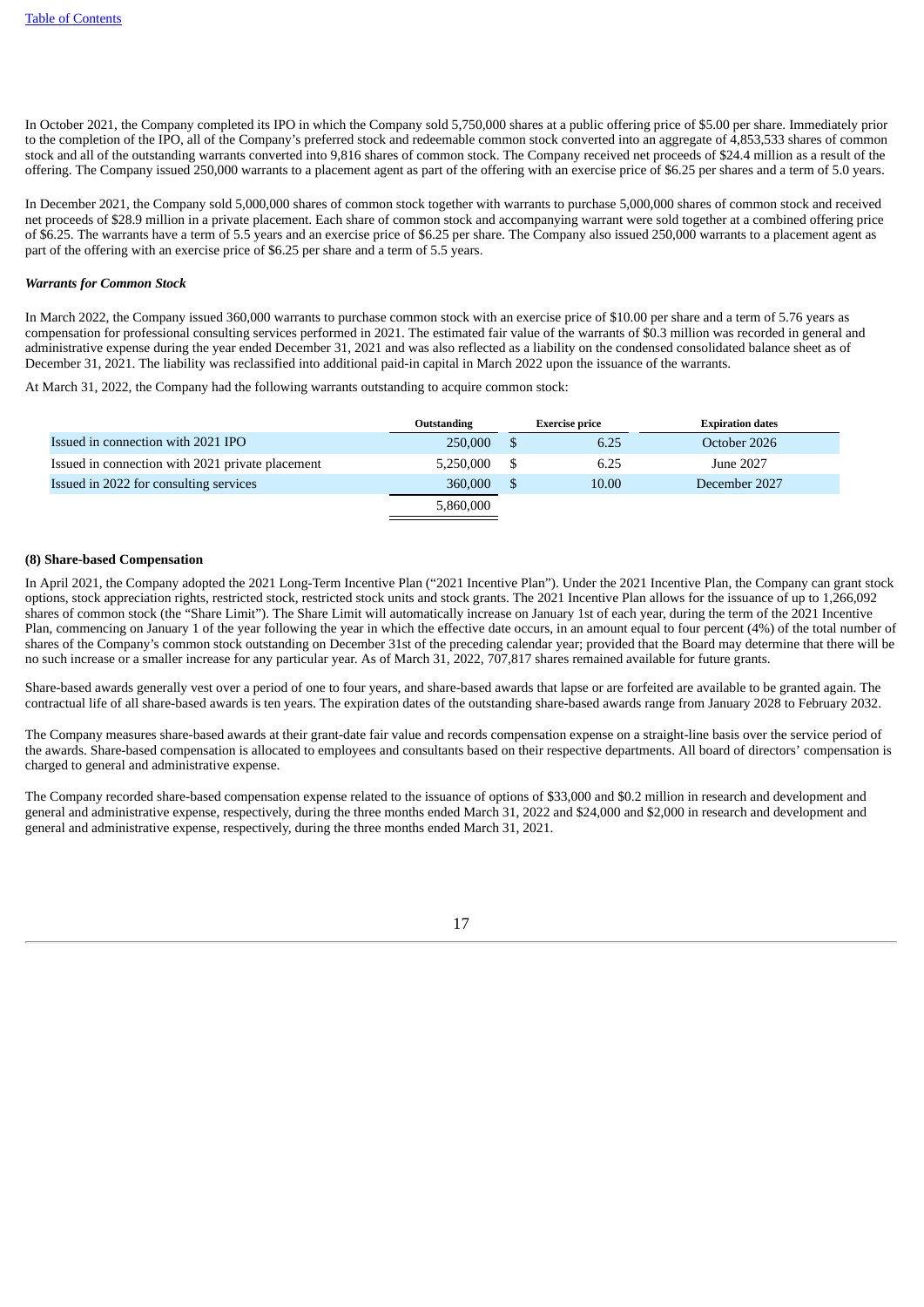The weighted average assumptions used in the Black-Scholes option pricing model to determine the fair value of share-based awards granted to employees during the three months ended March 31, 2022 and 2021, respectively, were as follows:

|                                 | 2022   | 2021   |
|---------------------------------|--------|--------|
| Expected stock price volatility | 86.86% | 98.26% |
| Risk-free interest rate         | 1.91%  | 0.65%  |
| Expected term (in years)        | 6.03   | 5.48   |
| Expected dividend yield         |        |        |

The following table summarizes the share-based award activity for the periods presented:

|                                               | <b>Number of Options</b> | <b>Weighted Average</b><br><b>Exercise Price Per</b><br>Share | <b>Weighted Average</b><br>Remaining<br><b>Contractual Term</b><br>(vears) |
|-----------------------------------------------|--------------------------|---------------------------------------------------------------|----------------------------------------------------------------------------|
| Outstanding at January 1, 2022                | 506,691 \$               | 5.68                                                          | 9.3                                                                        |
| Granted                                       | 673,531 \$               | 1.82                                                          |                                                                            |
| Outstanding at March 31, 2022                 | $1,180,222$ \$           | 3.48                                                          | 9.5                                                                        |
| Vested and exercisable at March 31, 2022      | 177,922 \$               | 6.68                                                          | 8.9                                                                        |
| Vested and expected to vest at March 31, 2022 | 1,180,222                | 3.48                                                          | 9.5                                                                        |

The weighted average fair value of share-based awards granted during the three months ended March 31, 2022 and 2021 was \$1.33 and \$0.95, respectively. As of March 31, 2022, the unrecognized compensation cost related to outstanding share-based awards was \$2.1 million and is expected to be recognized as expense over a weighted-average period of approximately 1.89 years.

## *Restricted Stock Units*

The Company issues restricted stock units ("RSU") to employees and consultants that generally vest monthly over one to three-year periods. The fair value of an RSU is equal to the fair market value price of the Company's common stock on the date of grant. RSU expense is amortized straight-line over the service period.

The Company recorded share-based compensation expense of \$4,000 in research and development expense for the three months ended March 31, 2021 related to RSUs. There were no RSUs outstanding as of March 31, 2022 or December 31, 2021.

## **(9) Commitments and Contingencies**

#### *Operating Lease*

In January 2022, the Company entered into a noncancellable operating sublease for corporate office space in Philadelphia, Pennsylvania. The sublease for this space commenced on February 1, 2022 and is set to expire on July 30, 2023.

As of March 31, 2022, the operating lease right-of-use asset and the operating lease liabilities were \$0.1 million and \$0.1 million, respectively. The weighted average discount rate used to account for the Company's operating leases under Topic 842 is the Company's estimated incremental borrowing rate of 5.0%. The remaining term of the Company's noncancellable operating lease is 1.33 years.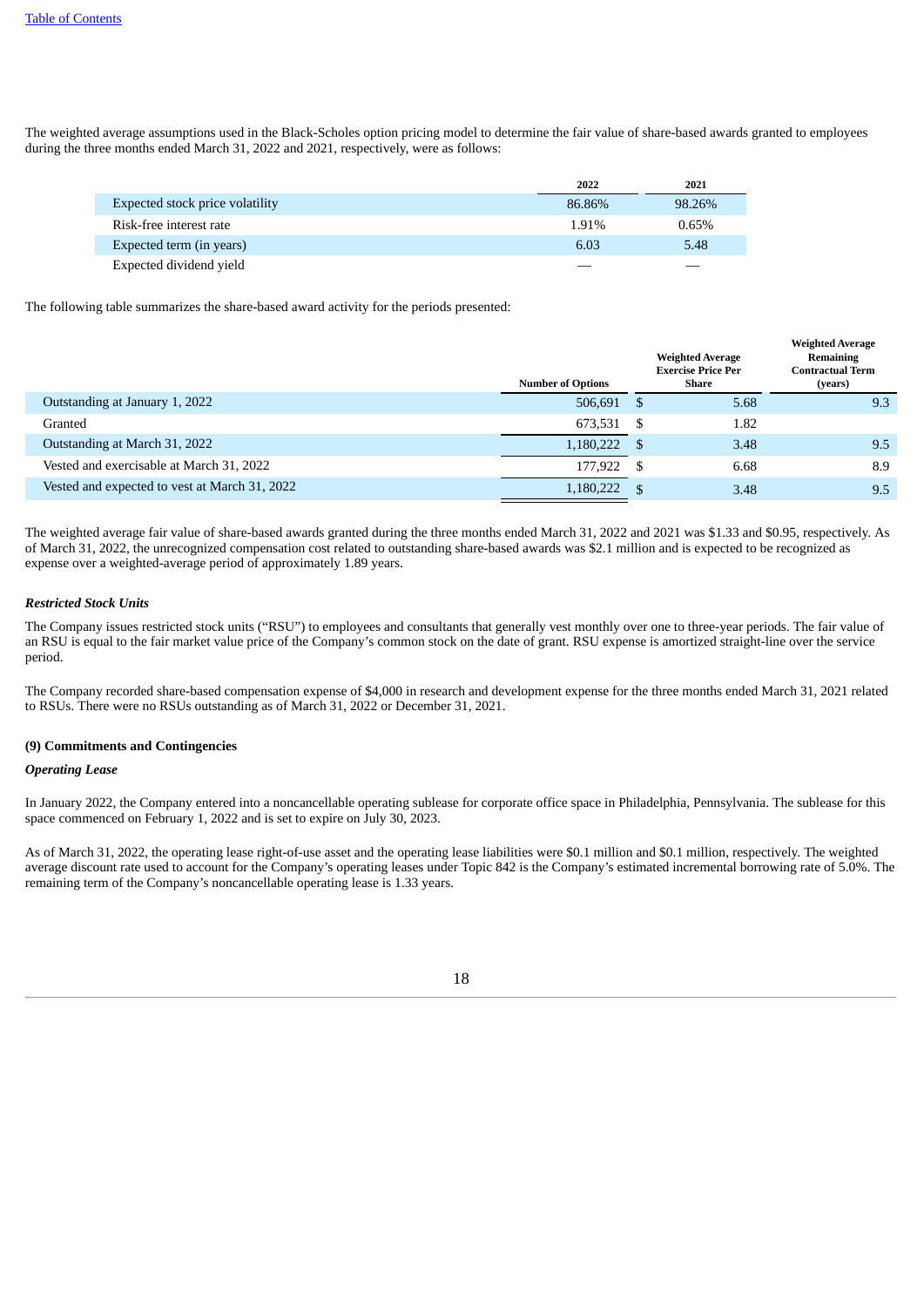Rent expense related to the Company's operating lease was approximately \$15,000 for the three months ended March 31, 2022. The Company recognizes rent expense on a straight-lined basis over the lease period and accrues for rent expense incurred but not yet paid.

Future minimum lease payments under the sublease is \$0.1 million.

## *Employee Benefit Plans*

In the first quarter of 2022, the Company established a defined contribution 401(k) plan in which employees may contribute up to 100% of their salary and bonus, subject to statutory maximum contribution amounts. The Company contributes a safe harbor minimum contribution equivalent to 3% of employees' compensation. The Company generally assumes all administrative costs of the plan. For the three months ended March 31, 2022, the Company provided contributions of approximately \$25,000.

#### *Collaboration Agreement with Tyligand Bioscience*

In March 2020, the Company entered into a license (the "Tyligand License Agreement") and process development agreement (the "Tyligand Process Development Agreement") (collectively, the "Tyligand Agreements") with Tyligand Bioscience (Shanghai) Limited ("Tyligand") for the development, manufacturing, registration and future commercialization of onapristone extended release ("ONA-XR").

Under the terms of the Tyligand Agreements, Tyligand will be solely responsible for the design and optimization of an improved manufacturing process for ONA-XR. Upon completion of specific performance-based milestones, Tyligand will be granted the exclusive right to ONA-XR and will be solely responsible for the development and commercialization of ONA-XR in China, Hong Kong and Macau (the "Territory"). The Company will retain rest of world rights to commercialize ONA-XR.

Under the Tyligand Process Development Agreement, the Company paid Tyligand \$0.8 million and issued 111,576 warrants to purchase shares of common stock at an exercise price of \$7.17 per share upon successful completion of the manufacturing development plan in 2021. The warrants were cancelled in connection with the Company's IPO. In addition, \$2.0 million will be payable upon the completion of scale-up of the first cumulative 100 kilograms of the GMP-grade compound and \$3.0 million upon the Company's completion of scale-up of the first cumulative 300 kilograms of the GMP-grade compound. In consideration of and upon Tyligand's successful completion of the development plan, within 30 days at the end of each calendar quarter, the Company shall pay Tyligand 1% of net sales of finished product utilizing the compound substantially manufactured in accordance with the process and specifications outlined in the Tyligand Process Development Agreement.

Per the Tyligand License Agreement, Tyligand shall pay the Company a non-refundable, non-creditable royalty at a rate in the mid-single digits of the net sales of each product in the Territory in each calendar quarter commencing with the first commercial sale of such product in the field in the Territory and ending upon the latest of (i) the sale of a generic product in the territory and (ii) 15 years after the date of the first commercial sale of product in the territory.

#### *Collaboration and Licensing Agreement with Integral Molecular*

<span id="page-18-0"></span>In April 2021, the Company entered into a collaboration and licensing agreement with Integral Molecular, Inc. ("Integral") for the development of an anticlaudin 6 ("CLDN6") bispecific monoclonal antibody ("BsMAb") for gynecologic cancer therapy. Under the terms of the agreement, Integral and the Company will develop CLDN6 bispecific antibodies that trigger the activation of T cells and eliminate cancer cells displaying CLND6. The Company will conduct preclinical and all clinical development, as well as regulatory and commercial activities through exclusive worldwide rights to develop and commercialize the novel CLDN6 candidates. The Company paid an upfront license fee of \$0.3 million and granted 418,559 shares of Series A Stock with a fair market value of approximately \$2.8 million, and these costs were expensed to acquired in-process research and development during the year ended December 31, 2021. As a part of the agreement, Integral will be eligible to receive development and regulatory milestone payments totaling up to \$55.3 million, sales milestone payments totaling up to \$130.0 million, and tiered royalties of up to 12% of net sales of certain products developed under this agreement.

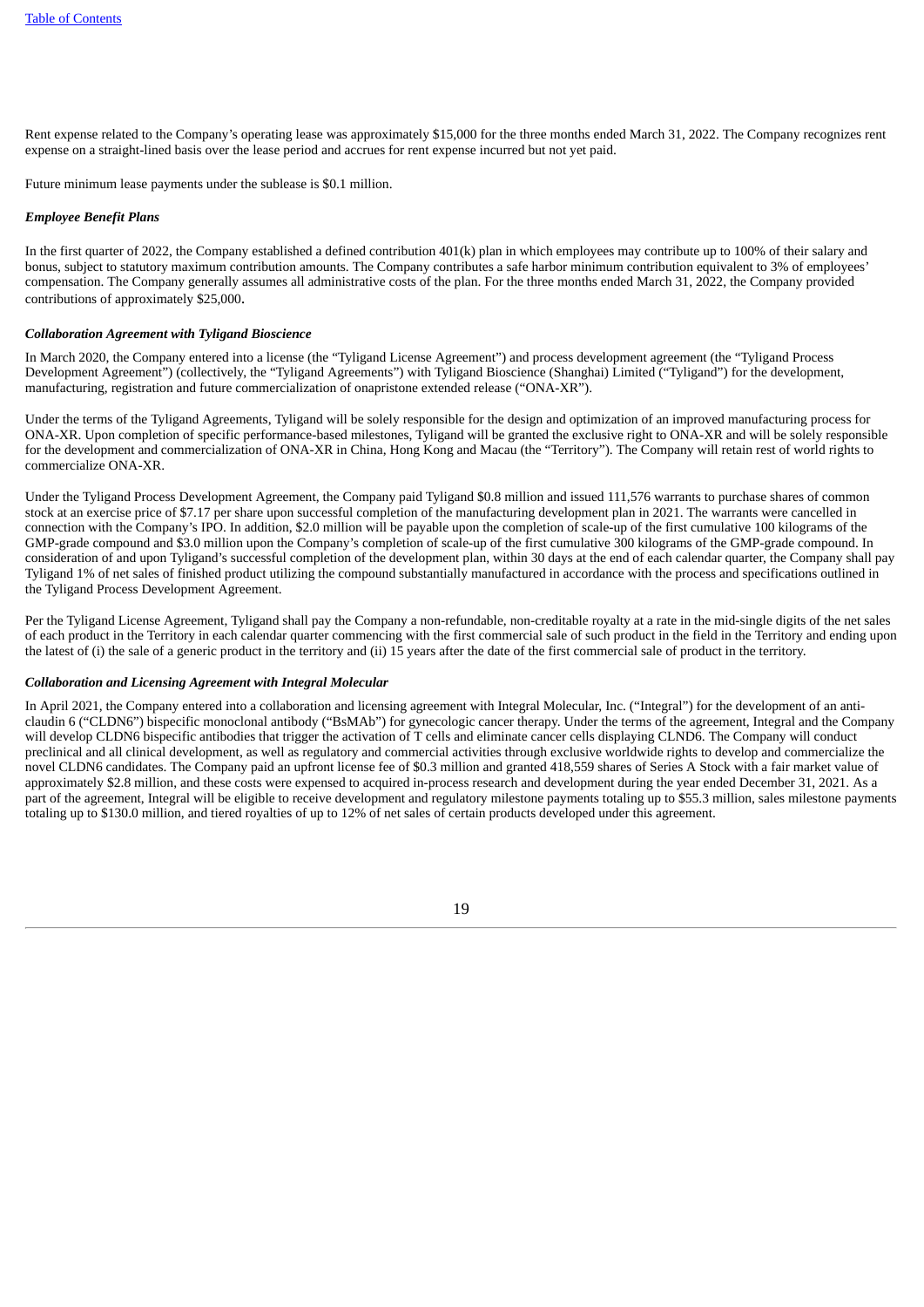### **Item 2. Management's Discussion and Analysis of Financial Condition and Results of Operations**

You should read the following discussion of our financial condition and results of operations together with our unaudited condensed consolidated financial statements and the notes thereto included elsewhere in this Quarterly Report on Form 10-Q and other financial information included in this report and our audited consolidated financial statements and related notes thereto and management's discussion and analysis of financial condition and results of operations included in our Annual Report on Form 10-K for the year ended December 31, 2021 as filed with the Securities and Exchange Commission, or SEC, on March 23, 2022. In addition to historical information, the following discussion contains a number of forward-looking statements, all of which are based on our current expectations and could be affected by the uncertainties and risks referred to under Part I, Item 1A. "Risk Factors" of our Annual Report on Form 10-K. Please *also see the section entitled "Special Note Regarding Forward-Looking Statements."*

## **Overview**

We are a clinical-stage biopharmaceutical company dedicated to improving the lives of women living with cancer. Our development team is advancing a pipeline of innovative therapies with a primary focus on treating female cancers, including breast, ovarian, and endometrial (uterine) cancer. Our first program and lead product candidate, ONA-XR, builds upon a foundation of successful drug development by our management team and advisors in the field of hormonedependent cancers. ONA-XR is a potent and selective antagonist of the progesterone receptor, which has been linked to resistance to multiple classes of cancer therapeutics, including anti-estrogen therapies, across female hormone-dependent cancers.

In 2020, we initiated a Phase 2 investigator-sponsored trial in collaboration with Jefferson Health to evaluate ONA-XR in combination with Arimidex (anastrozole) in PR+ endometrial cancer and preliminary data is expected in mid-2022. Also, in 2020 we initiated a Phase 0 trial of ONA-XR in a window of opportunity study in primary breast cancer, and we reported preliminary data at the San Antonio Breast Cancer Symposium in December 2021. In 2021, a Phase 1b/2 investigator-sponsored trial was initiated in collaboration with Memorial Sloan Kettering Cancer Center (MSK) to evaluate ONA-XR in combination with Ibrance (palbociclib) and Femara (leterozole) in first line (1L) metastatic breast cancer patients with biochemically recurrent disease, defined as circulating tumor DNA (ctDNA) positive. This is potentially a new clinical opportunity for the estimated 20% of 1L patients who are at high risk of early disease progression on Ibrance plus Femara combination therapy and Phase 1b data is expected in the second half of 2022. In 2021, the first stage of a Phase 2 investigator-sponsored trial initiated by MSK to evaluate ONA-XR in recurrent granulosa cell tumors (GCT) of the ovary was completed. In July 2021, MSK initiated the second stage of this trial evaluating ONA-XR in combination with Arimidex, and preliminary data is expected in the second half of 2022. Also in 2021, a Phase 2 investigator-sponsored trial was initiated in collaboration with Wisconsin Oncology Network (WON) to evaluate ONA-XR in combination with Faslodex (fulvestrant) in second line (2L) or third line (3L) metastatic breast cancer. This trial is intended to evaluate potential ONA-XR plus Faslodex drug synergy after treatment failure of CDK4/6 and/or PIK3α inhibitors, and preliminary data is expected in the second half of 2022. In 2022, WON initiated a substudy of its Phase 2 trial in 2L/3L metastatic breast cancer that evaluates the uptake of radiolabeled progesterone (F-FFNP) via PET imaging in breast tumors.

Our second program, CLDN6xCD3 bsAb, is an anti-CD3 x anti-Claudin 6 (CLDN6) antigen bispecific monoclonal antibody (bsAbs) that is intended to redirect T-cell-mediated lysis toward malignant cells expressing CLDN6. CLDN6 is a tight junction membrane protein target expressed in multiple cancers, including ovarian and endometrial tumors, and absent from healthy adult tissues. We expect to select a candidate to support IND-enabling studies for CLDN6xCD3 bsAb in the second half of 2022. Beyond these two product candidates, we continue to evaluate opportunities to expand our pipeline.

We were incorporated in April 2015 under the laws of the State of Delaware. Since inception, we have devoted substantially all of our resources to developing product and technology rights, conducting research and development, organizing and staffing our company, business planning and raising capital. We operate as one business segment and have incurred recurring losses, the majority of which are attributable to research and development activities, and negative cash flows from operations. We have funded our operations primarily through the issuance of convertible debt, convertible preferred stock and sale of common stock. Our net loss was \$3.4 million for the three months ended March 31, 2022. As of March 31, 2022, we had an accumulated deficit of \$32.7 million.

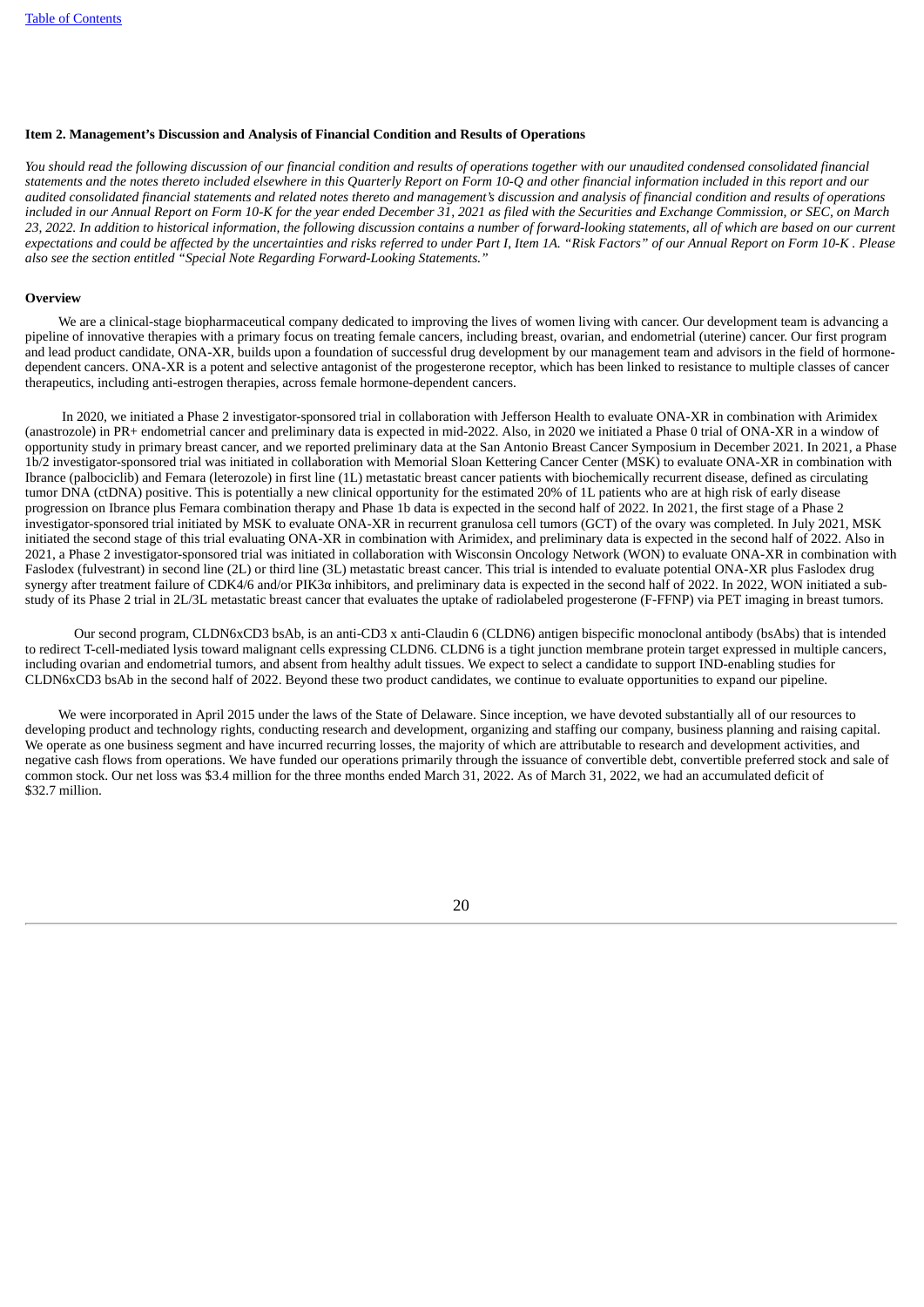In October 2021, we closed an initial public offering ("IPO") on the Nasdaq Stock Market, in which we issued and sold 5,750,000 shares at a public offering price of \$5.00 per share. We received gross proceeds of approximately \$28.8 million as a result of the offering. In December 2021, we sold 5,000,000 shares of common stock together with warrants to purchase 5,000,000 shares of common stock in a private placement for gross proceeds of approximately \$31.3 million. We expect our existing cash and cash equivalents will be sufficient to fund our operations into 2024. Currently, our primary use of cash is to fund operating expenses, which consist primarily of research and development expenditures as well as general and administrative expenditures. Our ability to generate product revenue sufficient to achieve profitability will depend heavily on the successful development and eventual commercialization of one or more of our current or future product candidates. We expect to continue to incur significant expenses and operating losses for the foreseeable future as we advance our product candidates through all stages of development and clinical trials and, ultimately, seek regulatory approval. In addition, if we obtain regulatory approval for any of our product candidates, we expect to incur significant commercialization expenses related to product manufacturing, marketing, sales and distribution. Furthermore, in connection with the closing of our initial public offering, we have incurred and continue to incur additional costs associated with operating as a public company, including significant legal, accounting, investor relations and other expenses that we did not incur as a private company. Our net losses may fluctuate significantly from quarter-to-quarter and year-to-year, depending on the timing of our clinical trials and our expenses on other research and development activities.

We expect to continue to incur net operating losses for at least the next several years, and we expect our research and development expenses, general and administrative expenses, and capital expenditures will continue to increase. We expect our expenses and capital requirements will increase significantly in connection with our ongoing activities as we:

- continue our ongoing and planned research and development of our first program and lead product candidate ONA-XR;
- continue nonclinical studies and initiate clinical trials for our anti-claudin 6 ("CLDN6") bispecific monoclonal antibody ("BsMAb") product and for any additional product candidates that we may pursue;
- continue to scale up external manufacturing capacity with the aim of securing sufficient quantities to meet our capacity requirements for clinical trials and potential commercialization;
- establish a sales, marketing and distribution infrastructure to commercialize any approved product candidates and related additional commercial manufacturing costs;
- develop, maintain, expand, protect and enforce our intellectual property portfolio, including patents, trade secrets and know how;
- acquire or in-license other product candidates and technologies;
- attract, hire and retain additional executive officers, clinical, scientific, quality control, and manufacturing management and administrative personnel;
- add clinical, operational, financial and management information systems and personnel, including personnel to support our product development and planned future commercialization efforts;
- expand our operations in the United States and to other geographies; and
- incur additional legal, accounting, investor relations and other expenses associated with operating as a public company.

We will need to raise substantial additional capital to support our continuing operations and pursue our growth strategy. Until such time as we can generate significant revenue from product sales, if ever, we plan to finance our operations through the sale of equity, debt financings and/or other capital sources, which may include collaborations with other companies or other strategic transactions. There are no assurances that we will be successful in obtaining an adequate level of financing as and when needed to finance our operations on terms acceptable to us, or at all. Any failure to raise capital as and when needed could have a negative impact on our financial condition and on our ability to pursue our business plans and strategies. If we are unable to secure adequate additional funding, we may have to significantly delay, scale back or discontinue the development and commercialization of one or more product candidates or delay our pursuit of potential in-licenses or acquisitions.

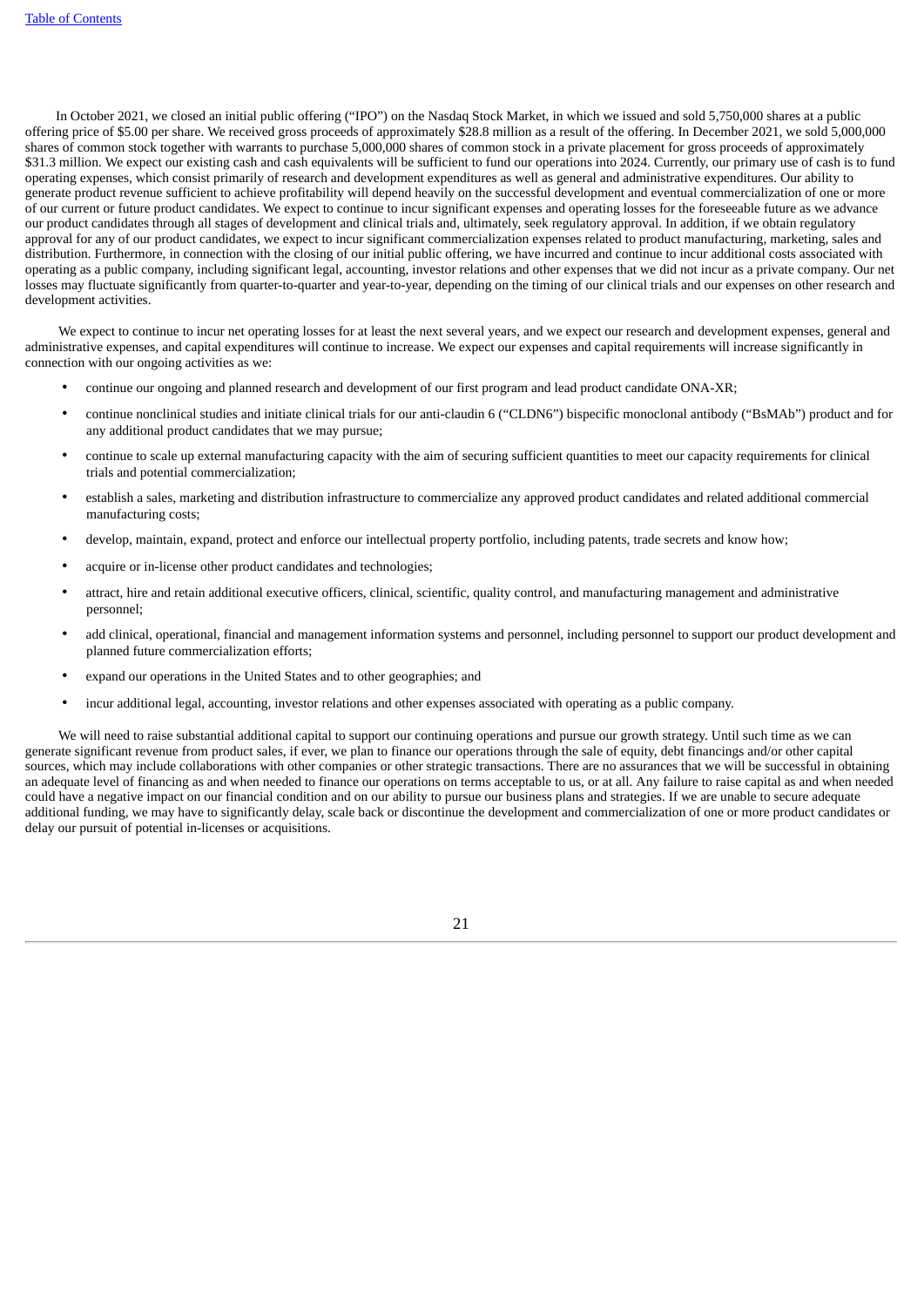#### **The COVID-19 Pandemic and its Impacts on Our Business**

In March 2020, the World Health Organization declared the outbreak of COVID-19 a global pandemic. The spread of COVID-19 has caused worldwide economic instability and significant volatility in the financial markets. There is significant uncertainty as to the likely effects of this disease which may, among other things, materially impact the Company's ongoing or planned clinical trials. This pandemic or outbreak could result in difficulty securing clinical trial site locations, contract research organizations ("CROs"), and/or trial monitors and other critical vendors and consultants supporting the trial. In addition, outbreaks or the perception of an outbreak near a clinical trial site location could impact the Company's ability to enroll patients. These situations, or others associated with COVID-19, could cause delays in the Company's clinical trial plans and could increase expected costs, all of which could have a material adverse effect on the Company's business and its financial condition. At the current time, the Company is unable to quantify the potential effects of this pandemic on its future consolidated financial statements.

#### **Components of Our Results of Operations**

## *Operating Expenses*

#### *Research and Development Expenses*

Research and development expenses have consisted primarily of costs incurred in connection with the discovery and development of our product candidates. We expense research and development costs as incurred, including:

- expenses incurred to conduct the necessary discovery-stage laboratory work, preclinical studies and clinical trials required to obtain regulatory approval;
- personnel expenses, including salaries, benefits and share-based compensation expense for our employees and consultants engaged in research and development functions;
- costs of funding research performed by third parties, including pursuant to agreements with clinical research organizations, or CROs, that conduct our clinical trials, as well as investigative sites, consultants and CROs that conduct our preclinical and clinical studies;
- expenses incurred under agreements with contract manufacturing organizations, or CMOs, including manufacturing scale-up expenses, milestonebased payments, and the cost of acquiring and manufacturing preclinical study and clinical trial materials;
- fees paid to consultants who assist with research and development activities;
- expenses related to regulatory activities, including filing fees paid to regulatory agencies; and
- allocated expenses for facility costs, including rent, utilities and maintenance.

We track outsourced development costs and other external research and development costs to specific product candidates on a program-by-program basis, fees paid to CROs, CMOs and research laboratories in connection with our preclinical development, process development, manufacturing and clinical development activities. However, we do not track our internal research and development expenses on a program-by-program basis as they primarily relate to compensation, early research and other costs which are deployed across multiple projects under development.

Research and development activities are central to our business model. Product candidates in later stages of clinical development generally have higher development costs than those in earlier stages of clinical development, primarily due to the increased size and duration of later-stage clinical trials. We expect our research and development expenses to increase significantly over the next several years as we increase personnel costs, including share-based compensation, conduct our clinical trials, including later-stage clinical trials, for current and future product candidates and prepare regulatory filings for our product candidates.

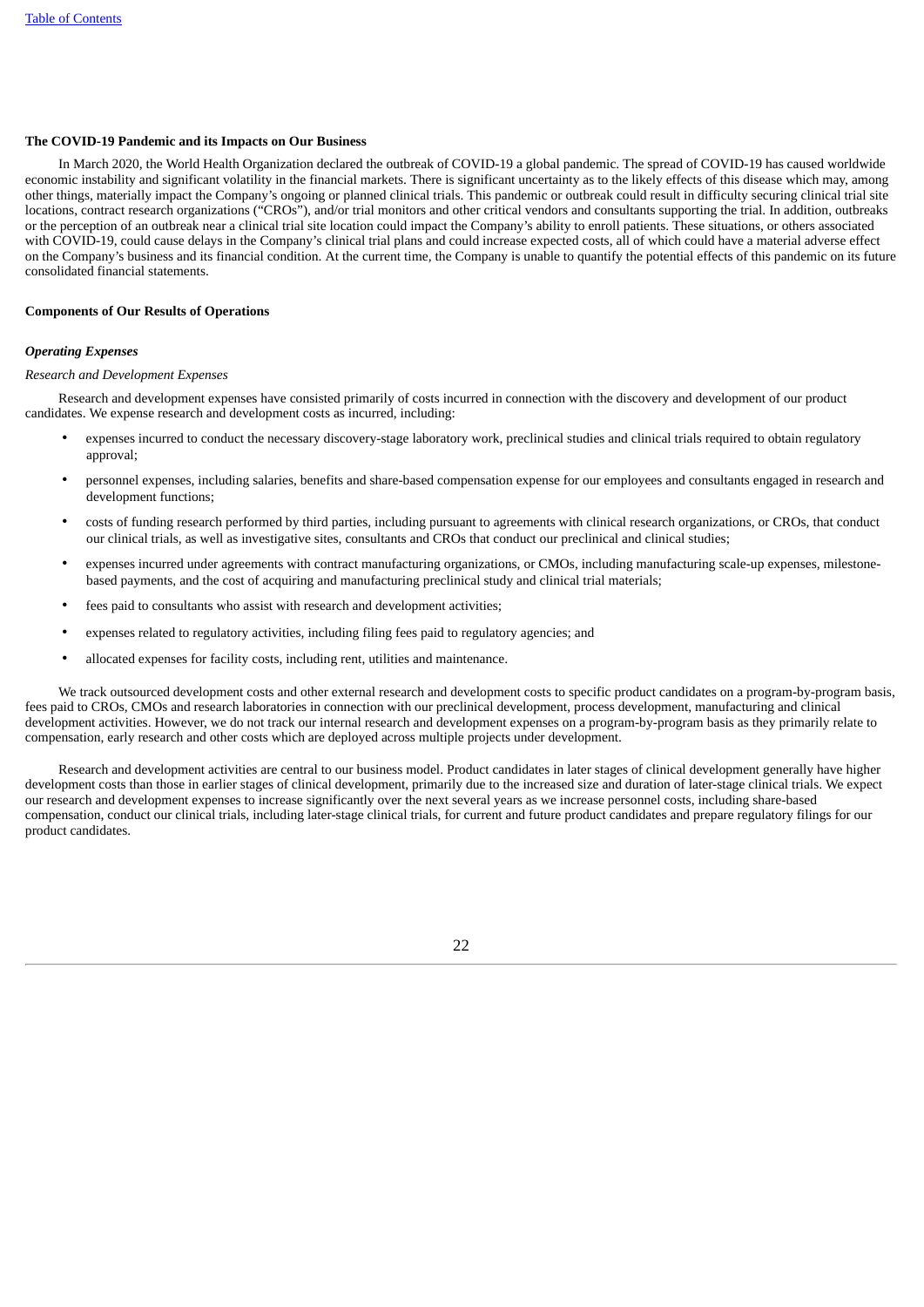#### *General and Administrative Expenses*

General and administrative expenses have consisted primarily of personnel expenses, including salaries, benefits and share-based compensation expense, for employees and consultants in executive, finance and accounting, legal, operations support, information technology and business development functions. General and administrative expense also includes corporate facility costs not otherwise included in research and development expense, including rent, utilities and insurance, as well as legal fees related to intellectual property and corporate matters and fees for accounting and consulting services.

We expect that our general and administrative expenses will increase in the future to support our continued research and development activities, potential commercialization efforts and increased costs of operating as a public company. These increases will likely include increased costs related to the hiring of additional personnel and fees to outside consultants, legal support and accountants, among other expenses. Additionally, we anticipate increased costs associated with being a public company, including expenses related to services associated with maintaining compliance with the requirements of Nasdaq and the Securities and Exchange Commission, or SEC, insurance and investor relations costs. If any of our current or future product candidates obtain U.S. regulatory approval, we expect that we would incur significantly increased expenses associated with building a sales and marketing team.

#### *Interest Expense*

Interest expense has consisted primarily of interest related to our convertible promissory notes that converted to Series A stock in 2021. All of the outstanding Convertible Promissory Notes were converted as of February 2021.

#### **Results of Operations**

## *Comparison of the Three Months Ended March 31, 2022 and 2021*

The following table sets forth our results of operations for the three months ended March 31, 2022 and 2021:

|                                                      | Three months ended March 31 |                  |  |           |             |           |  |
|------------------------------------------------------|-----------------------------|------------------|--|-----------|-------------|-----------|--|
|                                                      |                             | 2022             |  | 2021      | \$ Change   | % Change  |  |
| Operating expenses:                                  |                             |                  |  |           |             |           |  |
| Research and development                             | \$                          | 1,351,495 \$     |  | 438.739   | 912.756     | 208 %     |  |
| General and administrative                           |                             | 2,091,467        |  | 401,579   | 1,689,888   | 421 %     |  |
| Loss from operations                                 |                             | (3,442,962)      |  | (840,318) | (2,602,644) | 310 %     |  |
| Interest income (expense), net                       |                             | 5,864            |  | (62, 985) | 68,849      | $-109%$   |  |
| Change in fair value of convertible promissory notes |                             |                  |  | 9,317     | (9,317)     | $-100 \%$ |  |
| Other (expense) income                               |                             | (1,239)          |  | 1,937     | (3,176)     | 100 %     |  |
| Net loss                                             |                             | $(3,438,337)$ \$ |  | (892,049) | (2,546,288) | 285 %     |  |

#### *Research and Development Expenses*

Research and development expenses increased by approximately \$0.9 million from \$0.4 million for the three months ended March 31, 2021 to \$1.4 million for the three months ended March 31, 2022. The increase was primarily due to an increase in contract manufacturing costs of \$0.4 million for ONA-XR, an increase of \$0.2 million in preclinical costs mainly associated with conducting research for the development of a CLDN6 BsMAb for gynecologic cancer therapy, and an increase of \$0.1 million in clinical trial costs related to our Phase 2 trials evaluating ONA-XR. Additionally, salaries and related benefits increased by approximately \$0.1 million due to a higher headcount from the prior year.

#### *General and Administrative Expenses*

General and administrative expenses increased by approximately \$1.7 million from \$0.4 million for the three months ended March 31, 2021 to \$2.1 million for the three months ended March 31, 2022. The increase was mainly due to an increase of \$0.8 million in compensation and share-based compensation as a result of an increase in our general and administrative headcount and changes to compensation arrangements. Additionally, expenses increased by \$0.8 million due to higher insurance costs of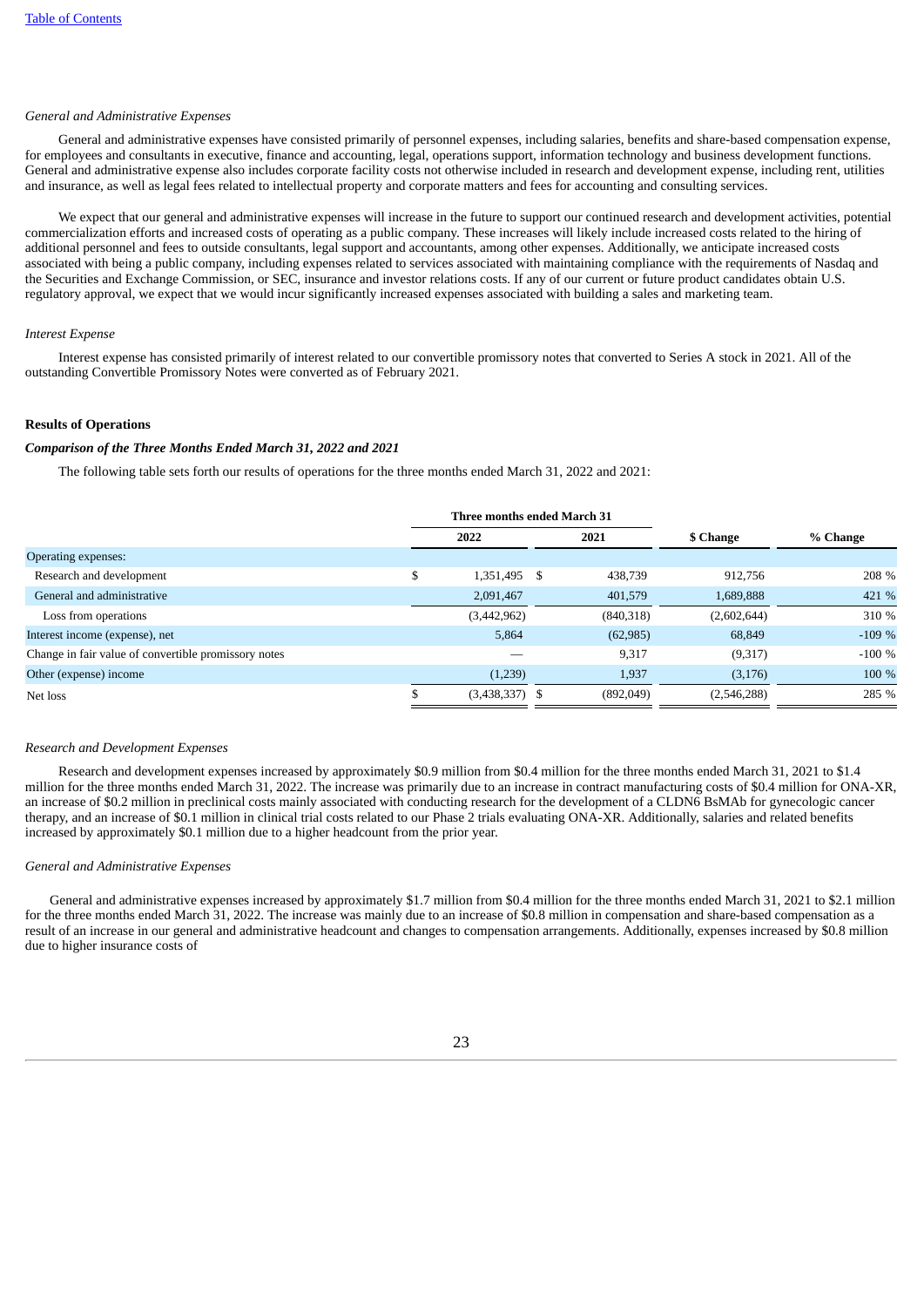\$0.4 million, professional fees and consulting services of \$0.3 million, and other costs associated with operating as a public company.

#### *Interest Income (Expense), net*

Interest income (expense), net, decreased by approximately \$0.1 million from \$0.1 million for the three months ended March 31, 2021 to \$6,000 for the three months ended March 31, 2022, primarily due to the conversion of all convertible promissory notes during 2021.

#### *Change in Fair Value of Convertible Promissory Notes*

The change in fair value of convertible promissory notes was \$9,000 for the three months ended March 31, 2021. This change was attributable to a decrease in the fair value of our common stock.

## **Liquidity and Capital Resources**

#### *Overview*

Since our inception, we have not recognized any revenue and have incurred operating losses and negative cash flows from our operations. We have not yet commercialized any product and we do not expect to generate revenue from sales of any products for several years, if at all. Since our inception through March 31, 2022, we have funded our operations through the sale of convertible debt, convertible preferred stock and common stock. As of March 31, 2022, we had \$45.7 million in cash and cash equivalents and had an accumulated deficit of \$32.7 million.

In October 2021, we closed an initial public offering ("IPO") on the Nasdaq Stock Market, in which we issued and sold 5,750,000 shares at a public offering price of \$5.00 per share. We received gross proceeds of approximately \$28.8 million as a result of the offering. In December 2021, we sold 5,000,000 shares of common stock together with warrants to purchase 5,000,000 shares of common stock in a private placement for gross proceeds of approximately \$31.3 million. We expect our existing cash and cash equivalents will be sufficient to fund our operations into 2024. We have based these estimates on assumptions that may prove to be imprecise, and we could utilize our available capital resources sooner than we expect.

## *Funding Requirements*

Our primary use of cash is to fund operating expenses, which consist of research and development expenditures and various general and administrative expenses. Cash used to fund operating expenses is impacted by the timing of when we pay these expenses, as reflected in the change in our outstanding accounts payable, accrued expenses and prepaid expenses.

Because of the numerous risks and uncertainties associated with research, development and commercialization of pharmaceutical products, we are unable to estimate the exact amount of our operating capital requirements. Our future funding requirements will depend on many factors, including, but not limited to:

- the scope, timing, progress and results of discovery, preclinical development, laboratory testing and clinical trials for our product candidates;
- the costs of manufacturing our product candidates for clinical trials and in preparation for regulatory approval and commercialization;
- the extent to which we enter into collaborations or other arrangements with additional third parties in order to further develop our product candidates;
- the costs of preparing, filing and prosecuting patent applications, maintaining and enforcing our intellectual property rights and defending intellectual property-related claims;
- the costs and fees associated with the discovery, acquisition or in-license of additional product candidates or technologies;

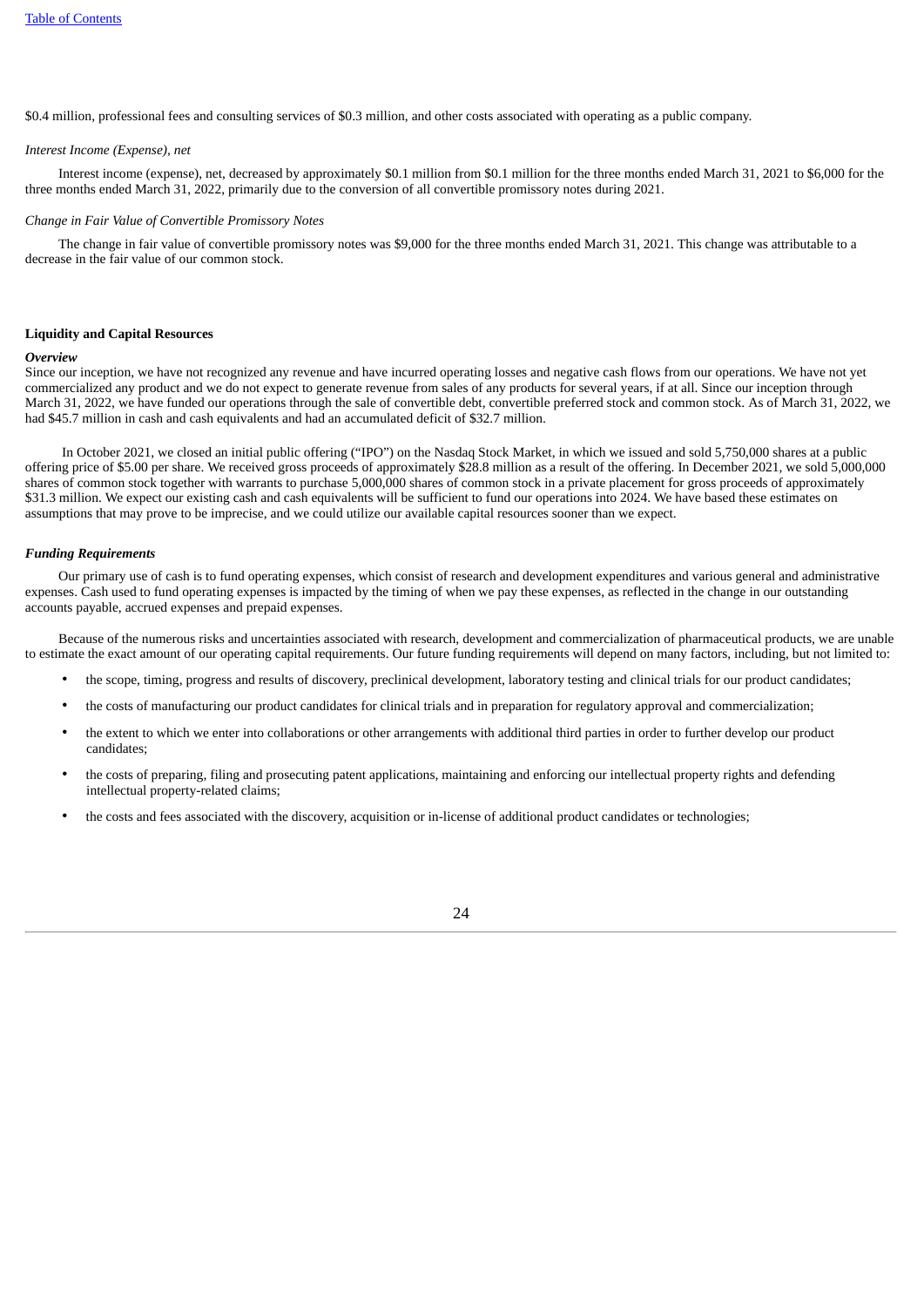- expenses needed to attract and retain skilled personnel;
- costs associated with being a public company;
- the costs required to scale up our clinical, regulatory and manufacturing capabilities;
- the costs of future commercialization activities, if any, including establishing sales, marketing, manufacturing and distribution capabilities, for any of our product candidates for which we receive regulatory approval; and
- revenue, if any, received from commercial sales of our product candidates, should any of our product candidates receive regulatory approval.

We will need additional funds to meet our operational needs and capital requirements for clinical trials, other research and development expenditures, and general and administrative expenses. We currently have no credit facility or committed sources of capital.

Until such time, if ever, as we can generate substantial product revenue, we expect to finance our operations through a combination of equity offerings, debt financings, collaborations, strategic alliances and/or marketing, distribution or licensing arrangements. To the extent that we raise additional capital through the sale of equity or convertible debt securities, the ownership interests of our shareholders will be diluted, and the terms of these securities may include liquidation or other preferences that adversely affect the rights of our common stockholders. Debt financing and preferred equity financing, if available, may involve agreements that include covenants limiting or restricting our ability to take specific actions, such as incurring additional debt, making acquisitions or capital expenditures or declaring dividends. If we raise additional funds through collaborations, strategic alliances or marketing, distribution or licensing arrangements with third parties, we may have to relinquish valuable rights to our technologies, future revenue streams, research programs or product candidates, or grant licenses on terms that may not be favorable to us. If we are unable to raise additional funds through equity or debt financings or other arrangements when needed, we may be required to delay, limit, reduce or terminate our research, product development or future commercialization efforts, or grant rights to develop and market product candidates that we would otherwise prefer to develop and market ourselves.

## *Cash Flows*

The following table shows a summary of our cash flows for the periods indicated:

|                                                                          | Three months ended March 31, |                  |  |             |
|--------------------------------------------------------------------------|------------------------------|------------------|--|-------------|
|                                                                          |                              | 2022             |  | 2021        |
| Cash used in operating activities                                        | \$                           | $(3,820,281)$ \$ |  | (1,715,251) |
| Cash used in investing activities                                        |                              | (34,999)         |  |             |
| Cash (used in) provided by financing activities                          |                              | (102, 071)       |  | 3,034,526   |
| Net increase (decrease) in cash, cash equivalents and restricted<br>cash | \$                           | $(3,957,351)$ \$ |  | 1,319,275   |

## *Comparison of the Three Months Ended March 31, 2022 and 2021*

#### *Operating Activities*

During the three months ended March 31, 2022, we used \$3.8 million of cash in operating activities. Cash used in operating activities reflected our net loss of \$3.4 million and a net change in our operating assets and liabilities of \$0.6 million. This was offset by non-cash share-based compensation of \$0.2 million. The primary uses of cash were to fund our operations related to the development of our product candidates.

During the three months ended March 31, 2021, we used \$1.7 million of cash in operating activities. Cash used in operating activities reflected our net loss of \$0.9 million and an increase in our operating assets and liabilities of \$0.9 million. This was offset by non-cash interest expense and share-based compensation of \$0.1 million. The primary uses of cash were to fund our operations related to the development of our product candidates and fees incurred in connection with our initial public offering.

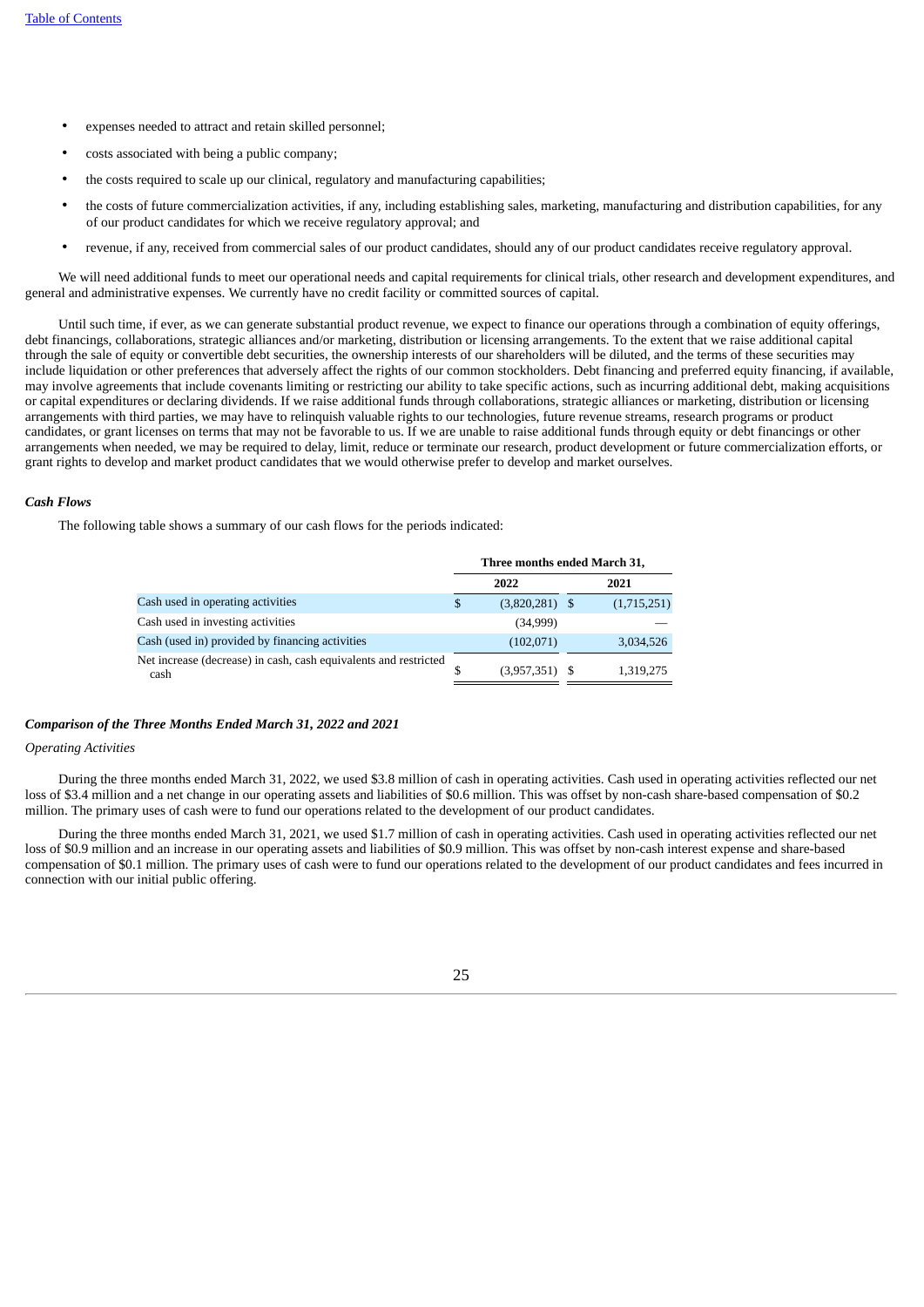## *Investing Activities*

During the three months ended March 31, 2022, we used \$35,000 of cash to purchase property and equipment.

We did not have cash flows from investing activities during the three months ended March 31, 2021.

#### *Financing Activities*

During the three months ended March 31, 2022, cash used in financing activities was \$0.1 million, consisting of the payment of offering costs related to our December 2021 private placement.

During the three months ended March 31, 2021, financing activities provided \$3.0 million, consisting of net proceeds from the sale of Series A preferred stock and warrants for common stock.

#### **Off-Balance Sheet Arrangements**

During the periods presented, we did not have, nor do we currently have, any relationships with unconsolidated entities or financial partnerships, including entities sometimes referred to as structured finance or special purpose entities that were established for the purpose of facilitating off-balance sheet arrangements or other contractually narrow or limited purposes. We do not engage in off-balance sheet financing arrangements. In addition, we do not engage in trading activities involving non-exchange traded contracts. We therefore believe that we are not materially exposed to any financing, liquidity, market or credit risk that could arise if we had engaged in these relationships.

## **Critical Accounting Policies**

During the three months ended March 31, 2022, there were no material changes to our critical accounting policies and estimates from those described in our Annual Report on Form 10-K for the year ended December 31, 2021, as filed with the SEC on March 23, 2022.

#### **Recent Accounting Pronouncements**

See Note 3 to our unaudited condensed consolidated financial statements found elsewhere in this Quarterly Report for a description of recent accounting pronouncements applicable to our condensed consolidated financial statements.

#### **Emerging Growth Company and Smaller Reporting Company Status**

In April 2012, the Jumpstart Our Business Startups Act of 2012, or the JOBS Act, was enacted. Section 107 of the JOBS Act provides that an "emerging growth company" can take advantage of the extended transition period provided in Section 7(a)(2)(B) of the Securities Act of 1933, as amended, for complying with new or revised accounting standards. Thus, an emerging growth company can delay the adoption of certain accounting standards until those standards would otherwise apply to private companies. We have elected to avail ourselves of this exemption from complying with new or revised accounting standards and, therefore, will not be subject to the same new or revised accounting standards as other public companies that are not emerging growth companies. As a result, our financial statements may not be comparable to companies that comply with new or revised accounting pronouncements as of public company effective dates.

We are in the process of evaluating the benefits of relying on other exemptions and reduced reporting requirements under the JOBS Act, including without limitation, exemption to the requirements for providing an auditor's attestation report on our system of internal controls over financial reporting pursuant to Section 404(b) of the Sarbanes-Oxley Act. We will remain an emerging growth company until the earlier to occur of (a) the last day of the fiscal year (i) following the fifth anniversary of the completion of this offering, (ii) in which we have total annual gross revenues of at least \$1.07 billion or (iii) in which we are deemed to be a "large accelerated filer" under the rules of the SEC, which means that we have been required to file annual and quarterly reports under the Exchange Act for a period of at least 12 months and have filed at least one annual report pursuant to the Exchange Act and either (a) the market value of our common stock that is held by non-affiliates exceeds \$700.0 million as of the prior June 30th, or (b) the date on which we have issued more than \$1.0 billion in non-convertible debt during the prior three-year period.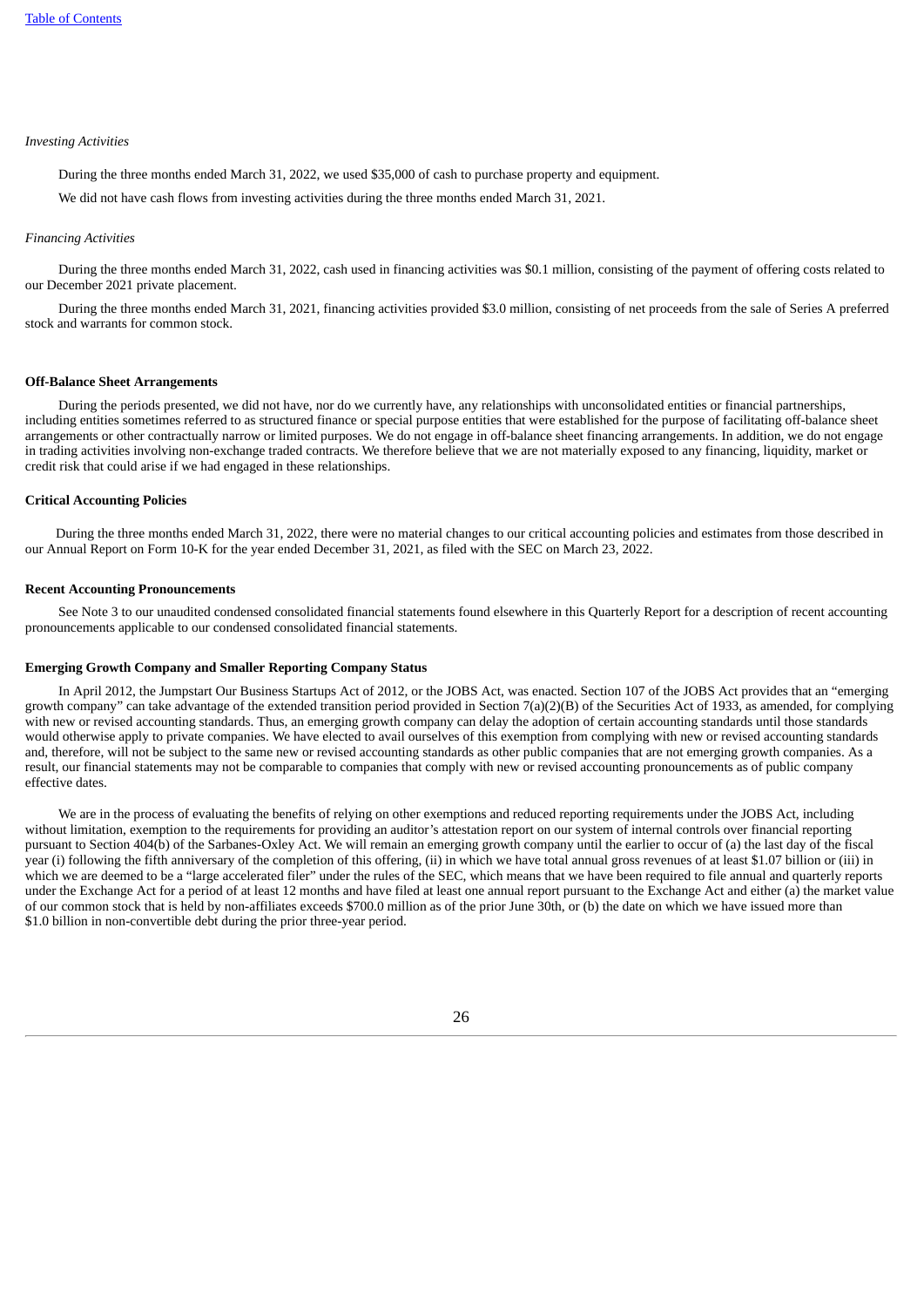<span id="page-26-0"></span>We are also a "smaller reporting company," meaning that the market value of our stock held by non-affiliates plus the aggregate amount of gross proceeds to us as a result of our IPO is less than \$700.0 million and our annual revenue is less than \$100.0 million during the most recently completed fiscal year. We may continue to be a smaller reporting company after this offering if either (i) the market value of our stock held by non-affiliates is less than \$250.0 million or (ii) our annual revenue is less than \$100.0 million during the most recently completed fiscal year and the market value of our stock held by non-affiliates is less than \$700.0 million. If we are a smaller reporting company at the time we cease to be an emerging growth company, we may continue to rely on exemptions from certain disclosure requirements that are available to smaller reporting companies. Specifically, as a smaller reporting company we may choose to present only the two most recent fiscal years of audited financial statements in our Annual Report on Form 10-K and, similar to emerging growth companies, smaller reporting companies have reduced disclosure obligations regarding executive compensation.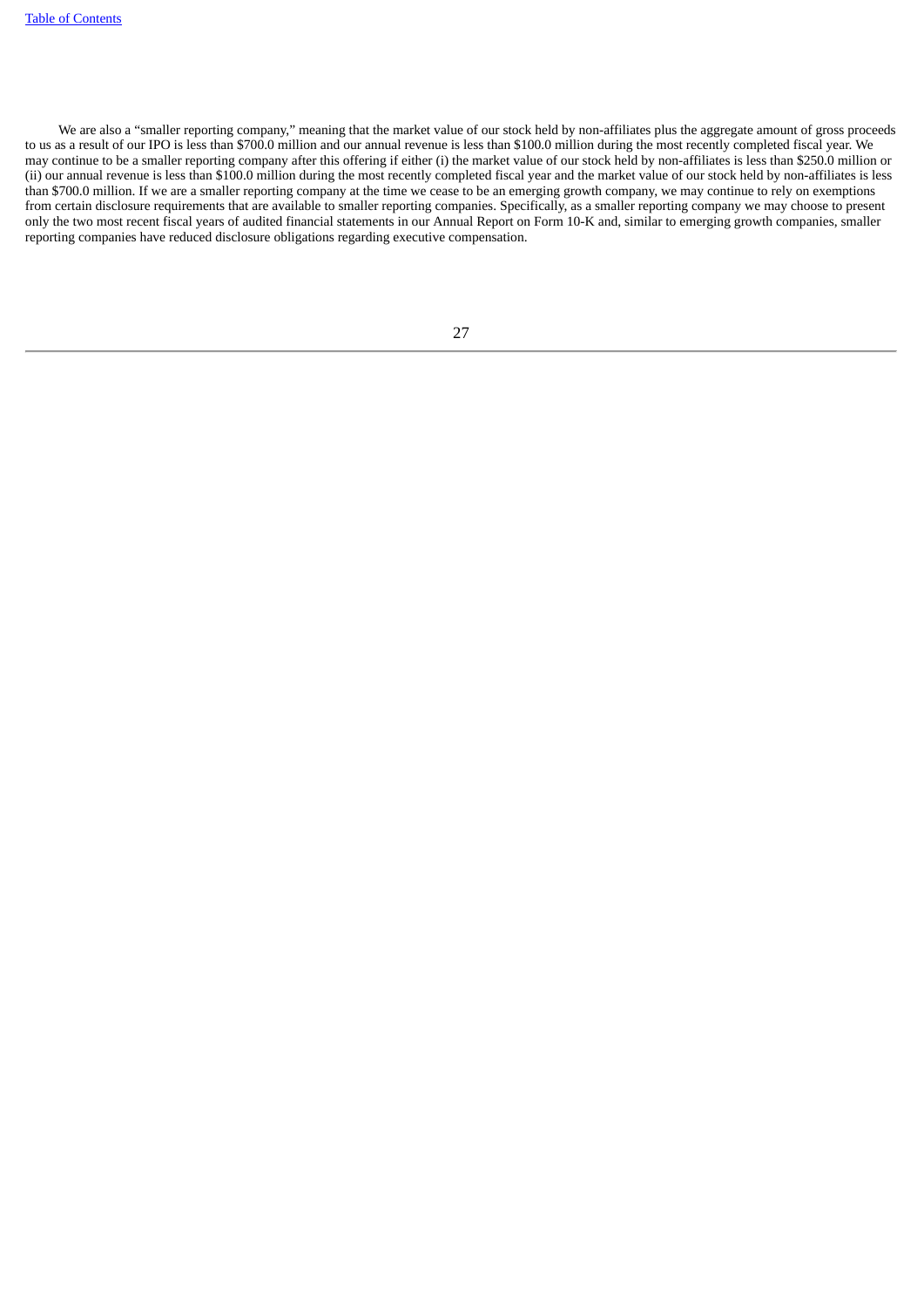#### **Item 3. Quantitative and Qualitative Disclosures About Market Risk**

We are a smaller reporting company as defined in Rule 12b-2 of the Exchange Act and are not required to provide the information otherwise required under this Item 3.

#### <span id="page-27-0"></span>**Item 4. Controls and Procedures**

## **Evaluation of Disclosure Controls and Procedures**

Our management, with the participation of our principal executive officer and our principal financial officer, evaluated, as of the end of the period covered by this Quarterly Report on Form 10-Q, the effectiveness of our disclosure controls and procedures as defined in Rules 13a-15(e) and 15d-15(e) under the Exchange Act. The term "disclosure controls and procedures," as defined in Rules 13a-15(e) and 15d-15(e) under the Exchange Act, means controls and other procedures of a company that are designed to ensure that information required to be disclosed by a company in the reports that it files or submits under the Exchange Act is recorded, processed, summarized and reported, within the time periods specified in the SEC's rules and forms. Disclosure controls and procedures include, without limitation, controls and procedures designed to ensure that information required to be disclosed by a company in the reports that it files or submits under the Exchange Act is accumulated and communicated to the company's management, including its principal executive and principal financial officers, or persons performing similar functions, as appropriate to allow timely decisions regarding required disclosure. Management recognizes that any controls and procedures, no matter how well designed and operated, can provide only reasonable assurance of achieving their objectives and management necessarily applies its judgment in evaluating the cost-benefit relationship of possible controls and procedures.

Based on the evaluation of our disclosure controls and procedures as of March 31, 2022, our principal executive officer and principal financial officer concluded that our disclosure controls and procedures as of such date were effective at the reasonable assurance level.

## **Changes in Internal Control over Financial Reporting**

<span id="page-27-1"></span>There were no changes in our internal control over financial reporting (as defined in Rules 13a-15(f) and 15d-15(f) under the Exchange Act) during the quarter ended March 31, 2022 that have materially affected, or are reasonably likely to materially affect, our internal control over financial reporting.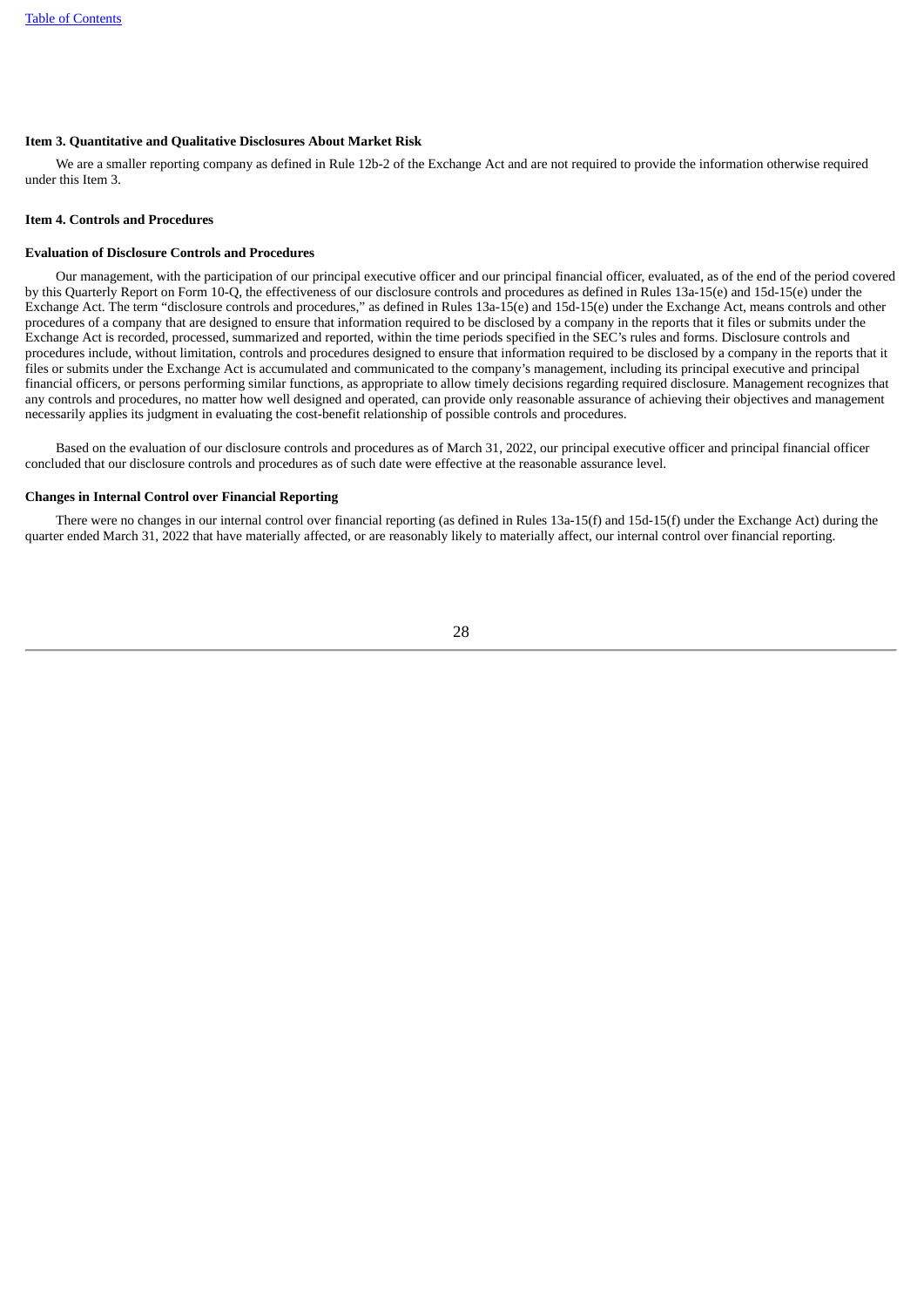## **PART II – Other Information**

## <span id="page-28-0"></span>**Item 1. Legal Proceedings**

From time to time, we may become involved in legal proceedings arising in the ordinary course of our business. We are not presently a party to any material legal proceedings.

## <span id="page-28-1"></span>**Item 1A. Risk Factors**

Investing in our common stock involves a high degree of risk. In addition to the other information set forth in this quarterly report on Form 10-Q, you should carefully consider the factors described under the caption "Risk Factors" in our Annual Report on Form 10-K for the year ended December 31, 2021, filed with the SEC on March 23, 2022. There have been no material changes to the risk factors described in that report. The occurrence of any of the events or developments described in our Risk Factors could adversely affect our business, financial condition, results of operations and growth prospects. In such an event, the market price of our common stock could decline, and you may lose all or part of your investment. Additional risks and uncertainties not presently known to us or that we currently deem immaterial also may impair our business operations.

#### <span id="page-28-2"></span>**Item 2. Unregistered Sales of Equity Securities and Use of Proceeds**

In March 2022, the Company issued 360,000 warrants to purchase common stock with an exercise price of \$10.00 per share and a term of 5.76 years as compensation for professional consulting services performed in 2021. The shares underlying the warrants were not registered under the Securities Act, in reliance on the exemption from registration provided by Section 4(a)(1) of the Securities Act, and Regulation D as promulgated thereunder.

#### <span id="page-28-3"></span>**Item 3. Defaults upon Senior Securities**

None.

## <span id="page-28-4"></span>**Item 4. Mine Safety Disclosures**

Not applicable.

#### <span id="page-28-5"></span>**Item 5. Other Information**

<span id="page-28-6"></span>Not applicable.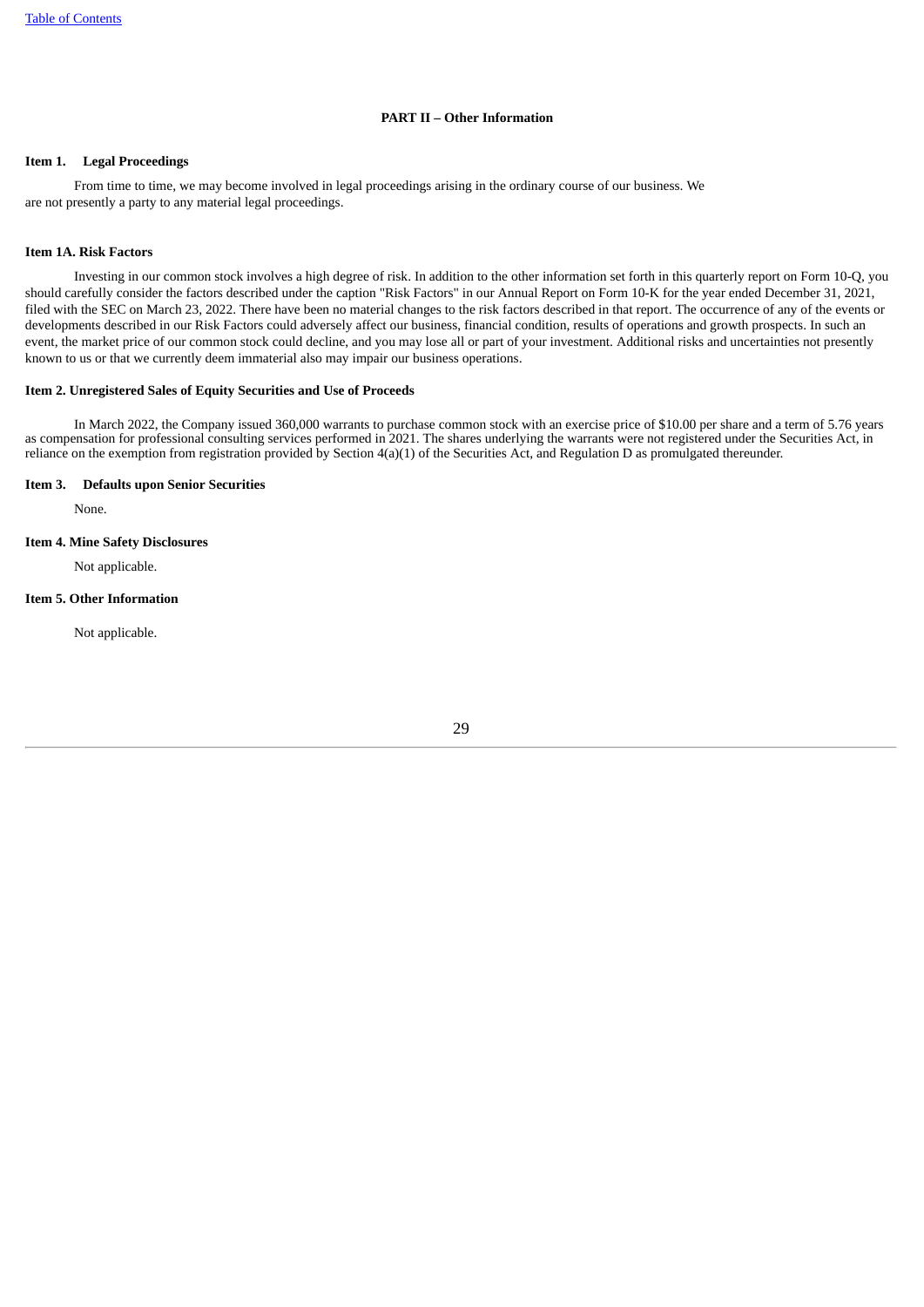# **Item 6. Exhibits**

| Exhibit<br>No. | <b>Exhibit Description</b>                                                                                                                                                                                                                                                                                                                                                                                                                                                                                                                                                                                                                                               |
|----------------|--------------------------------------------------------------------------------------------------------------------------------------------------------------------------------------------------------------------------------------------------------------------------------------------------------------------------------------------------------------------------------------------------------------------------------------------------------------------------------------------------------------------------------------------------------------------------------------------------------------------------------------------------------------------------|
| 3.1            | Amended & Restated Certificate of Incorporation of Context Therapeutics Inc. (incorporated by reference to Exhibit 3.1)<br>to the Company's Current Report on Form 8-K (File No. 001-40654), as filed with the SEC on October 22, 2021).                                                                                                                                                                                                                                                                                                                                                                                                                                 |
| 3.2            | Amended and Restated Bylaws of Context Therapeutics Inc. (incorporated by reference to Exhibit 3.2 to the Company's<br>Current Report on Form 8-K (File No. 001-40654), as filed with the SEC on October 22, 2021).                                                                                                                                                                                                                                                                                                                                                                                                                                                      |
| $4.1*$         | Form of Common Stock Purchase Warrant.                                                                                                                                                                                                                                                                                                                                                                                                                                                                                                                                                                                                                                   |
| $31.1*$        | Certification of Chief Executive Officer pursuant to Rule 13a-14(a) or 15a-14(a) under the Exchange Act.                                                                                                                                                                                                                                                                                                                                                                                                                                                                                                                                                                 |
| $31.2*$        | Certification of Chief Financial Officer pursuant to Rule 13a-14(a) or 15a-14(a) under the Exchange Act.                                                                                                                                                                                                                                                                                                                                                                                                                                                                                                                                                                 |
| $32.1*+$       | Certification Pursuant to 18 U.S.C. Section 1350 of principal executive officer and principal financial officer.                                                                                                                                                                                                                                                                                                                                                                                                                                                                                                                                                         |
| $101*$         | The following financial statements from Context Therapeutics Inc.'s Quarterly Report on Form 10-Q for the fiscal<br>quarter ended March 31, 2022, formatted in Inline XBRL (eXtensible Business Reporting Language): (i) Condensed<br>Consolidated Balance Sheets; (ii) Condensed Consolidated Statements of Operations; (iii) Condensed Consolidated<br>Statement of Changes in Convertible Preferred Stock, Redeemable Common Stock and Stockholders' Deficit; (iv)<br>Condensed Consolidated Statement of Changes in Stockholders' Equity; (v) Condensed Consolidated Statements of<br>Cash Flows; and (vi) Notes to the Condensed Consolidated Financial Statements. |
| $104*$         | Cover Page Interactive Data File (formatted as Inline XBRL and contained in Exhibit 101 hereto)                                                                                                                                                                                                                                                                                                                                                                                                                                                                                                                                                                          |

\* Filed herewith

<span id="page-29-0"></span>+ This certification is being furnished pursuant to 18 U.S.C. Section 1350 and is not being filed for purposes of Section 18 of the Securities Exchange Act of 1934, as amended, and is not to be incorporated by reference into any filing of the Registrant, whether made before or after the date hereof.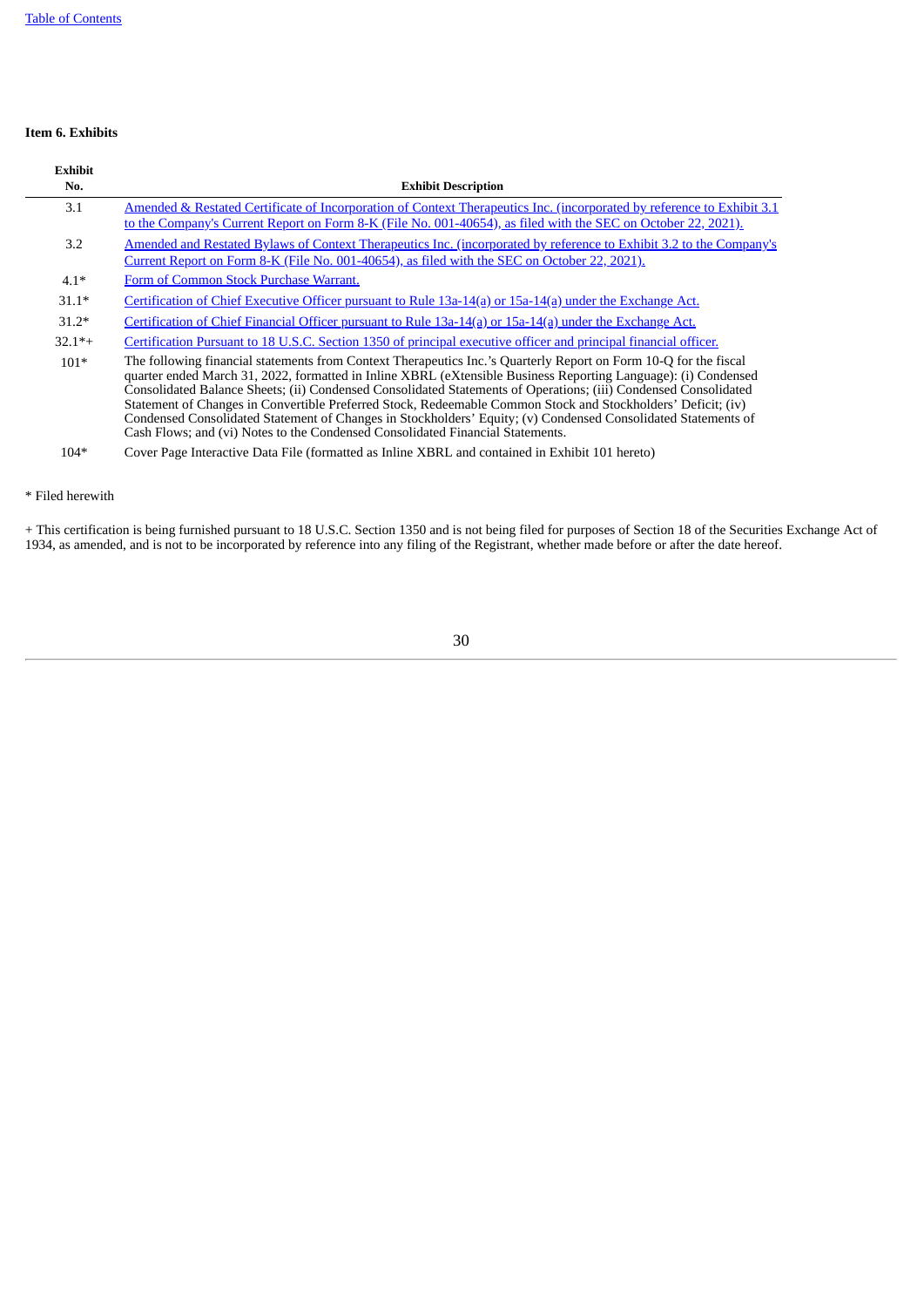## **SIGNATURES**

Pursuant to the requirements of the Securities Exchange Act of 1934, as amended, the registrant has duly caused this report to be signed on its behalf by the undersigned, thereunto duly authorized.

Date: May 11, 2022

## **CONTEXT THERAPEUTICS INC.**

By: /s/ Martin Lehr

Martin Lehr Chief Executive Officer (Principal Executive Officer)

By: /s/ Jennifer Minai-Azary

Jennifer Minai-Azary Chief Financial Officer (Principal Financial Officer and Principal Accounting Officer)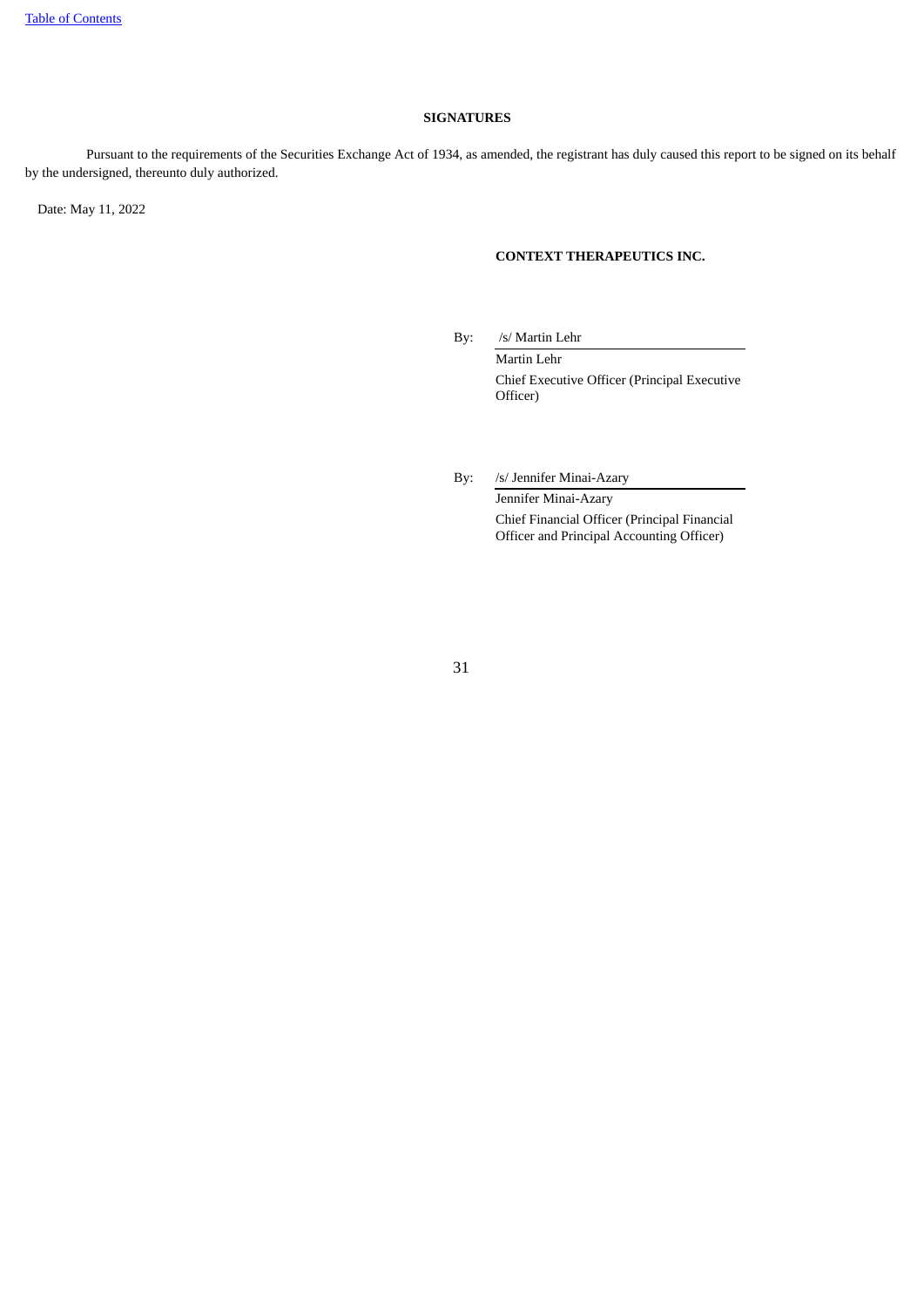<span id="page-31-0"></span>NEITHER THIS SECURITY NOR THE SECURITIES FOR WHICH THIS SECURITY IS EXERCISABLE HAVE BEEN REGISTERED WITH THE SECURITIES AND EXCHANGE COMMISSION OR THE SECURITIES COMMISSION OF ANY STATE IN RELIANCE UPON AN EXEMPTION FROM REGISTRATION UNDER THE SECURITIES ACT OF 1933, AS AMENDED (THE "SECURITIES ACT"), AND, ACCORDINGLY, MAY NOT BE OFFERED OR SOLD EXCEPT PURSUANT TO AN EFFECTIVE REGISTRATION STATEMENT UNDER THE SECURITIES ACT OR PURSUANT TO AN AVAILABLE EXEMPTION FROM, OR IN A TRANSACTION NOT SUBJECT TO, THE REGISTRATION REQUIREMENTS OF THE SECURITIES ACT AND IN ACCORDANCE WITH APPLICABLE STATE SECURITIES LAWS. THIS SECURITY AND THE SECURITIES ISSUABLE UPON EXERCISE OF THIS SECURITY MAY BE PLEDGED IN CONNECTION WITH A BONA FIDE MARGIN ACCOUNT OR OTHER LOAN SECURED BY SUCH SECURITIES.

# **COMMON STOCK PURCHASE WARRANT**

## **Context Therapeutics Inc.**

Warrant Shares: \_\_\_\_\_\_\_\_\_\_\_\_\_ Initial Exercise Date: \_\_\_\_\_\_\_\_\_\_\_\_\_\_\_\_\_\_\_\_\_\_\_\_\_\_\_

THIS COMMON STOCK PURCHASE WARRANT (the "Warrant") certifies that, for value received, or its assigns (the "Holder") is entitled, upon the terms and subject to the limitations on exercise and the conditions hereinafter set forth, at any time on or after the date hereof (the "<u>Initial Exercise Date</u>") and on or prior to 5:00 p.m. (New York City time) on (the "Termination Date") but not thereafter, to subscribe for and purchase time) on <u>the "Termination Date</u>") but not thereafter, to subscribe for and purchase from Context Therapeutics Inc., a<br>Delaware corporation (the "Company"), up to shares of Common Stock (as subject to adjustment hereunder,  $\_$  shares of Common Stock (as subject to adjustment hereunder, the "Warrant Shares"). The purchase price of one Common Stock under this Warrant shall be equal to the Exercise Price, as defined in Section 2(b).

Section 1. Definitions. In addition to the terms defined elsewhere in this Agreement, the following terms have the meanings set forth in this Section 1:

"Common Stock" means the common stock of the Company, \$0.001 par value per share, and any other class of securities into which such securities may hereafter be reclassified or changed.

"Person" means an individual or corporation, partnership, trust, incorporated or unincorporated association, joint venture, limited liability company, joint stock company, government (or an agency or subdivision thereof) or other entity of any kind.

"Subsidiary" means any subsidiary of the Company, including any direct or indirect subsidiary of the Company formed or acquired after the date hereof.

"Trading Day" means a day on which the principal Trading Market is open for trading.

 "Trading Market" means any of the following markets or exchanges on which the Common Stock is listed or quoted for trading on the date in question: the NYSE American, the Nasdaq Capital Market, the Nasdaq Global Market, the Nasdaq Global Select Market, or the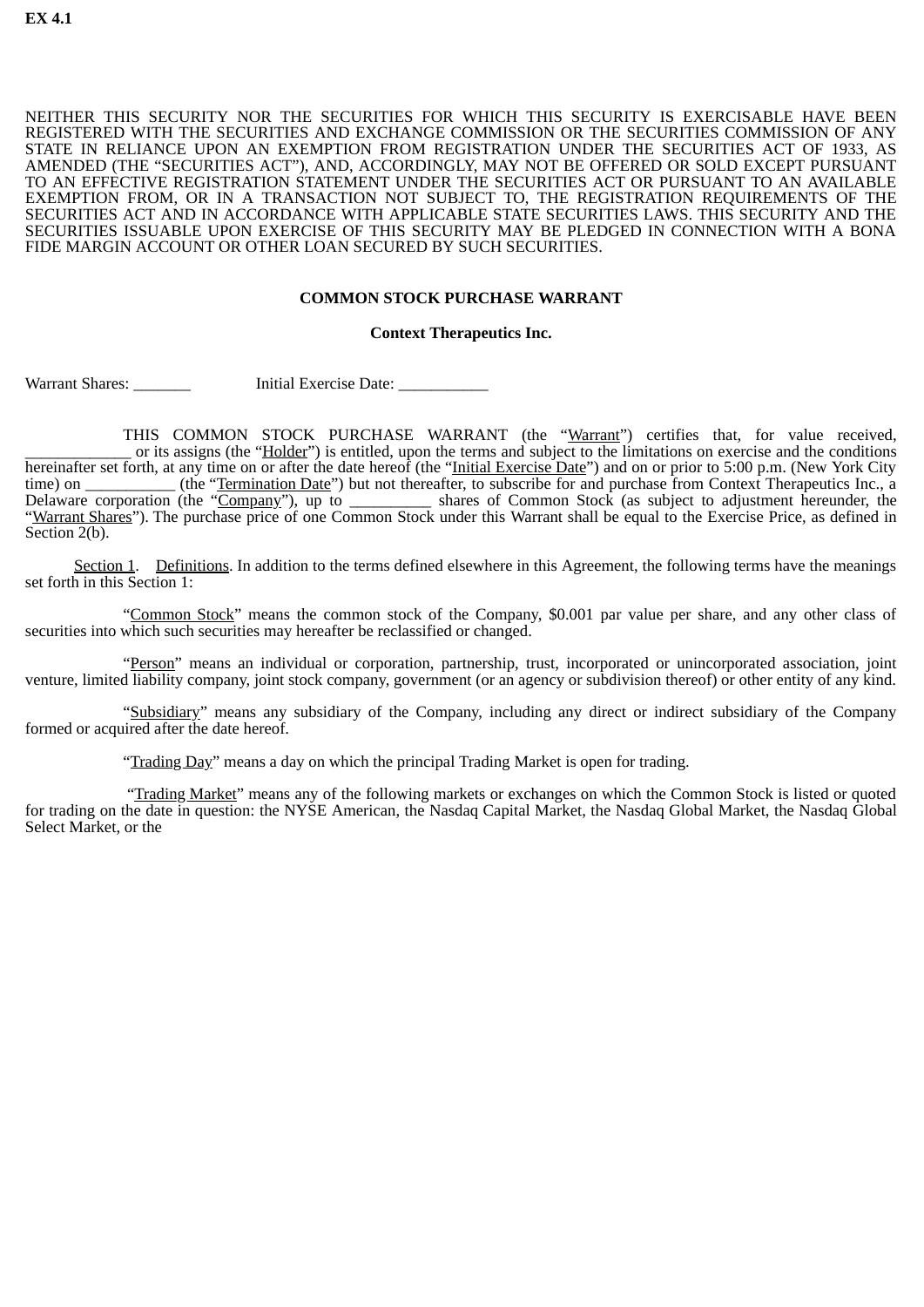New York Stock Exchange, OTCBB, OTCQB or OTCQX (or any successors to any of the foregoing).

## Section 2. Exercise.

a) Exercise of Warrant. Exercise of the purchase rights represented by this Warrant may be made, in whole or in part, at any time or times on or after the Initial Exercise Date and on or before the Termination Date by delivery to the Company of a duly executed facsimile copy or PDF copy submitted by e-mail (or e-mail attachment) of the Notice of Exercise in the form annexed hereto (the "Notice of Exercise"). Within the earlier of (i) two (2) Trading Days and (ii) the number of Trading Days comprising the Standard Settlement Period (as defined in Section 2(d)(i) herein) following the date of exercise as aforesaid, the Holder shall deliver the aggregate Exercise Price for the shares specified in the applicable Notice of Exercise by wire transfer or cashier's check drawn on a United States bank unless the cashless exercise procedure specified in Section 2(c) below is specified in the applicable Notice of Exercise. No ink-original Notice of Exercise shall be required, nor shall any medallion guarantee (or other type of guarantee or notarization) of any Notice of Exercise be required. Notwithstanding anything herein to the contrary, the Holder shall not be required to physically surrender this Warrant to the Company until the Holder has purchased all of the Warrant Shares available hereunder and the Warrant has been exercised in full, in which case, the Holder shall surrender this Warrant to the Company for cancellation within three (3) Trading Days of the date on which the final Notice of Exercise is delivered to the Company. Partial exercises of this Warrant resulting in purchases of a portion of the total number of Warrant Shares available hereunder shall have the effect of lowering the outstanding number of Warrant Shares purchasable hereunder in an amount equal to the applicable number of Warrant Shares purchased. The Holder and the Company shall maintain records showing the number of Warrant Shares purchased and the date of such purchases. The Company shall deliver any objection to any Notice of Exercise within one (1) Trading Day of receipt of such notice. **The Holder and any assignee, by acceptance of this Warrant, acknowledge and agree that, by reason of the provisions of this paragraph, following the purchase of a portion of the Warrant Shares hereunder, the number of Warrant Shares available for purchase hereunder at any given time may be less than the amount stated on the face hereof.**

b) Exercise Price. The exercise price per share of Common Stock under this Warrant shall be \$\_\_\_\_\_, subject to adjustment hereunder (the "Exercise Price").

c) Cashless Exercise. This Warrant may also be exercised, in whole or in part, at any time by means of a "cashless exercise" in which the Holder shall be entitled to receive a number of Warrant Shares equal to the quotient obtained by dividing  $[(A-B) (X)]$  by  $(A)$ , where:

(A) = as applicable: (i) the VWAP on the Trading Day immediately preceding the date of the applicable Notice of Exercise if such Notice of Exercise is (1) both executed and delivered pursuant to Section 2(a) hereof on a day that is not a Trading Day or (2) both executed and delivered pursuant to Section 2(a) hereof on a Trading Day prior to the opening of "regular trading hours" (as defined in Rule 600(b) of Regulation NMS promulgated under the federal securities laws) on such Trading Day, (ii) the VWAP on the Trading Day immediately preceding the date of the applicable Notice of Exercise of the applicable Notice of Exercise if such Notice of Exercise is executed during "regular trading hours" on a Trading Day and is delivered within two (2) hours thereafter (including until two  $(2)$ ) hours after the close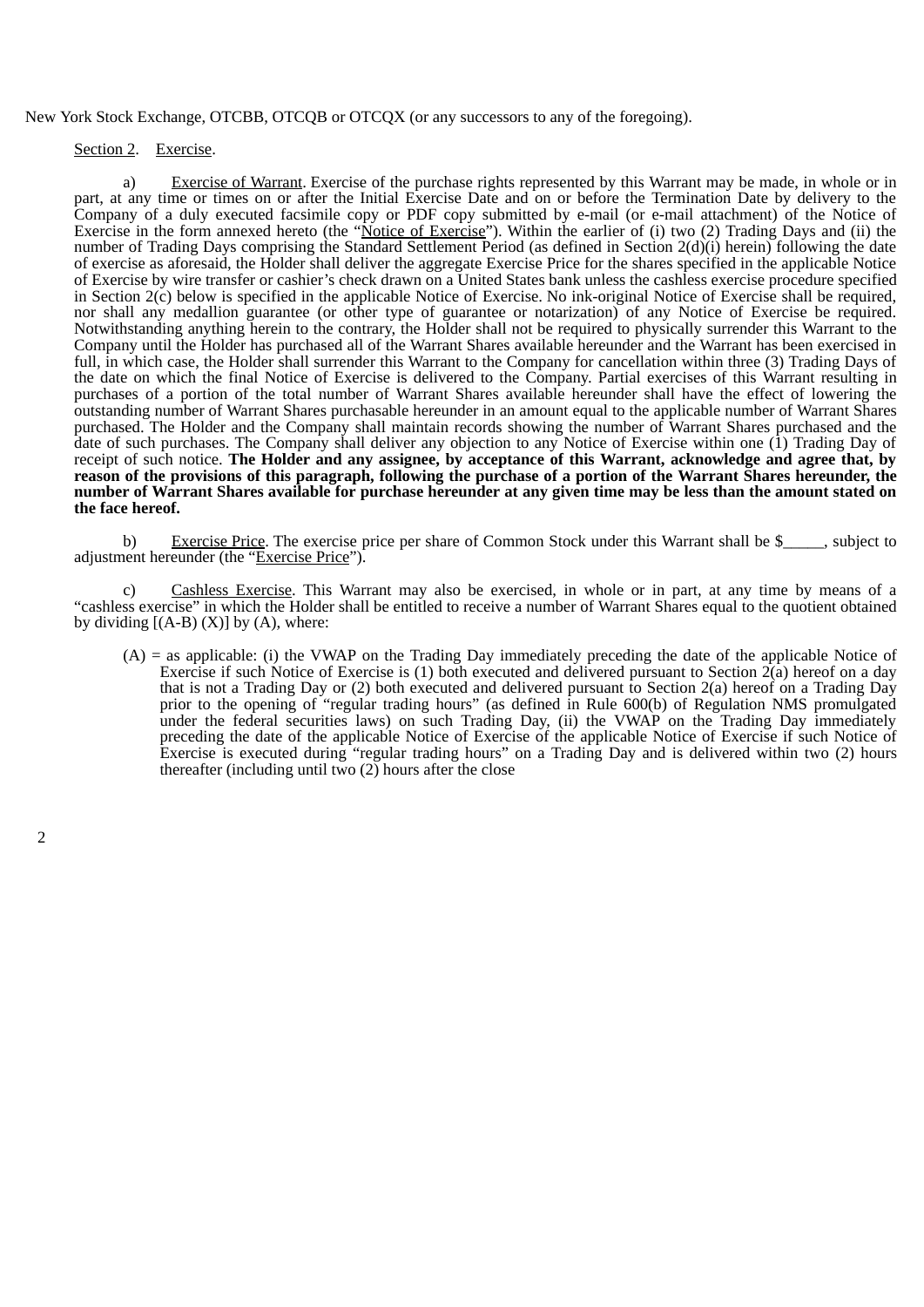of "regular trading hours" on a Trading Day) pursuant to Section 2(a) hereof or (iii) the VWAP on the date of the applicable Notice of Exercise if the date of such Notice of Exercise is a Trading Day and such Notice of Exercise is both executed and delivered pursuant to Section  $2(a)$  hereof after the close of "regular trading hours" on such Trading Day;

- (B) = the Exercise Price of this Warrant, as adjusted hereunder; and
- $(X)$  = the number of Warrant Shares that would be issuable upon exercise of this Warrant in accordance with the terms of this Warrant if such exercise were by means of a cash exercise rather than a cashless exercise.

If Warrant Shares are issued in such a cashless exercise, the parties acknowledge and agree that in accordance with Section 3(a)(9) of the Securities Act, the Warrant Shares shall take on the characteristics of the Warrants being exercised, and the holding period of the Warrant Shares being issued may be tacked on to the holding period of this Warrant. The Company agrees not to take any position contrary to this Section 2(c).

"Bid Price" means, for any date, the price determined by the first of the following clauses that applies: (a) if the shares of Common Stock are then listed or quoted on a Trading Market, the bid price of the shares of Common Stock for the time in question (or the nearest preceding date) on the Trading Market on which the shares of Common Stock are then listed or quoted as reported by Bloomberg L.P. (based on a Trading Day from 9:30 a.m. (New York City time) to 4:02 p.m. (New York City time)), (b) if OTCQB or OTCQX is not a Trading Market, the volume weighted average price of the shares of Common Stock for such date (or the nearest preceding date) on OTCQB or OTCQX as applicable, (c) if the shares of Common Stock are not then listed or quoted for trading on OTCQB or OTCQX and if prices for the shares of Common Stock are then reported on the Pink Open Market (or a similar organization or agency succeeding to its functions of reporting prices), the most recent bid price per share of the shares of Common Stock so reported, or (d) in all other cases, the fair market value of a Common Stock as determined by an independent appraiser selected in good faith by the Purchasers of a majority in interest of the Securities then outstanding and reasonably acceptable to the Company, the fees and expenses of which shall be paid by the Company.

"VWAP" means, for any date, the price determined by the first of the following clauses that applies: (a) if the shares of Common Stock are then listed or quoted on a Trading Market, the daily volume weighted average price of the shares of Common Stock for such date (or the nearest preceding date) on the Trading Market on which the shares of Common Stock then listed or quoted as reported by Bloomberg L.P. (based on a Trading Day from 9:30 a.m. (New York City time) to 4:02 p.m. (New York City time)), (b) if OTCQB or OTCQX and not a Trading Market, the volume weighted average price of the shares of Common Stock for such date (or the nearest preceding date) on OTCQB or OTCQX as applicable, (c) if the shares of Common Stock are not then listed or quoted for trading on OTCQB or OTCQX and if prices for the shares of Common Stock are then reported on the Pink Open Market (or a similar organization or agency succeeding to its functions of reporting prices), the most recent Bid Price per share of Common Stock so reported, or (d) in all other cases, the fair market value of a Common Stock as determined by an independent appraiser selected in good faith by the Purchasers of a majority in interest of the Securities then outstanding and reasonably acceptable to the Company, the fees and expenses of which shall be paid by the Company.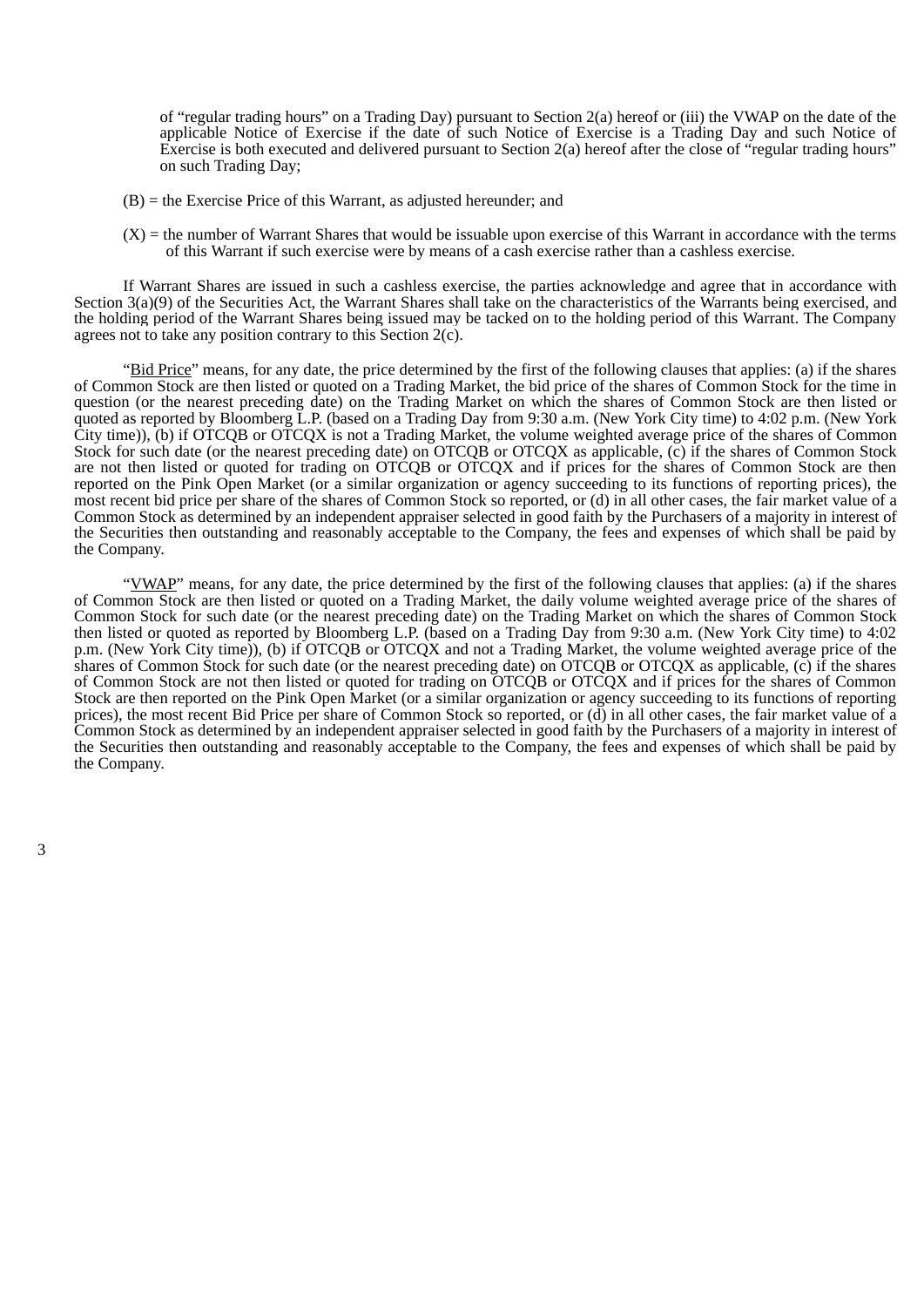Notwithstanding anything herein to the contrary, on the Termination Date, this Warrant shall be automatically exercised via cashless exercise pursuant to this Section 2(c).

## d) Mechanics of Exercise.

4

i. Delivery of Warrant Shares Upon Exercise. The Company shall cause the Warrant Shares purchased hereunder to be transmitted by the Transfer Agent to the Holder by crediting the account of the Holder's or its designee's balance account with The Depository Trust Company through its Deposit or Withdrawal at Custodian system ("DWAC") if the Company is then a participant in such system and the Warrant Shares are eligible for resale by the Holder without volume or manner-of-sale limitations pursuant to Rule 144 (assuming cashless exercise of the Warrants), and otherwise by physical delivery of a certificate, registered in the Company's share register in the name of the Holder or its designee, for the number of Warrant Shares to which the Holder is entitled pursuant to such exercise to the address specified by the Holder in the Notice of Exercise by the date that is the earliest of (i) two (2) Trading Days after the delivery to the Company of the Notice of Exercise, (ii) one (1) Trading Day after delivery of the aggregate Exercise Price to the Company and (iii) the number of Trading Days comprising the Standard Settlement Period after the delivery to the Company of the Notice of Exercise (such date, the "Warrant Share Delivery Date"). Upon delivery of the Notice of Exercise, the Holder shall be deemed for all corporate purposes to have become the holder of record of the Warrant Shares with respect to which this Warrant has been exercised, irrespective of the date of delivery of the Warrant Shares, provided that payment of the aggregate Exercise Price (other than in the case of a cashless exercise) is received within the earlier of (i) two (2) Trading Days and (ii) the number of Trading Days comprising the Standard Settlement Period following delivery of the Notice of Exercise. The Company agrees to maintain a transfer agent that is a participant in the FAST program so long as this Warrant remains outstanding and exercisable. As used herein, "Standard Settlement Period" means the standard settlement period, expressed in a number of Trading Days, on the Company's primary Trading Market with respect to the shares of Common Stock as in effect on the date of delivery of the Notice of Exercise.

ii. Delivery of New Warrants Upon Exercise. If this Warrant shall have been exercised in part, the Company shall, at the request of a Holder and upon surrender of this Warrant certificate, at the time of delivery of the Warrant Shares, deliver to the Holder a new Warrant evidencing the rights of the Holder to purchase the unpurchased Warrant Shares called for by this Warrant, which new Warrant shall in all other respects be identical with this Warrant.

iii. Rescission Rights. If the Company fails to cause the Transfer Agent to transmit to the Holder the Warrant Shares pursuant to Section  $2(d)(i)$  by the Warrant Share Delivery Date, then the Holder will have the right to rescind such exercise.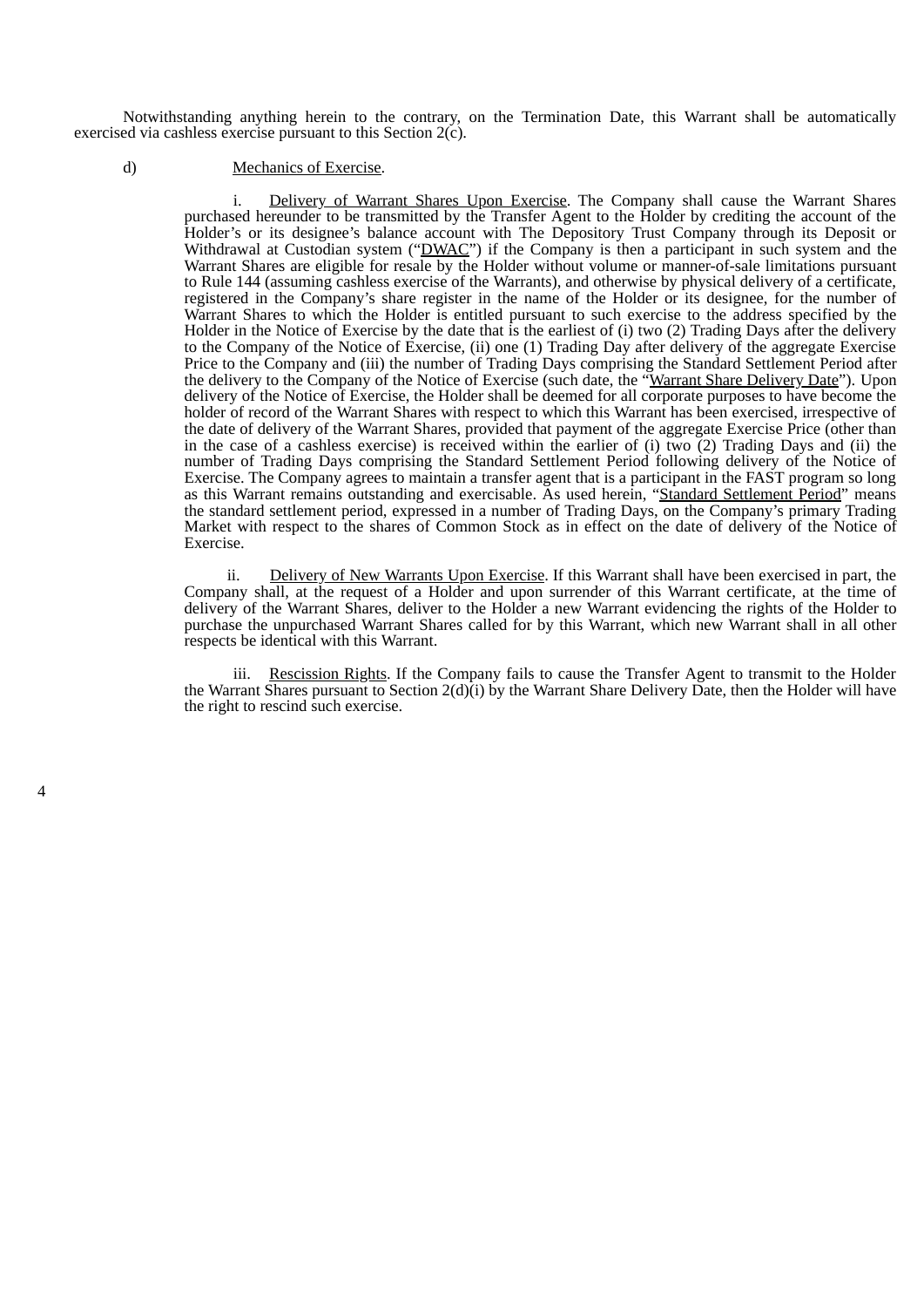iv. No Fractional Shares or Scrip. No fractional shares or scrip representing fractional shares shall be issued upon the exercise of this Warrant. As to any fraction of a share which the Holder would otherwise be entitled to purchase upon such exercise, the Company shall, at its election, either pay a cash adjustment in respect of such final fraction in an amount equal to such fraction multiplied by the Exercise Price or round up to the next whole share.

Charges, Taxes and Expenses. Issuance of Warrant Shares shall be made without charge to the Holder for any issue or transfer tax or other incidental expense in respect of the issuance of such Warrant Shares, all of which taxes and expenses shall be paid by the Company, and such Warrant Shares shall be issued in the name of the Holder or in such name or names as may be directed by the Holder; provided, however, that in the event that Warrant Shares are to be issued in a name other than the name of the Holder, this Warrant when surrendered for exercise shall be accompanied by the Assignment Form attached hereto duly executed by the Holder and the Company may require, for any such transfer requested following the first week after issuance of the original Warrant, as a condition thereto, the payment of a sum sufficient to reimburse it for any transfer tax incidental thereto. The Company shall pay all Transfer Agent fees required for same-day processing of any Notice of Exercise and all fees to the Depository Trust Company (or another established clearing corporation performing similar functions) required for same-day electronic delivery of the Warrant Shares.

vi. Closing of Books. The Company will not close its stockholder books or records in any manner which prevents the timely exercise of this Warrant, pursuant to the terms hereof.

## Section 3. Certain Adjustments.

a) Stock Dividends and Splits. If the Company, at any time while this Warrant is outstanding: (i) pays a stock dividend or otherwise makes a distribution or distributions on its shares of Common Stock or any other equity or equity equivalent securities payable in shares of Common Stock(which, for avoidance of doubt, shall not include any shares of Common Stock issued by the Company upon exercise of this Warrant), (ii) subdivides outstanding shares of Common Stock into a larger number of shares, (iii) combines (including by way of reverse stock split) outstanding shares of Common Stock into a smaller number of shares or (iv) issues by reclassification of shares of Common Stock any shares of capital stock of the Company, then in each case the Exercise Price shall be multiplied by a fraction of which the numerator shall be the number of shares of Common Stock (excluding treasury shares, if any) outstanding immediately before such event and of which the denominator shall be the number of shares of Common Stock outstanding immediately after such event, and the number of shares issuable upon exercise of this Warrant shall be proportionately adjusted such that the aggregate Exercise Price of this Warrant shall remain unchanged. Any adjustment made pursuant to this Section 3(a) shall become effective immediately after the record date for the determination of stockholders entitled to receive such dividend or distribution and shall become effective immediately after the effective date in the case of a subdivision, combination or re-classification.

b) Pro Rata Distributions. During such time as this Warrant is outstanding, if the Company shall declare or make any dividend or other distribution of its assets (or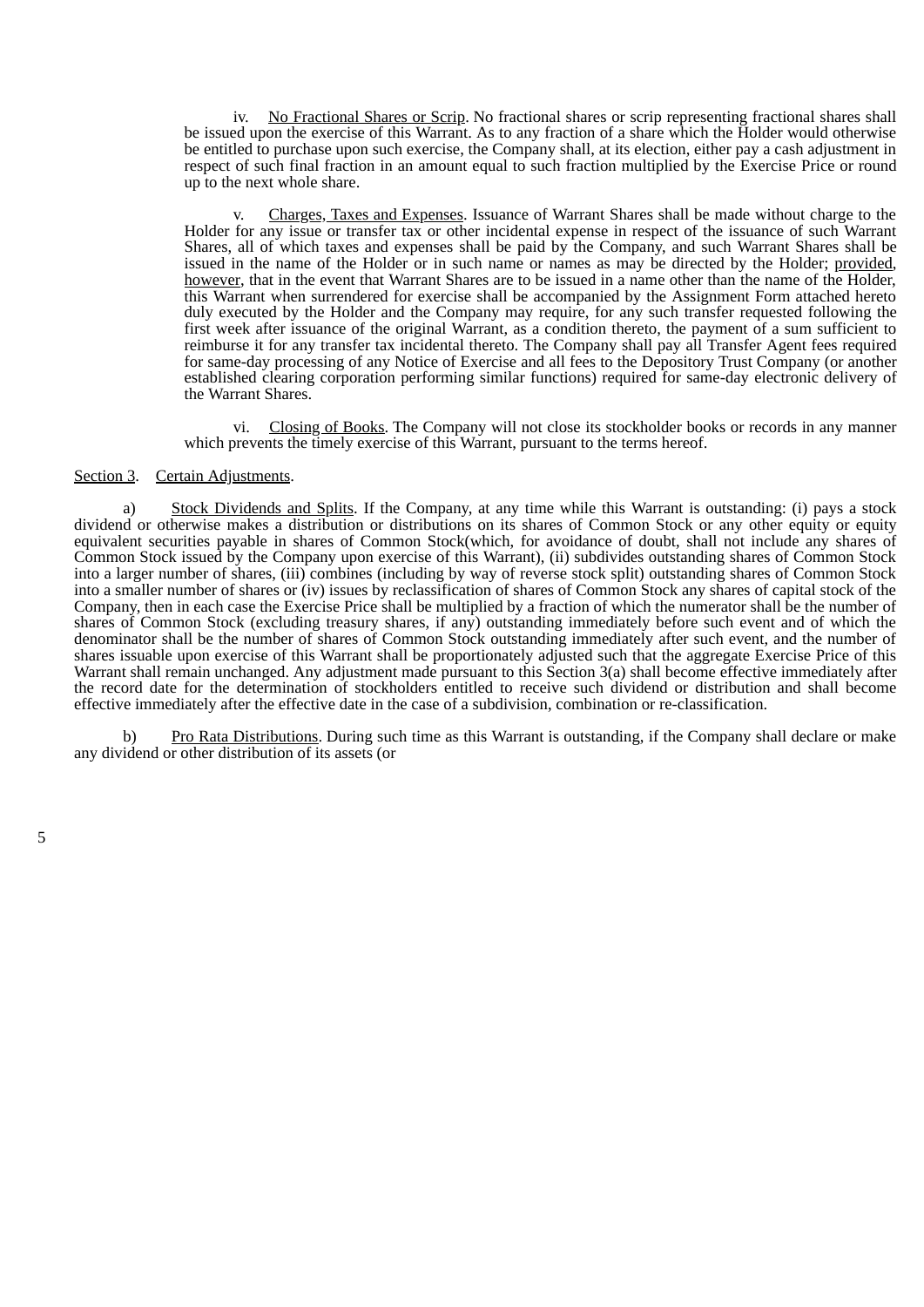rights to acquire its assets) to holders of shares of Common Stock, by way of return of capital or otherwise (including, without limitation, any distribution of cash, stock or other securities, property or options by way of a dividend, spin off, reclassification, corporate rearrangement, scheme of arrangement or other similar transaction) (a "Distribution"), at any time after the issuance of this Warrant, then, in each such case, the Holder shall be entitled to participate in such Distribution to the same extent that the Holder would have participated therein if the Holder had held the number of shares of Common Stock acquirable upon complete exercise of this Warrant immediately before the date of which a record is taken for such Distribution, or, if no such record is taken, the date as of which the record holders of shares of Common Stock are to be determined for the participation in such Distribution. To the extent that this Warrant has not been partially or completely exercised at the time of such Distribution, such portion of the Distribution shall be held in abeyance for the benefit of the Holder until the Holder has exercised this Warrant.

c) Fundamental Transaction. If, at any time while this Warrant is outstanding, (i) the Company, directly or indirectly, in one or more related transactions effects any merger or consolidation of the Company with or into another Person, (ii) the Company (or any Subsidiary), directly or indirectly, effects any sale, lease, license, assignment, transfer, conveyance or other disposition of all or substantially all of its assets in one or a series of related transactions, (iii) any, direct or indirect, purchase offer, tender offer or exchange offer (whether by the Company or another Person) is completed pursuant to which holders of Common Stock are permitted to sell, tender or exchange their shares for other securities, cash or property and has been accepted by the holders of 50% or more of the outstanding Common Stock, (iv) the Company, directly or indirectly, in one or more related transactions effects any reclassification, reorganization or recapitalization of the Common Stock or any compulsory share exchange pursuant to which the Common Stock is effectively converted into or exchanged for other securities, cash or property, or  $(v)$  the Company, directly or indirectly, in one or more related transactions consummates a stock or share purchase agreement or other business combination (including, without limitation, a reorganization, recapitalization, spin-off, merger or scheme of arrangement) with another Person or group of Persons whereby such other Person or group acquires more than 50% of the outstanding shares of Common Stock (not including any shares of Common Stock held by the other Person or other Persons making or party to, or associated or affiliated with the other Persons making or party to, such stock or share purchase agreement or other business combination) (each a "Fundamental Transaction"), then, upon any subsequent exercise of this Warrant, the Holder shall have the right to receive, for each Warrant Share that would have been issuable upon such exercise immediately prior to the occurrence of such Fundamental Transaction, at the option of the Holder (without regard to any limitation in Section 2(e) on the exercise of this Warrant), the number of shares of Common Stock of the successor or acquiring corporation or of the Company, if it is the surviving corporation. and any additional consideration (the "Alternate Consideration") receivable as a result of such Fundamental Transaction by a holder of the number of shares of Common Stock for which this Warrant is exercisable immediately prior to such Fundamental Transaction (without regard to any limitation in Section 2(e) on the exercise of this Warrant). For purposes of any such exercise, the determination of the Exercise Price shall be appropriately adjusted to apply to such Alternate Consideration based on the amount of Alternate Consideration issuable in respect of one share of Common Stock in such Fundamental Transaction, and the Company shall apportion the Exercise Price among the Alternate Consideration in a reasonable manner reflecting the relative value of any different components of the Alternate Consideration. If holders of shares of Common Stock are given any choice as to the securities, cash or property to be received in a Fundamental Transaction, then the Holder shall be given the same choice as to the Alternate Consideration it receives upon any exercise of this Warrant following such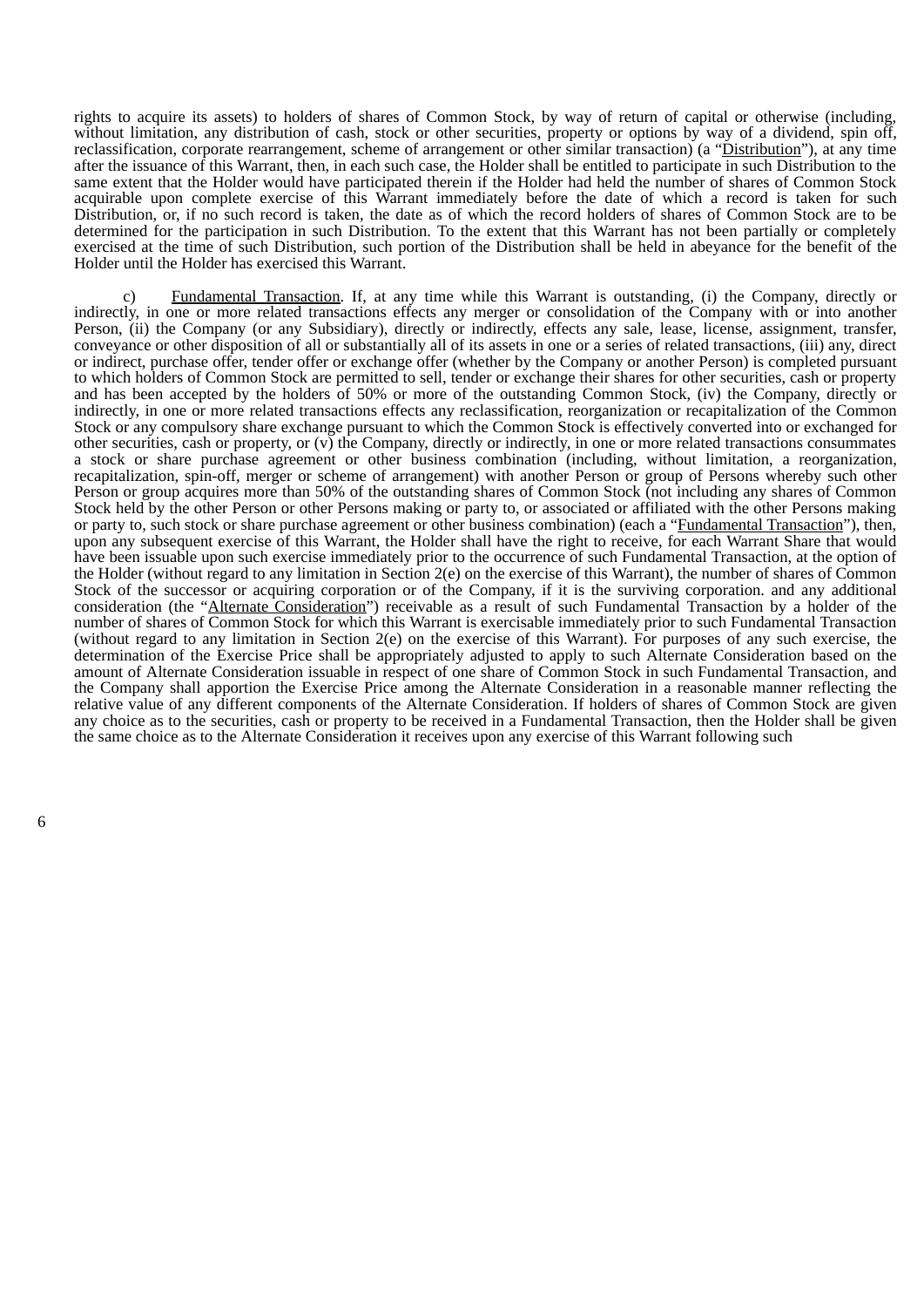Fundamental Transaction. Notwithstanding anything to the contrary, in the event of a Fundamental Transaction, the Company or any Successor Entity (as defined below) shall, at the Holder's option, exercisable at any time concurrently with, or within 30 days after, the consummation of the Fundamental Transaction (or, if later, the date of the public announcement of the applicable Fundamental Transaction), purchase this Warrant from the Holder by paying to the Holder an amount of cash equal to the Black Scholes Value (as defined below) of the remaining unexercised portion of this Warrant on the date of the consummation of such Fundamental Transaction; provided, however, that, if the Fundamental Transaction is not within the Company's control, including not approved by the Company's Board of Directors, Holder shall only be entitled to receive from the Company or any Successor Entity the same type or form of consideration (and in the same proportion), at the Black Scholes Value of the unexercised portion of this Warrant, that is being offered and paid to the holders of Common Stock of the Company in connection with the Fundamental Transaction, whether that consideration be in the form of cash, stock or any combination thereof, or whether the holders of Common Stock are given the choice to receive from among alternative forms of consideration in connection with the Fundamental Transaction; provided, further, that if holders of Common Stock of the Company are not offered or paid any consideration in such Fundamental Transaction, such holders of Common Stock will be deemed to have received common stock of the Successor Entity (which Entity may be the Company following such Fundamental Transaction) in such Fundamental Transaction. "<u>Black Scholes Value</u>" means the value of this Warrant based on the Black-Scholes Option Pricing Model obtained from the "OV" function on Bloomberg determined as of the day of consummation of the applicable Fundamental Transaction for pricing purposes and reflecting (A) a risk-free interest rate corresponding to the U.S. Treasury rate for a period equal to the time between the date of the public announcement of the applicable contemplated Fundamental Transaction and the Termination Date, (B) an expected volatility equal to the greater of 100% and the 100 day volatility obtained from the HVT function on Bloomberg (determined utilizing a 365 day annualization factor) as of the Trading Day immediately following the public announcement of the applicable contemplated Fundamental Transaction, (C) the underlying price per share used in such calculation shall be the greater of (i) the sum of the price per share being offered in cash, if any, plus the value of any non-cash consideration, if any, being offered in such Fundamental Transaction and (ii) the highest VWAP during the period beginning on the Trading Day immediately preceding the public announcement of the applicable contemplated Fundamental Transaction (or the consummation of the applicable Fundamental Transaction, if earlier) and ending on the Trading Day of the Holder's request pursuant to this Section 3(d) and (D) a remaining option time equal to the time between the date of the public announcement of the applicable contemplated Fundamental Transaction and the Termination Date and (E) a zero cost of borrow. The payment of the Black Scholes Value will be made by wire transfer of immediately available funds (or such other consideration) within the later of (i) five Business Days of the Holder's election and (ii) the date of consummation of the Fundamental Transaction. The Company shall cause any successor entity in a Fundamental Transaction in which the Company is not the survivor (the "Successor Entity") to assume in writing all of the obligations of the Company under this Warrant and the other Transaction Documents in accordance with the provisions of this Section 3(d) pursuant to written agreements in form and substance reasonably satisfactory to the Holder and approved by the Holder (without unreasonable delay) prior to such Fundamental Transaction and shall, at the option of the Holder, deliver to the Holder in exchange for this Warrant a security of the Successor Entity evidenced by a written instrument substantially similar in form and substance to this Warrant which is exercisable for a corresponding number of shares of capital stock of such Successor Entity (or its parent entity) equivalent to Common Shares acquirable and receivable upon exercise of this Warrant (without regard to any limitations on the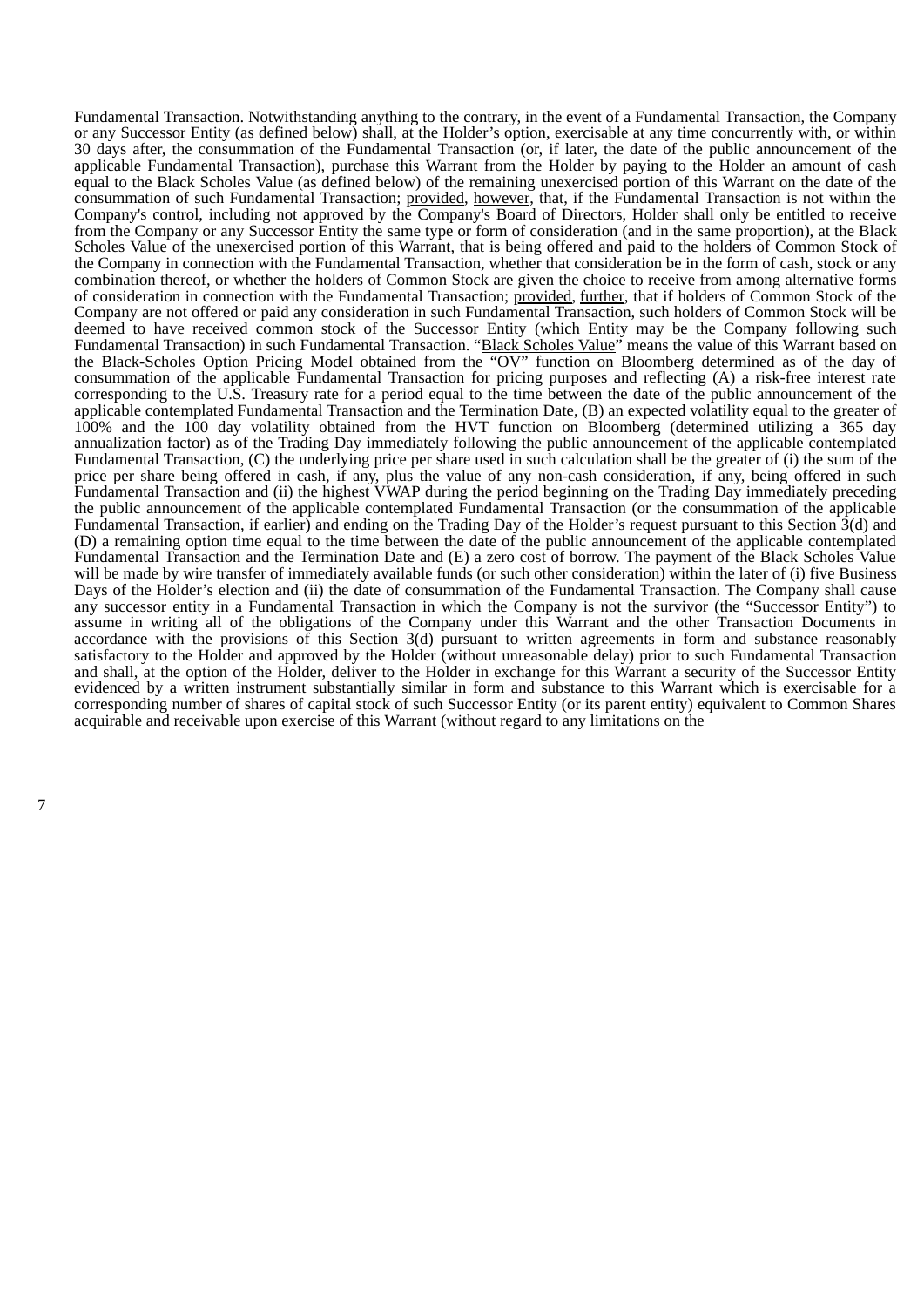exercise of this Warrant) prior to such Fundamental Transaction, and with an exercise price which applies the exercise price hereunder to such shares of capital stock (but taking into account the relative value of the Common Shares pursuant to such Fundamental Transaction and the value of such shares of capital stock, such number of shares of capital stock and such exercise price being for the purpose of protecting the economic value of this Warrant immediately prior to the consummation of such Fundamental Transaction), and which is reasonably satisfactory in form and substance to the Holder. Upon the occurrence of any such Fundamental Transaction, the Successor Entity shall succeed to, and be substituted for (so that from and after the date of such Fundamental Transaction, the provisions of this Warrant and the other Transaction Documents referring to the "Company" shall refer instead to the Successor Entity), and may exercise every right and power of the Company and shall assume all of the obligations of the Company under this Warrant and the other Transaction Documents with the same effect as if such Successor Entity had been named as the Company herein.

d) Calculations. All calculations under this Section 3 shall be made to the nearest cent or the nearest 1/100th of a share, as the case may be. For purposes of this Section 3, the number of shares of Common Stock deemed to be issued and outstanding as of a given date shall be the sum of the number of shares of Common Stock (excluding treasury shares, if any) issued and outstanding.

## e) Notice to Holder.

i. Adjustment to Exercise Price. Whenever the Exercise Price is adjusted pursuant to any provision of this Section 3, the Company shall promptly deliver to the Holder by facsimile or email a notice setting forth the Exercise Price after such adjustment and any resulting adjustment to the number of Warrant Shares and setting forth a brief statement of the facts requiring such adjustment.

ii. Notice to Allow Exercise by Holder. If (A) the Company shall declare a dividend (or any other distribution in whatever form) on the Common Stock,  $(B)$  the Company shall declare a special nonrecurring cash dividend on or a redemption of the Common Stock, (C) the Company shall authorize the granting to all holders of the Common Stock rights or warrants to subscribe for or purchase any shares of capital stock of any class or of any rights, (D) the approval of any stockholders of the Company shall be required in connection with any reclassification of the Common Stock, any consolidation or merger to which the Company is a party, any sale or transfer of all or substantially all of the assets of the Company, or any compulsory share exchange whereby the Common Stock is converted into other securities, cash or property, or  $(E)$  the Company shall authorize the voluntary or involuntary dissolution, liquidation or winding up of the affairs of the Company, then, in each case, the Company shall cause to be delivered by facsimile or email to the Holder at its last facsimile number or email address as it shall appear upon the Warrant Register of the Company, at least 20 calendar days prior to the applicable record or effective date hereinafter specified, a notice stating (x) the date on which a record is to be taken for the purpose of such dividend, distribution, redemption, rights or warrants, or if a record is not to be taken, the date as of which the holders of the Common Stock of record to be entitled to such dividend, distributions, redemption, rights or warrants are to be determined or (y) the date on which such reclassification, consolidation, merger, sale, transfer or share exchange is expected to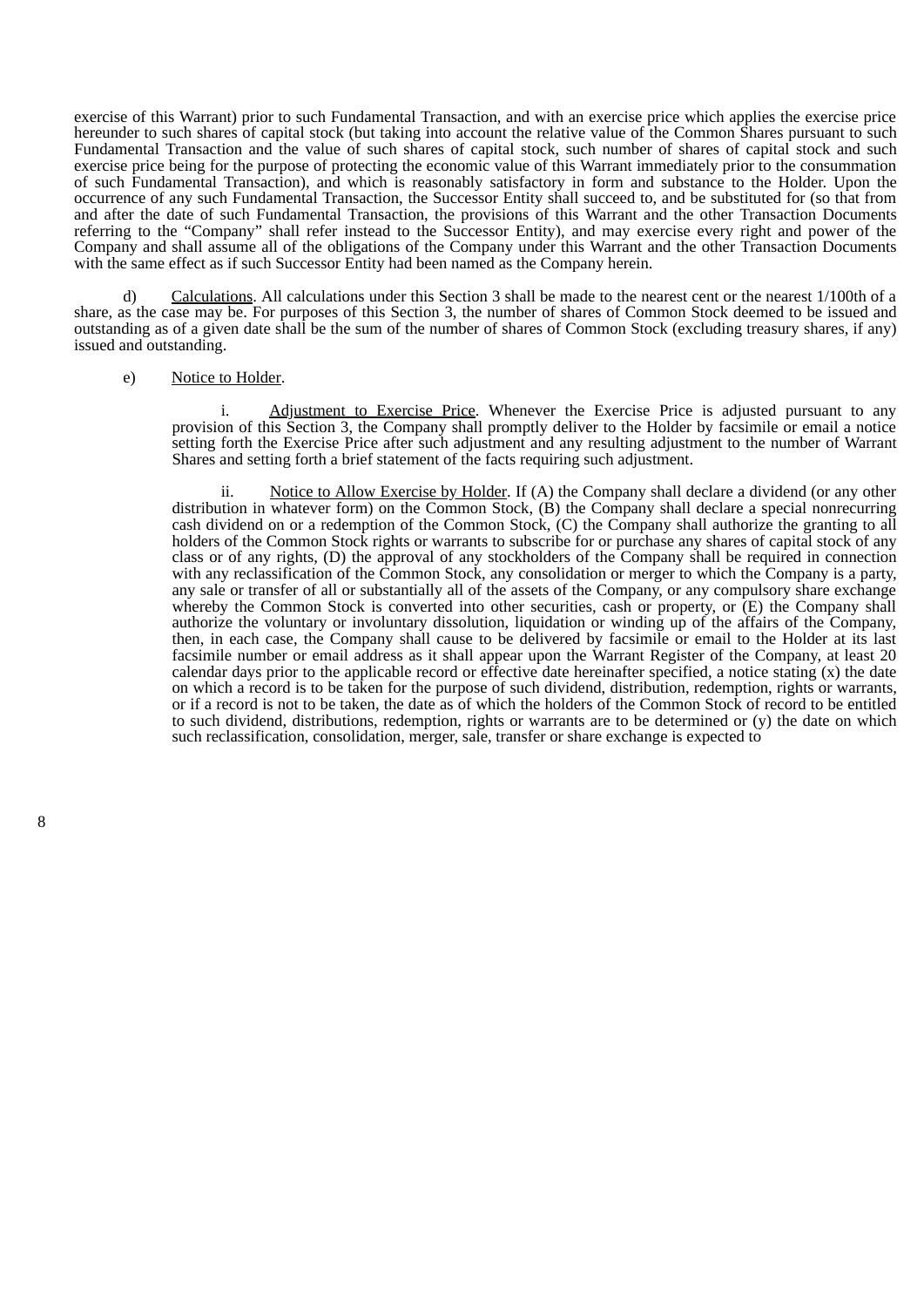become effective or close, and the date as of which it is expected that holders of the Common Stock of record shall be entitled to exchange their shares of Common Stock for securities, cash or other property deliverable upon such reclassification, consolidation, merger, sale, transfer or share exchange; provided that the failure to deliver such notice or any defect therein or in the delivery thereof shall not affect the validity of the corporate action required to be specified in such notice. A public announcement or filing containing the information required by this Section 3(e) shall suffice as sufficient notice under this Section 3(e). To the extent that any notice provided in this Warrant constitutes, or contains, material, non-public information regarding the Company or any of the Subsidiaries, the Company shall simultaneously file such notice with the Commission pursuant to a Current Report on Form 8-K. The Holder shall remain entitled to exercise this Warrant during the period commencing on the date of such notice to the effective date of the event triggering such notice except as may otherwise be expressly set forth herein.

f) Voluntary Adjustment By Company. Subject to the rules and regulations of the Trading Market, the Company may at any time during the term of this Warrant, subject to the prior written consent of the Holder, reduce the then current Exercise Price to any amount and for any period of time deemed appropriate by the board of directors of the Company.

## Section 4. Transfer of Warrant.

a) Transferability. Subject to compliance with any applicable securities laws and the conditions set forth in Section 4(d) hereof, this Warrant and all rights hereunder (including, without limitation, any registration rights) are transferable, in whole or in part, upon surrender of this Warrant at the principal office of the Company or its designated agent, together with a written assignment of this Warrant substantially in the form attached hereto duly executed by the Holder or its agent or attorney and funds sufficient to pay any transfer taxes payable upon the making of such transfer. Upon such surrender and, if required, such payment, the Company shall execute and deliver a new Warrant or Warrants in the name of the assignee or assignees, as applicable, and in the denomination or denominations specified in such instrument of assignment, and shall issue to the assignor a new Warrant evidencing the portion of this Warrant not so assigned, and this Warrant shall promptly be cancelled. Notwithstanding anything herein to the contrary, the Holder shall not be required to physically surrender this Warrant to the Company unless the Holder has assigned this Warrant in full, in which case, the Holder shall surrender this Warrant to the Company within three (3) Trading Days of the date on which the Holder delivers an assignment form to the Company assigning this Warrant in full. The Warrant, if properly assigned in accordance herewith, may be exercised by a new holder for the purchase of Warrant Shares without having a new Warrant issued.

b) New Warrants. This Warrant may be divided or combined with other Warrants upon presentation hereof at the aforesaid office of the Company, together with a written notice specifying the names and denominations in which new Warrants are to be issued, signed by the Holder or its agent or attorney. Subject to compliance with Section 4(a), as to any transfer which may be involved in such division or combination, the Company shall execute and deliver a new Warrant or Warrants in exchange for the Warrant or Warrants to be divided or combined in accordance with such notice. All Warrants issued on transfers or exchanges shall be dated the original Issue Date and shall be identical with this Warrant except as to the number of Warrant Shares issuable pursuant thereto.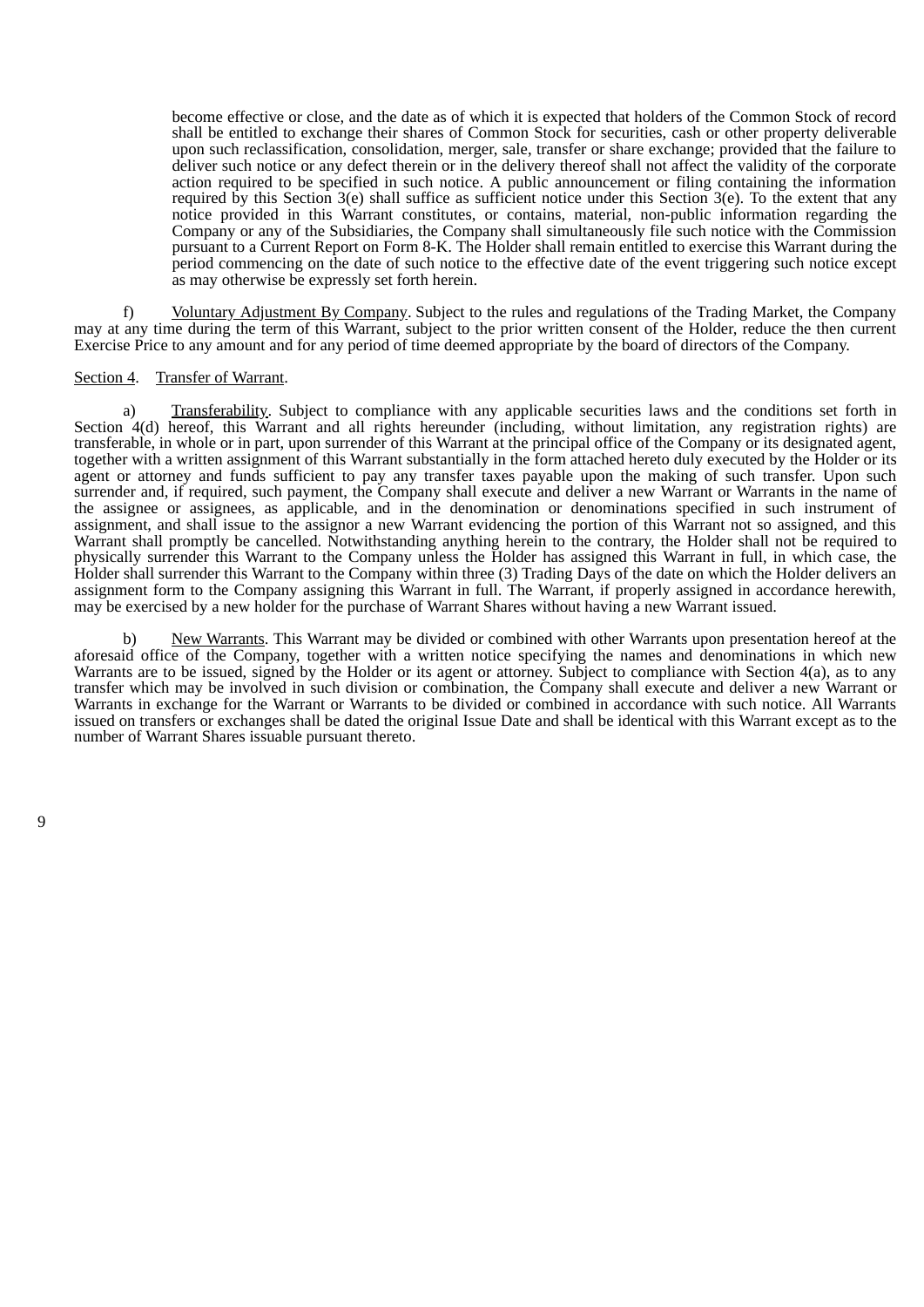c) Warrant Register. The Company shall register this Warrant, upon records to be maintained by the Company for that purpose (the "Warrant Register"), in the name of the record Holder hereof from time to time. The Company may deem and treat the registered Holder of this Warrant as the absolute owner hereof for the purpose of any exercise hereof or any distribution to the Holder, and for all other purposes, absent actual notice to the contrary.

d) Transfer Restrictions. If, at the time of the surrender of this Warrant in connection with any transfer of this Warrant, the transfer of this Warrant shall not be either (i) registered pursuant to an effective registration statement under the Securities Act and under applicable state securities or blue sky laws or (ii) eligible for resale without volume or manner-ofsale restrictions or current public information requirements pursuant to Rule 144, the Company may require, as a condition of allowing such transfer, that the Holder or transferee of this Warrant, as the case may be, supply the Company with an opinion of counsel as the compliance of such transfer with federal and state securities laws.

Representation by the Holder. The Holder, by the acceptance hereof, represents and warrants that it is acquiring this Warrant and, upon any exercise hereof, will acquire the Warrant Shares issuable upon such exercise, for its own account and not with a view to or for distributing or reselling such Warrant Shares or any part thereof in violation of the Securities Act or any applicable state securities law, except pursuant to sales registered or exempted under the Securities Act.

# Section 5. Miscellaneous.

a) No Rights as Stockholder Until Exercise. This Warrant does not entitle the Holder to any voting rights, dividends or other rights as a stockholder of the Company prior to the exercise hereof as set forth in Section 2(d)(i), except as expressly set forth in Section 3.

b) Loss, Theft, Destruction or Mutilation of Warrant. The Company covenants that upon receipt by the Company of evidence reasonably satisfactory to it of the loss, theft, destruction or mutilation of this Warrant or any stock certificate relating to the Warrant Shares, and in case of loss, theft or destruction, of indemnity or security reasonably satisfactory to it (which, in the case of the Warrant, shall not include the posting of any bond), and upon surrender and cancellation of such Warrant or stock certificate, if mutilated, the Company will make and deliver a new Warrant or stock certificate of like tenor and dated as of such cancellation, in lieu of such Warrant or stock certificate.

Saturdays, Sundays, Holidays, etc. If the last or appointed day for the taking of any action or the expiration of any right required or granted herein shall not be a Trading Day, then, such action may be taken or such right may be exercised on the next succeeding Trading Day.

# d) Authorized Shares.

The Company covenants that, during the period the Warrant is outstanding, it will reserve from its authorized and unissued Common Stock a sufficient number of shares to provide for the issuance of the Warrant Shares upon the exercise of any purchase rights under this Warrant. The Company further covenants that its issuance of this Warrant shall constitute full authority to its officers who are charged with the duty of issuing the necessary Warrant Shares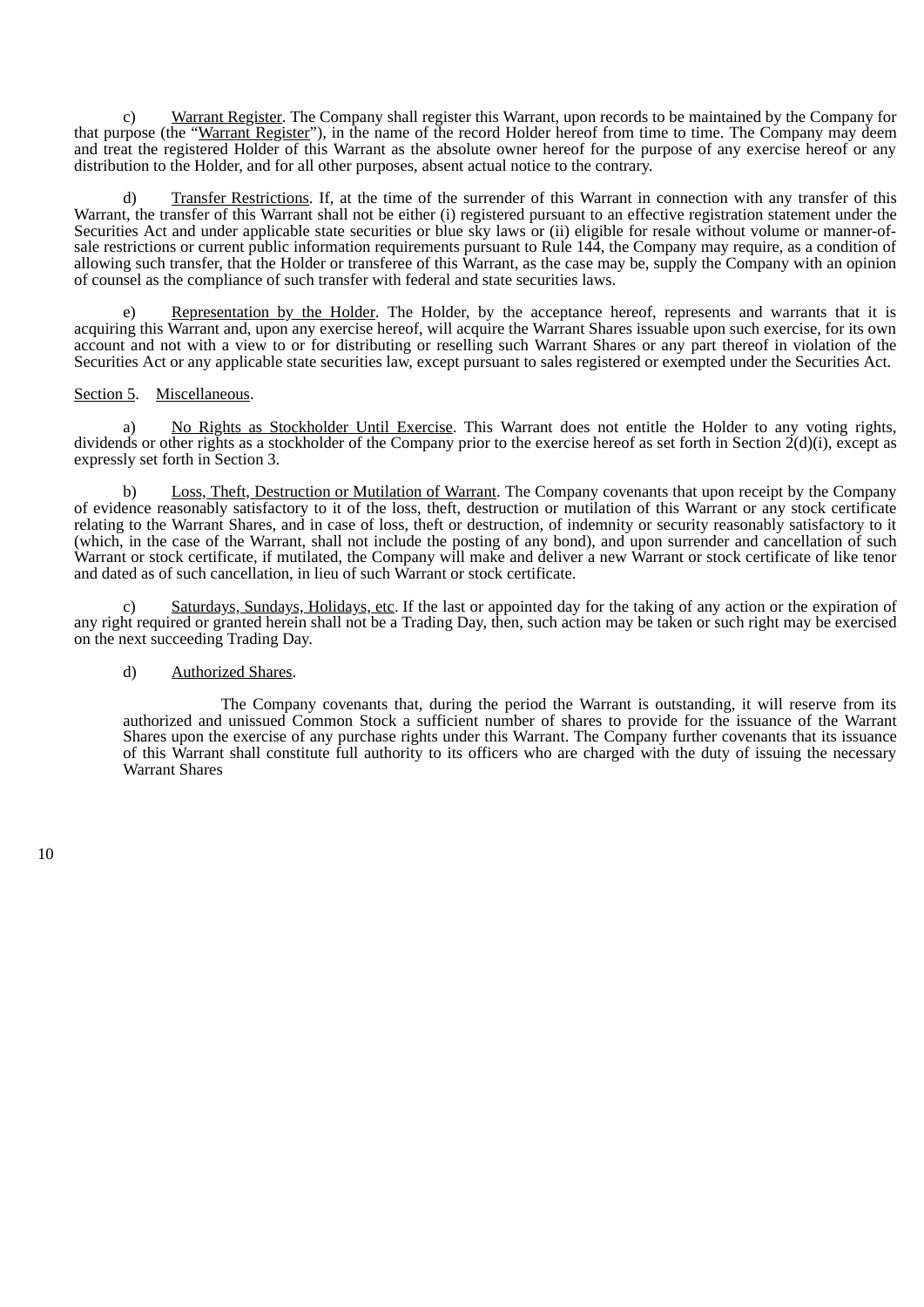upon the exercise of the purchase rights under this Warrant. The Company will take all such reasonable action as may be necessary to assure that such Warrant Shares may be issued as provided herein without violation of any applicable law or regulation, or of any requirements of the Trading Market upon which the Common Stock may be listed. The Company covenants that all Warrant Shares which may be issued upon the exercise of the purchase rights represented by this Warrant will, upon exercise of the purchase rights represented by this Warrant and payment for such Warrant Shares in accordance herewith, be duly authorized, validly issued, fully paid and nonassessable and free from all taxes, liens and charges created by the Company in respect of the issue thereof (other than taxes in respect of any transfer occurring contemporaneously with such issue).

Except and to the extent as waived or consented to by the Holder, the Company shall not by any action, including, without limitation, amending its certificate of incorporation or through any reorganization, transfer of assets, consolidation, merger, dissolution, issue or sale of securities or any other voluntary action, avoid or seek to avoid the observance or performance of any of the terms of this Warrant, but will at all times in good faith assist in the carrying out of all such terms and in the taking of all such actions as may be necessary or appropriate to protect the rights of Holder as set forth in this Warrant against impairment. Without limiting the generality of the foregoing, the Company will (i) not increase the par value of any Warrant Shares above the amount payable therefor upon such exercise immediately prior to such increase in par value, (ii) take all such action as may be necessary or appropriate in order that the Company may validly and legally issue fully paid and nonassessable Warrant Shares upon the exercise of this Warrant and (iii) use commercially reasonable efforts to obtain all such authorizations, exemptions or consents from any public regulatory body having jurisdiction thereof, as may be, necessary to enable the Company to perform its obligations under this Warrant.

Before taking any action which would result in an adjustment in the number of Warrant Shares for which this Warrant is exercisable or in the Exercise Price, the Company shall obtain all such authorizations or exemptions thereof, or consents thereto, as may be necessary from any public regulatory body or bodies having jurisdiction thereof.

e) Jurisdiction. All questions concerning the construction, validity, enforcement and interpretation of this Warrant shall be governed by and construed and enforced in accordance with the internal laws of the State of New York, without regard to the principles of conflicts of law thereof. Each party agrees that all legal proceedings concerning the interpretations, enforcement and defense of the transactions contemplated by this Warrant (whether brought against the Holder or the Company or their respective affiliates, directors, officers, shareholders, partners, members, employees or agents) shall be commenced exclusively in the state and federal courts sitting in the City of New York. The Holder and the Company each hereby irrevocably submits to the exclusive jurisdiction of the state and federal courts sitting in the City of New York, Borough of Manhattan for the adjudication of any dispute hereunder or in connection herewith or with any transaction contemplated hereby or discussed herein, and hereby irrevocably waives, and agrees not to assert in any action or proceeding, any claim that it is not personally subject to the jurisdiction of any such court, that such action or proceeding is improper or is an inconvenient venue for such proceeding. Holder and the Company each hereby irrevocably waives personal service of process and consents to process being served in any such action or proceeding by mailing a copy thereof via registered or certified mail or overnight delivery (with evidence of delivery) to such party at the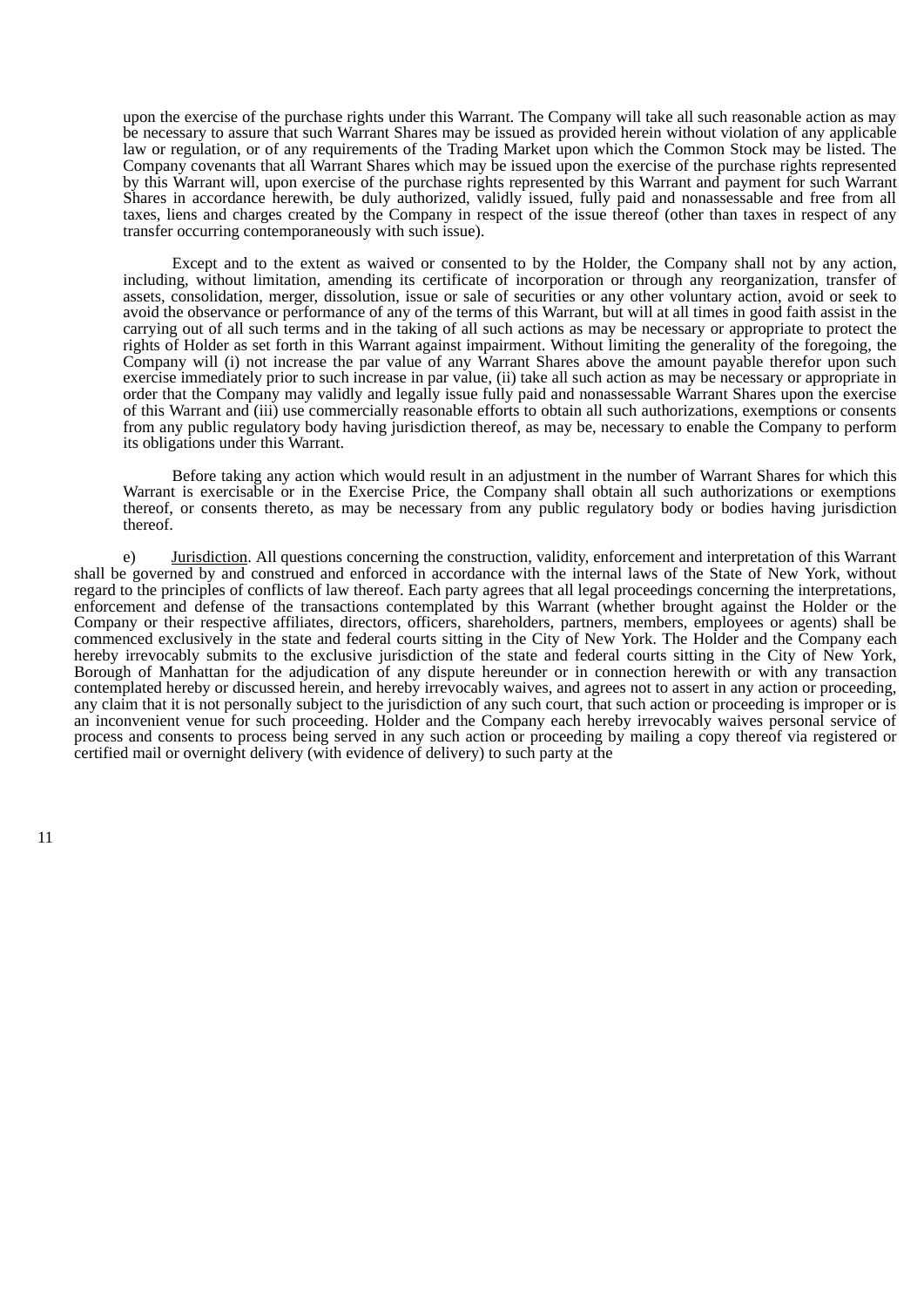address in effect for notices to it under this Warrant and agrees that such service shall constitute good and sufficient service of process and notice thereof. Nothing contained herein shall be deemed to limit in any way any right to serve process in any other manner permitted by law. If Holder or the Company shall commence an action or proceeding to enforce any provisions of this Warrant, then the prevailing party in such action or proceeding shall be reimbursed by the non-prevailing party for its reasonable attorneys' fees and other costs and expenses incurred with the investigation, preparation and prosecution of such action or proceeding.

f) Restrictions. The Holder acknowledges that the Warrant Shares acquired upon the exercise of this Warrant, if not registered and the Holder does not utilize cashless exercise, will have restrictions upon resale imposed by state and federal securities laws.

g) Nonwaiver and Expenses. No course of dealing or any delay or failure to exercise any right hereunder on the part of Holder shall operate as a waiver of such right or otherwise prejudice the Holder's rights, powers or remedies. Without limiting any other provision of this Warrant, if the Company willfully and knowingly fails to comply with any provision of this Warrant, which results in any material damages to the Holder, the Company shall pay to the Holder such amounts as shall be sufficient to cover any costs and expenses including, but not limited to, reasonable attorneys' fees, including those of appellate proceedings, incurred by the Holder in collecting any amounts due pursuant hereto or in otherwise enforcing any of its rights, powers or remedies hereunder.

h) Notices. Any and all notices or other communications or deliveries required or permitted to be provided hereunder shall be in writing (email shall suffice) and shall be deemed given and effective on the earliest of: (a) the time of transmission, if such notice or communication is delivered via facsimile or email at the facsimile number or email address as set forth on the signature pages attached hereto at or prior to 5:30 p.m. (New York City time) on a Trading Day, (b) the next Trading Day after the date of transmission, if such notice or communication is delivered via facsimile or email at the facsimile number or email address as set forth on the signature pages attached hereto on a day that is not a Trading Day or later than 5:30 p.m. (New York City time) on any Trading Day, (c) the second (2nd) Trading Day following the date of mailing, if sent by U.S. nationally recognized overnight courier service or (d) upon actual receipt by the party to whom such notice is required to be given. The address for such notices and communications shall be as set forth on the signature pages attached hereto. To the extent that any notice constitutes, or contains material, non-public information regarding the Company or any of the Subsidiaries, the Company shall simultaneously file such notice with the Securities and Exchange Commission pursuant to a Current Report on Form 8-K. For avoidance of doubt, all notifications pursuant to this Section 5(h) must also be delivered via email and notice shall not be regarded as given until such email is sent, with a copy retained in the Sent folder or in any other archival form of the sender, to be presented to the recipient upon reasonable and timely request, being regarded as adequate proof of providing email notification.

Limitation of Liability. No provision hereof, in the absence of any affirmative action by the Holder to exercise this Warrant to purchase Warrant Shares, and no enumeration herein of the rights or privileges of the Holder, shall give rise to any liability of the Holder for the purchase price of any Common Stock or as a stockholder of the Company, whether such liability is asserted by the Company or by creditors of the Company.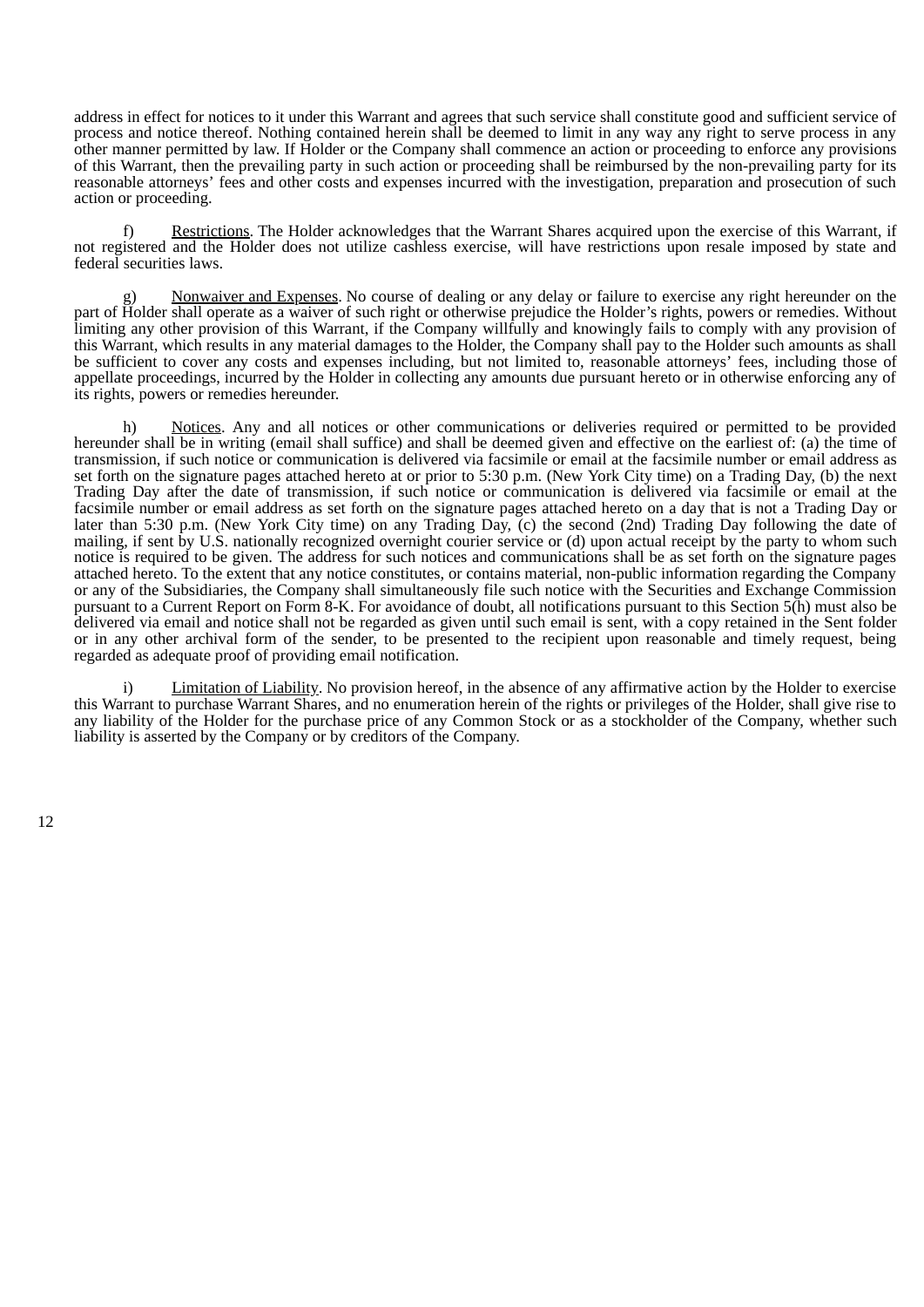j) Remedies. The Holder, in addition to being entitled to exercise all rights granted by law, including recovery of damages, will be entitled to specific performance of its rights under this Warrant. The Company agrees that monetary damages would not be adequate compensation for any loss incurred by reason of a breach by it of the provisions of this Warrant and hereby agrees to waive and not to assert the defense in any action for specific performance that a remedy at law would be adequate.

k) Successors and Assigns. Subject to applicable securities laws, this Warrant and the rights and obligations evidenced hereby shall inure to the benefit of and be binding upon the successors and permitted assigns of the Company and the successors and permitted assigns of Holder. The provisions of this Warrant are intended to be for the benefit of any Holder from time to time of this Warrant and shall be enforceable by the Holder or holder of Warrant Shares.

Amendment. This Warrant may be modified or amended or the provisions hereof waived with the written consent of the Company and the Holder.

m) Severability. Wherever possible, each provision of this Warrant shall be interpreted in such manner as to be effective and valid under applicable law, but if any provision of this Warrant shall be prohibited by or invalid under applicable law, such provision shall be ineffective to the extent of such prohibition or invalidity, without invalidating the remainder of such provisions or the remaining provisions of this Warrant.

n) Headings. The headings used in this Warrant are for the convenience of reference only and shall not, for any purpose, be deemed a part of this Warrant.

## \*\*\*\*\*\*\*\*\*\*\*\*\*\*\*\*\*\*\*\*

## *(Signature Page Follows)*

IN WITNESS WHEREOF, the Company has caused this Warrant to be executed by its officer thereunto duly authorized as of the date first above indicated.

## **CONTEXT THERAPEUTICS INC.**

By:\_\_\_\_\_\_\_\_\_\_\_\_\_\_\_\_\_\_\_\_\_\_\_\_\_\_\_\_\_\_\_\_\_\_\_\_\_\_\_\_\_\_

 Name: Title: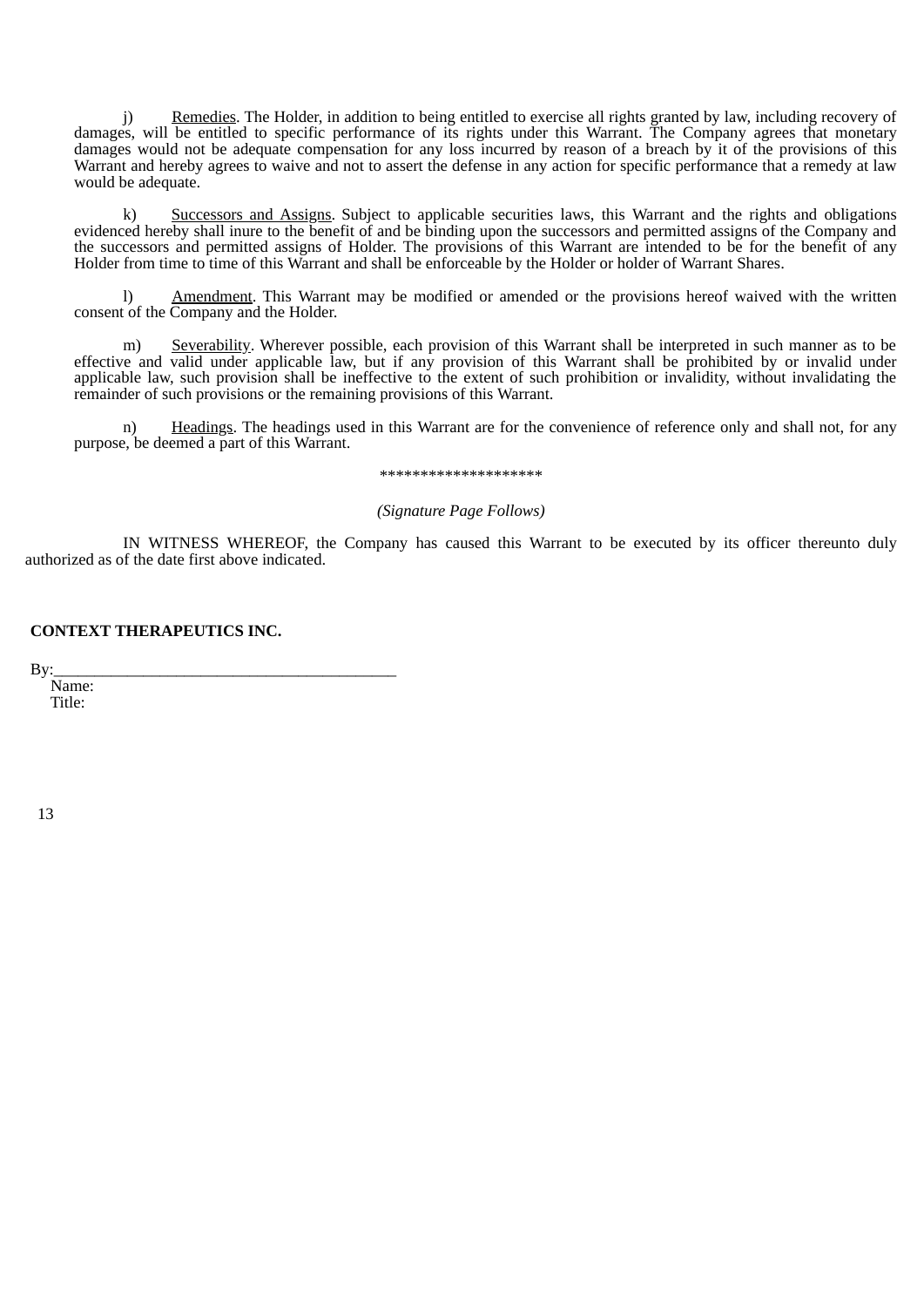# **NOTICE OF EXERCISE**

# TO: CONTEXT THERAPEUTICS INC.

(1) The undersigned hereby elects to purchase \_\_\_\_\_\_\_\_ Warrant Shares of the Company pursuant to the terms of the attached Warrant (only if exercised in full), and tenders herewith payment of the exercise price in full, together with all applicable transfer taxes, if any.

(2) Payment shall take the form of (check applicable box):

[ ] in lawful money of the United States; or

[ ] the cancellation of such number of Warrant Shares as is necessary, in accordance with the formula set forth in subsection 2(c), to exercise this Warrant with respect to the maximum number of Warrant Shares purchasable pursuant to the cashless exercise procedure set forth in subsection 2(c).

(3) Please issue said Warrant Shares in the name of the undersigned or in such other name as is specified below:

 The Warrant Shares shall be delivered to the following DWAC Account Number:  $\overline{\phantom{a}}$  ,  $\overline{\phantom{a}}$  ,  $\overline{\phantom{a}}$  ,  $\overline{\phantom{a}}$  ,  $\overline{\phantom{a}}$  ,  $\overline{\phantom{a}}$  ,  $\overline{\phantom{a}}$  ,  $\overline{\phantom{a}}$  ,  $\overline{\phantom{a}}$  ,  $\overline{\phantom{a}}$  ,  $\overline{\phantom{a}}$  ,  $\overline{\phantom{a}}$  ,  $\overline{\phantom{a}}$  ,  $\overline{\phantom{a}}$  ,  $\overline{\phantom{a}}$  ,  $\overline{\phantom{a}}$ 

(4) Accredited Investor. The undersigned is an "accredited investor" as defined in Regulation D promulgated under the Securities Act of 1933, as amended.

[SIGNATURE OF HOLDER]

 $\overline{\phantom{a}}$  ,  $\overline{\phantom{a}}$  ,  $\overline{\phantom{a}}$  ,  $\overline{\phantom{a}}$  ,  $\overline{\phantom{a}}$  ,  $\overline{\phantom{a}}$  ,  $\overline{\phantom{a}}$  ,  $\overline{\phantom{a}}$  ,  $\overline{\phantom{a}}$  ,  $\overline{\phantom{a}}$  ,  $\overline{\phantom{a}}$  ,  $\overline{\phantom{a}}$  ,  $\overline{\phantom{a}}$  ,  $\overline{\phantom{a}}$  ,  $\overline{\phantom{a}}$  ,  $\overline{\phantom{a}}$ 

 $\overline{\phantom{a}}$  ,  $\overline{\phantom{a}}$  ,  $\overline{\phantom{a}}$  ,  $\overline{\phantom{a}}$  ,  $\overline{\phantom{a}}$  ,  $\overline{\phantom{a}}$  ,  $\overline{\phantom{a}}$  ,  $\overline{\phantom{a}}$  ,  $\overline{\phantom{a}}$  ,  $\overline{\phantom{a}}$  ,  $\overline{\phantom{a}}$  ,  $\overline{\phantom{a}}$  ,  $\overline{\phantom{a}}$  ,  $\overline{\phantom{a}}$  ,  $\overline{\phantom{a}}$  ,  $\overline{\phantom{a}}$ 

Name of Investing Entity: *Signature of Authorized Signatory of Investing Entity*: \_\_\_\_\_\_\_\_\_\_\_\_\_\_\_\_\_\_\_\_\_\_\_\_\_\_\_\_\_\_\_\_\_\_\_\_\_\_\_\_\_\_\_\_\_\_\_\_\_ Name of Authorized Signatory: \_\_\_\_\_\_\_\_\_\_\_\_\_\_\_\_\_\_\_\_\_\_\_\_\_\_\_\_\_\_\_\_\_\_\_\_\_\_\_\_\_\_\_\_\_\_\_\_\_\_\_\_\_\_\_\_\_\_\_\_\_\_\_\_\_\_\_ Title of Authorized Signatory: \_\_\_\_\_\_\_\_\_\_\_\_\_\_\_\_\_\_\_\_\_\_\_\_\_\_\_\_\_\_\_\_\_\_\_\_\_\_\_\_\_\_\_\_\_\_\_\_\_\_\_\_\_\_\_\_\_\_\_\_\_\_\_\_\_\_\_\_ Date: \_\_\_\_\_\_\_\_\_\_\_\_\_\_\_\_\_\_\_\_\_\_\_\_\_\_\_\_\_\_\_\_\_\_\_\_\_\_\_\_\_\_\_\_\_\_\_\_\_\_\_\_\_\_\_\_\_\_\_\_\_\_

# **EXHIBIT B**

# ASSIGNMENT FORM

*(To assign the foregoing Warrant, execute this form and supply required information. Do not use this form to purchase shares.)*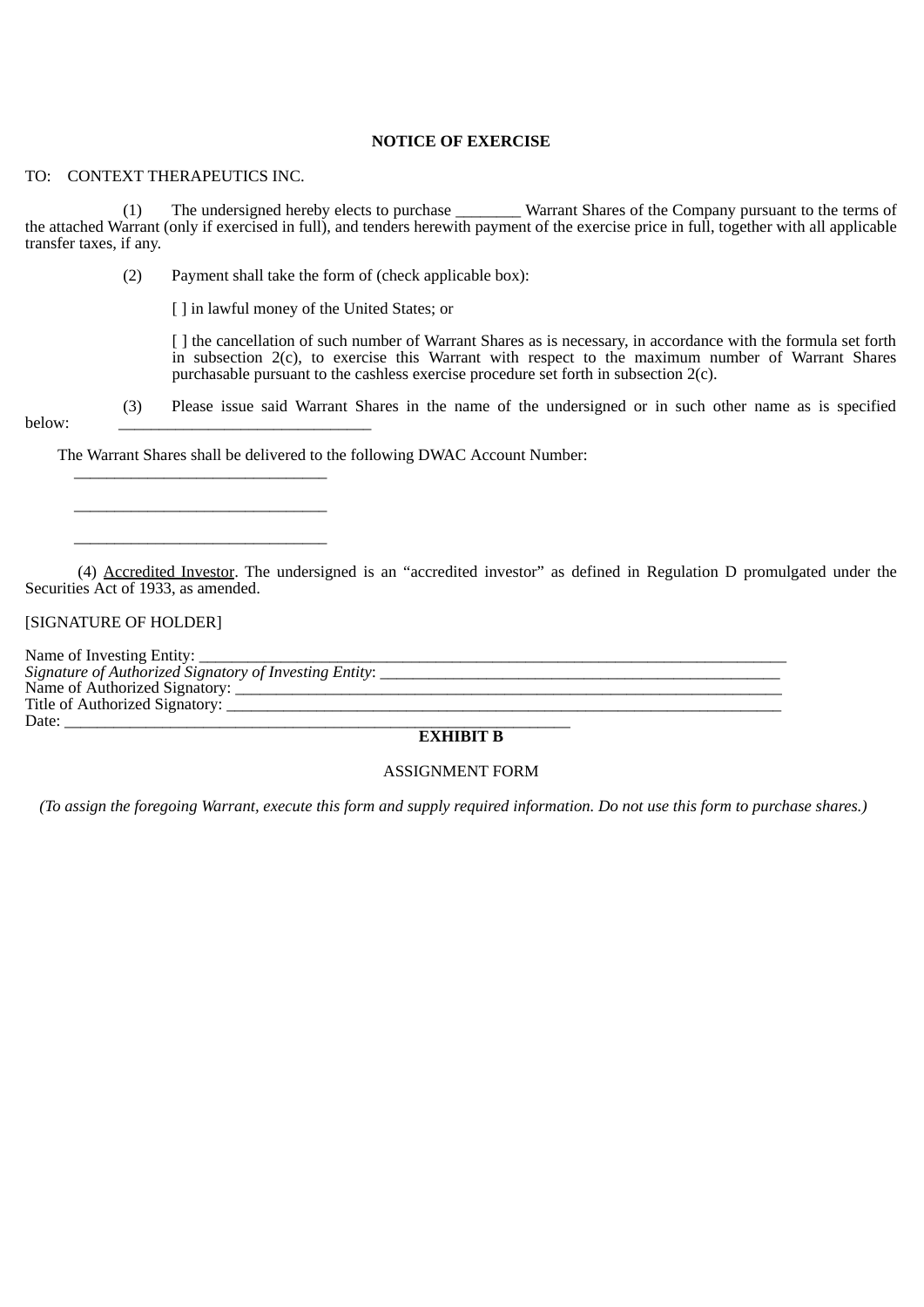FOR VALUE RECEIVED, the foregoing Warrant and all rights evidenced thereby are hereby assigned to

Name:

Address:

(Please Print)

(Please Print)

\_\_\_\_\_\_\_\_\_\_\_\_\_\_\_\_\_\_\_\_\_\_\_\_\_\_\_\_\_\_\_\_\_\_\_\_\_\_

\_\_\_\_\_\_\_\_\_\_\_\_\_\_\_\_\_\_\_\_\_\_\_\_\_\_\_\_\_\_\_\_\_\_\_\_\_\_

Phone Number:

Email Address:

Dated: \_\_\_\_\_\_\_\_\_\_\_\_\_\_\_ \_\_\_\_\_\_\_\_, \_\_\_\_\_\_

Holder's Signature: Holder's Address: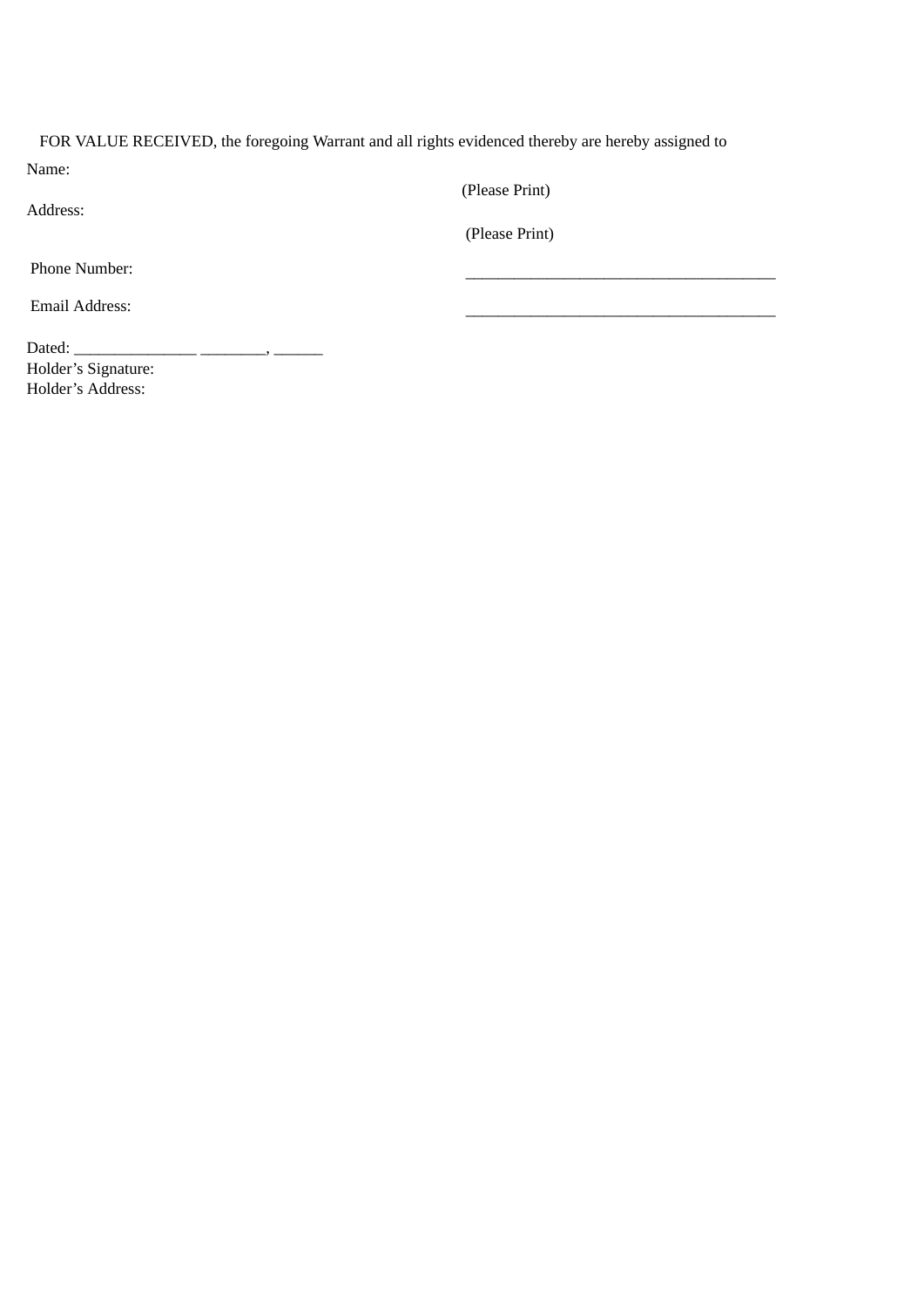## **CERTIFICATION**

<span id="page-46-0"></span>I, Martin Lehr, certify that:

- 1. I have reviewed this Quarterly Report on Form 10-Q of Context Therapeutics Inc.;
- 2. Based on my knowledge, this report does not contain any untrue statement of a material fact or omit to state a material fact necessary to make the statements made, in light of the circumstances under which such statements were made, not misleading with respect to the period covered by this report;
- 3. Based on my knowledge, the financial statements, and other financial information included in this report, fairly present in all material respects the financial condition, results of operations and cash flows of the registrant as of, and for, the periods presented in this report;
- 4. The registrant's other certifying officer and I are responsible for establishing and maintaining disclosure controls and procedures (as defined in Exchange Act Rules 13a-15(e) and 15d-15(e)) for the registrant and have:
	- a. Designed such disclosure controls and procedures, or caused such disclosure controls and procedures to be designed under our supervision, to ensure that material information relating to the registrant, including its consolidated subsidiaries, is made known to us by others within those entities, particularly during the period in which this report is being prepared;
	- b. Evaluated the effectiveness of the registrant's disclosure controls and procedures and presented in this report our conclusions about the effectiveness of the disclosure controls and procedures, as of the end of the period covered by this report based on such evaluation; and
	- c. Disclosed in this report any change in the registrant's internal control over financial reporting that occurred during the registrant's most recent fiscal quarter (the registrant's fourth fiscal quarter in the case of an annual report) that has materially affected, or is reasonably likely to materially affect, the registrant's internal control over financial reporting; and
- 5. The registrant's other certifying officer and I have disclosed, based on our most recent evaluation of internal control over financial reporting, to the registrant's auditors and the audit committee of the registrant's board of directors (or persons performing the equivalent functions):
	- a. All significant deficiencies and material weaknesses in the design or operation of internal control over financial reporting which are reasonably likely to adversely affect the registrant's ability to record, process, summarize and report financial information; and
	- b. Any fraud, whether or not material, that involves management or other employees who have a significant role in the registrant's internal control over financial reporting.

Date: May 11, 2022 /s/ Martin Lehr

Martin Lehr Chief Executive Officer (Principal Executive Officer)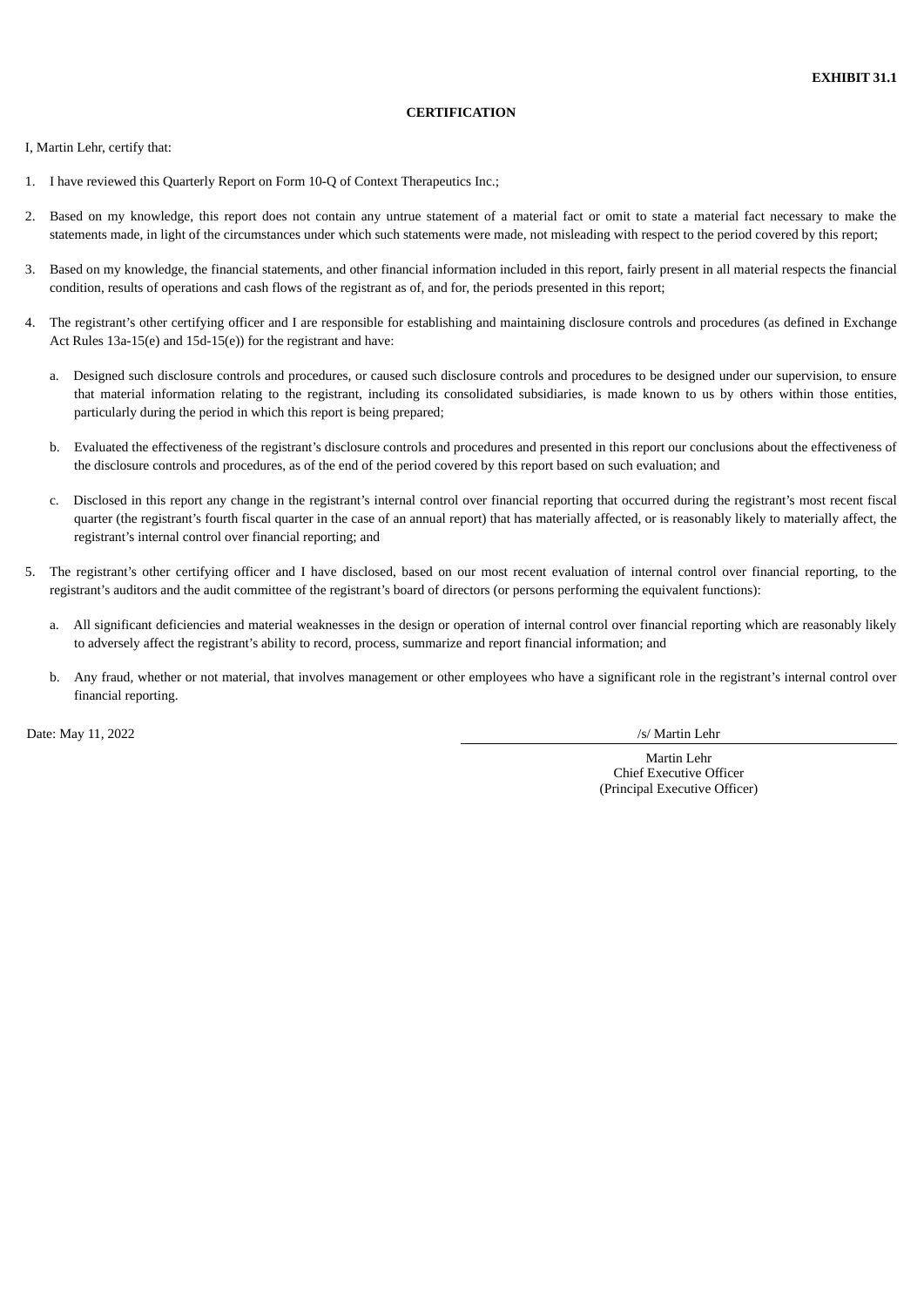## **CERTIFICATION**

<span id="page-47-0"></span>I, Jennifer Minai-Azary, certify that:

- 1. I have reviewed this Quarterly Report on Form 10-Q of Context Therapeutics Inc.;
- 2. Based on my knowledge, this report does not contain any untrue statement of a material fact or omit to state a material fact necessary to make the statements made, in light of the circumstances under which such statements were made, not misleading with respect to the period covered by this report;
- 3. Based on my knowledge, the financial statements, and other financial information included in this report, fairly present in all material respects the financial condition, results of operations and cash flows of the registrant as of, and for, the periods presented in this report;
- 4. The registrant's other certifying officer and I are responsible for establishing and maintaining disclosure controls and procedures (as defined in Exchange Act Rules 13a-15(e) and 15d-15(e)) for the registrant and have:
	- a. Designed such disclosure controls and procedures, or caused such disclosure controls and procedures to be designed under our supervision, to ensure that material information relating to the registrant, including its consolidated subsidiaries, is made known to us by others within those entities, particularly during the period in which this report is being prepared;
	- b. Evaluated the effectiveness of the registrant's disclosure controls and procedures and presented in this report our conclusions about the effectiveness of the disclosure controls and procedures, as of the end of the period covered by this report based on such evaluation; and
	- c. Disclosed in this report any change in the registrant's internal control over financial reporting that occurred during the registrant's most recent fiscal quarter (the registrant's fourth fiscal quarter in the case of an annual report) that has materially affected, or is reasonably likely to materially affect, the registrant's internal control over financial reporting; and
- 5. The registrant's other certifying officer and I have disclosed, based on our most recent evaluation of internal control over financial reporting, to the registrant's auditors and the audit committee of the registrant's board of directors (or persons performing the equivalent functions):
	- a. All significant deficiencies and material weaknesses in the design or operation of internal control over financial reporting which are reasonably likely to adversely affect the registrant's ability to record, process, summarize and report financial information; and
	- b. Any fraud, whether or not material, that involves management or other employees who have a significant role in the registrant's internal control over financial reporting.

Date: May 11, 2022 /s/ Jennifer Minai-Azary

Jennifer Minai-Azary Chief Financial Officer (Principal Financial Officer)